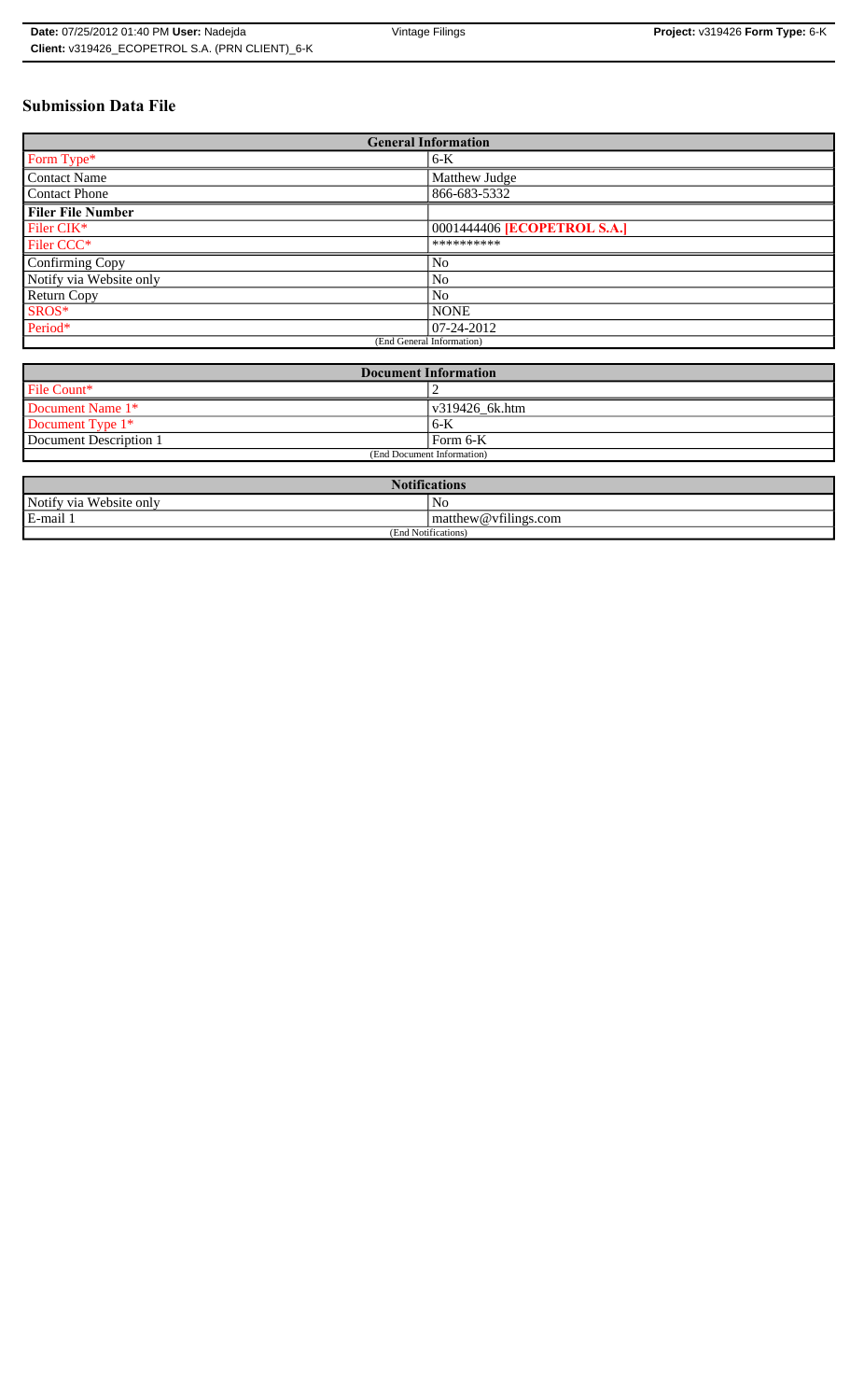#### **SECURITIES AND EXCHANGE COMMISSION Washington, D.C. 20549**  $\overline{a}$

#### **FORM 6-K REPORT OF FOREIGN PRIVATE ISSUER PURSUANT TO RULE 13a-16 OR 15d-16 OF THE SECURITIES EXCHANGE ACT OF 1934**

July 2012

Commission File Number: 333-153452

 $\overline{a}$ 

 $\overline{a}$ 

 $\overline{a}$ 

 $\overline{a}$ 

**ECOPETROL S.A.**

*(Exact name of registrant as specified in its Charter)*

Carrera 7 No. 37 – 69 BOGOTA – COLOMBIA *(Address of registrant's principal executive offices)*

Indicate by check mark whether the registrant files or will file annual reports under cover Form 20-F or Form 40-F.

Form 20-F  $\boxtimes$  Form 40-F  $\Box$ 

Indicate by check mark if the registrant is submitting the Form 6-K in paper as permitted by Regulation S-T Rule 101(b)(1):

Yes □ No ⊠

Indicate by check mark if the registrant is submitting the Form 6-K in paper as permitted by Regulation S-T Rule 101(b)(7):

Yes □ No ⊠

Indicate by check mark whether by furnishing the information contained in this Form, the registrant is also thereby furnishing the information to the Commission pursuant to Rule 12g3-2(b) under the Securities Exchange Act of 1934.

Yes □ No ⊠

If "Yes" is marked, indicate below the file number assigned to the registrant in connection with Rule 12g3-2(b): 82-  $N/A$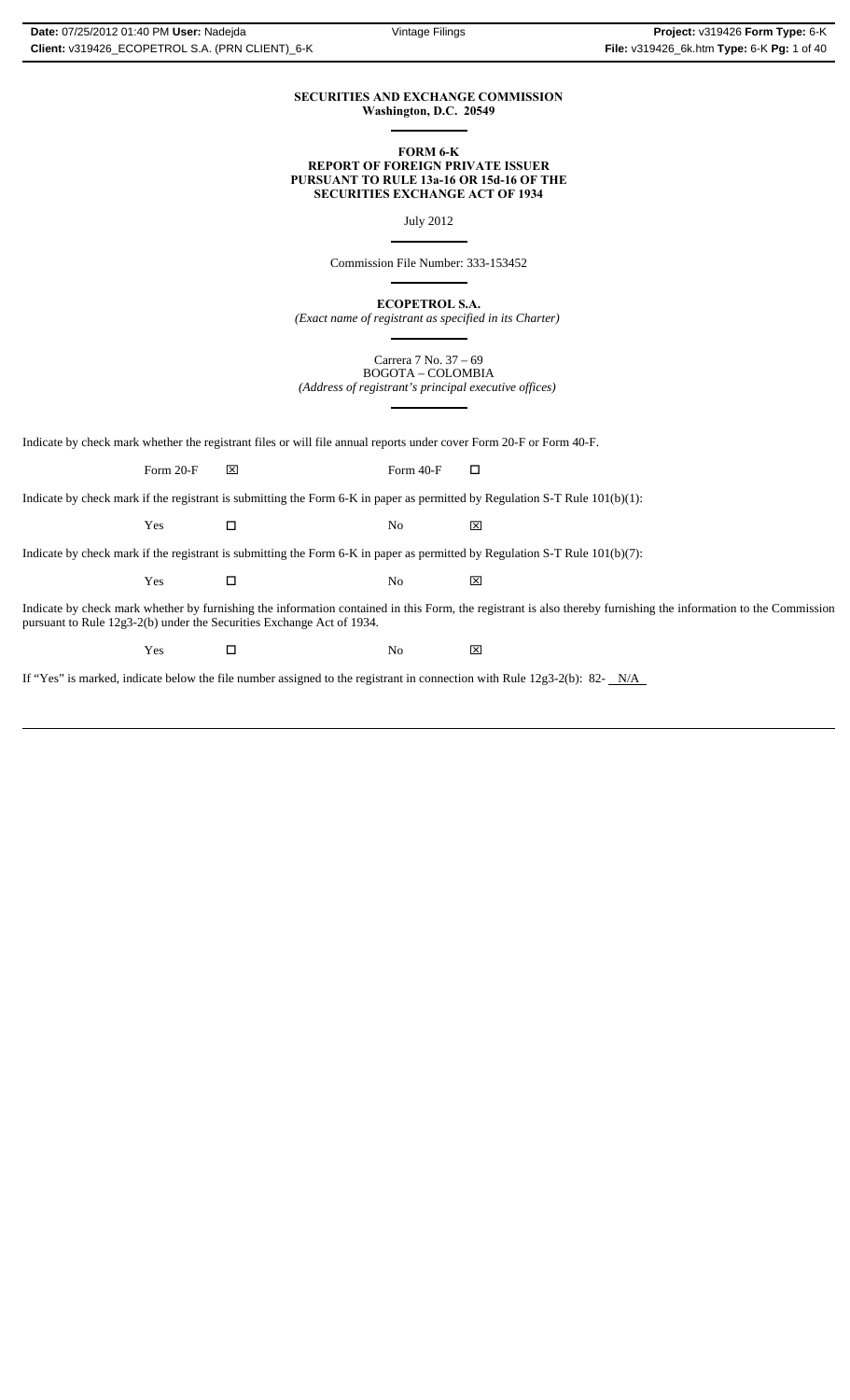

## **Ecopetrol Announces Its Results for the Second Quarter and First Half of 2012**

- *The consolidated average production (Ecopetrol S.A. plus interests in affiliates and subsidiaries) in the second quarter of 2012 increased by 4.8% compared to the second quarter of 2011.*
- *Revenues, operating income, EBITDA*1 *and net income of Ecopetrol S.A. in the second quarter of 2012 increased by 6.7%, 7.0%, 2.6% and 7.6%, respectively, compared to the second quarter of 2011.*
- *Ecopetrol S.A.'s net income for the second quarter was COP\$3,675.3 billion, equivalent to COP\$89.39 per share.*
- *Revenues, operating income, EBITDA*1 *and net income of Ecopetrol S.A. in the first semester of 2012 increased by 15.0%, 17.3%, 13.2% and 17.6%, respectively, compared to the first semester of 2011.*

BOGOTA, July 24, 2012. Ecopetrol S.A. (BVC: ECOPETROL; NYSE: EC; TSX: ECP) announced today its unaudited financial results, both consolidated and unconsolidated, for the second quarter and first half of 2012, prepared and filed in Colombian pesos (COP\$) in accordance with the Public Accountancy Legal Framework (Régimen de Contabilidad Pública - RCP) of Colombia's General Accounting Office.

Some figures in this report are presented in U.S. dollars (US\$) where indicated. The tables shown in the body of the report have been rounded to one digit. Figures presented in COP\$ billion are equivalent to COP\$ one thousand million.

#### **Ecopetrol S.A. Financial Results Highlights**

| Unconsolidated             |           |           |               |          |          |        |  |
|----------------------------|-----------|-----------|---------------|----------|----------|--------|--|
| (COP\$ Billion)            | $202012*$ | $202011*$ | <b>Var.</b> % | 1H 2012* | 1H 2011* | Var. % |  |
| Total sales                | 14.796.0  | 13,868.4  | 6.7%          | 30.241.5 | 26,304.7 | 15.0%  |  |
| Operating profit           | 6.001.1   | 5,609.2   | 7.0%          | 12,905.6 | 10.999.9 | 17.3%  |  |
| Net Income                 | 3,675.3   | 3,414.3   | 7.6%          | 8.018.7  | 6.818.9  | 17.6%  |  |
| Earnings per share (COP\$) | 89.39     | 84.36     | $6.0\%$       | 195.02   | 168.48   | 15.8%  |  |
| <b>EBITDA</b>              | 7,056.6   | 6,880.9   | 2.6%          | 15,175.9 | 13,407.1 | 13.2%  |  |
| <b>EBITDA</b> Margin       | 48%       | 50%       |               | 50%      | 51%      |        |  |

| <b>Consolidated</b>  |           |           |        |            |          |        |  |
|----------------------|-----------|-----------|--------|------------|----------|--------|--|
| (COPS Billion)       | $202012*$ | $202011*$ | Var. % | $1H 2012*$ | 1H 2011* | Var. % |  |
| <b>Total sales</b>   | 16.509.2  | 16.264.8  | 1.5%   | 34,537.2   | 30.689.5 | 12.5%  |  |
| Operating profit     | 6.185.0   | 6.059.8   | 2.1%   | 13.699.2   | 11.756.8 | 16.5%  |  |
| Net Income           | 3,657.1   | 3.751.4   | (2.5)% | 7.931.2    | 6.861.6  | 15.6%  |  |
| <b>EBITDA</b>        | 7.456.3   | 7.617.5   | (2.1)% | 16.235.5   | 14.525.1 | 11.8%  |  |
| <b>EBITDA Margin</b> | 45%       | 47%       |        | 47%        | 47%      |        |  |

\* Not audited, for illustration purposes only

*<sup>1</sup>*Earnings before taxes, interest, depreciation and amortizations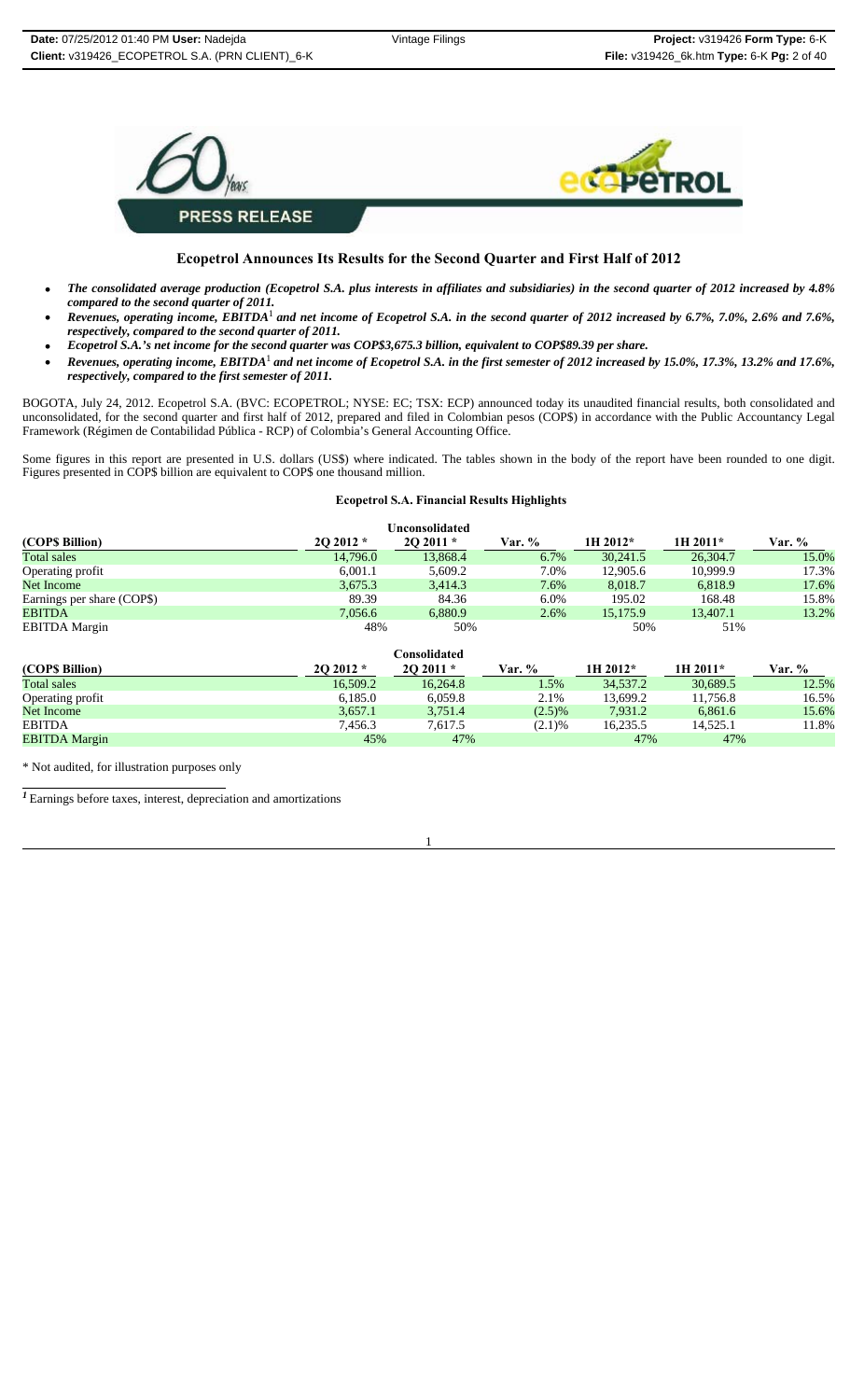



Ecopetrol S.A.'s CEO, Javier Gutiérrez stated:

*"In the second quarter of 2012, Ecopetrol S.A., including its subsidiaries and affiliates, achieved key milestones in its strategic goals despite certain operational restrictions and lower international hydrocarbon prices. With specific reference to this quarter, I highlight the following results:* 

*First, the growth in sales, net income and EBITDA compared to the second quarter of 2011. These results are the product of strong operations that helped sustain growth in volumes produced and sold. Production growth was complemented by some effective cost control initiatives that allowed net margins and EBITDA to remain almost unchanged despite the drop in sales prices of crude and products in the past twelve months.*

*The second major milestone is the continued improvement in Health, Safety and Environment (HSE), as a result of permanent quality and safety initiatives throughout our operations.* 

*Finally, the third major milestone is the incorporation of Cenit S.A.S., a wholly owned subsidiary specialized in hydrocarbon transport and logistics in Colombia, that will allow the country to expand and strengthen its network of oil and product lines as well as storage facilities, meeting the challenge of rising production of the oil and gas companies operating in our country, including Ecopetrol.*

*In summary, during this second quarter, Ecopetrol, its subsidiaries and affiliates, maintained the growing trend of its operations despite some difficulties in the business environment, both locally and internationally. This is a clear evidence of the decision and effort of our companies to achieve the goals set in our strategic plan."*

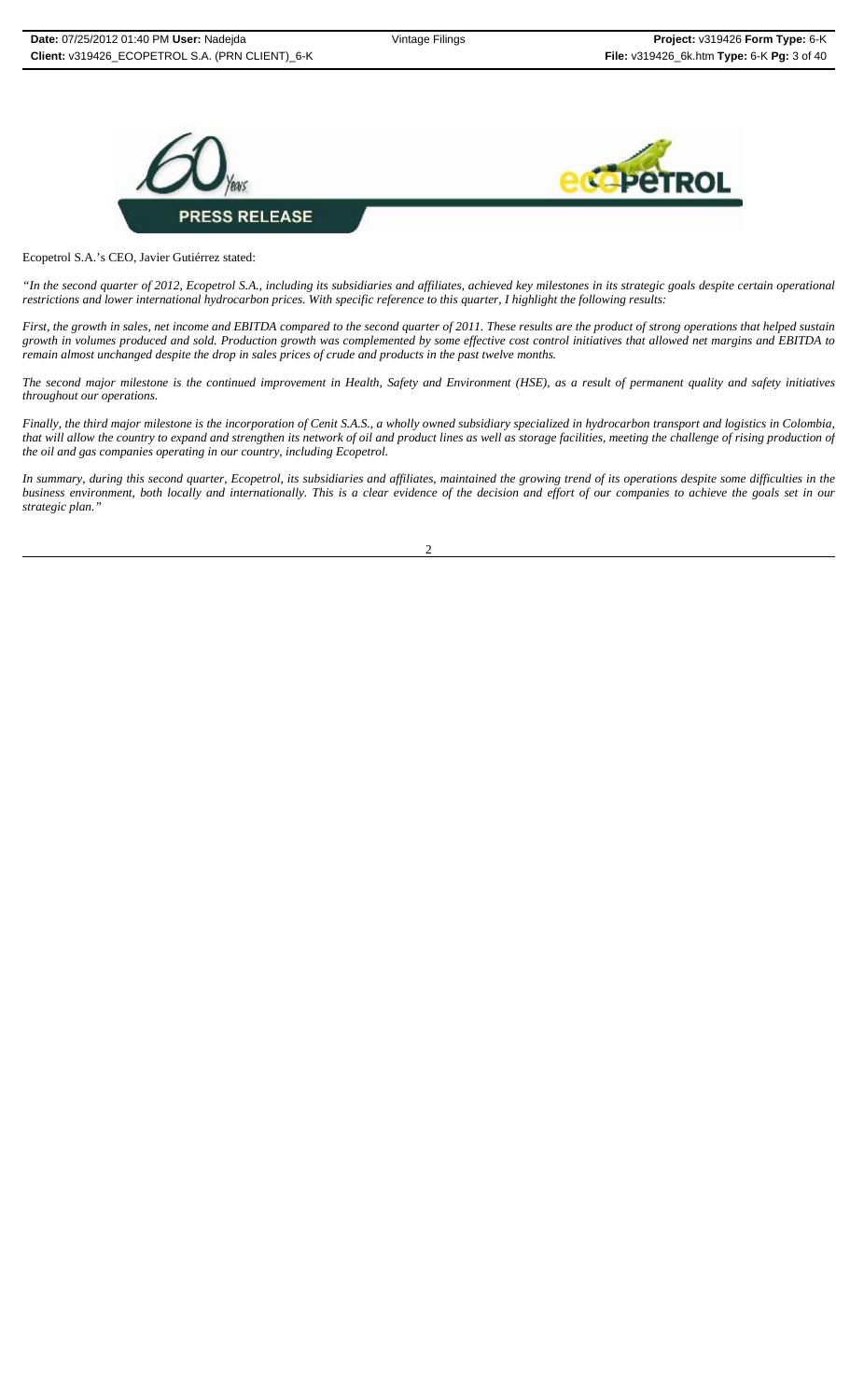

## **Ecopetrol Announces Its Results for the Second Quarter and First Half of 2012**

*Table of contents*

|                | I. Financial and operating results                                                          | $\overline{4}$ |
|----------------|---------------------------------------------------------------------------------------------|----------------|
| a.             | Availability of crude and products                                                          |                |
| b.             | Ecopetrol S.A. sales volume                                                                 |                |
| $\mathbf{c}$ . | Crude and product prices                                                                    |                |
| d.             | <b>Financial results</b>                                                                    |                |
| e.             | Ecopetrol S.A.'s cash flow *                                                                | 9              |
| f.             | Ecopetrol S.A. segment results                                                              |                |
| g.             | Ecopetrol S.A. balance sheet                                                                | 11             |
|                | II. Business aspects                                                                        | 12             |
| a.             | Investment plan                                                                             | 12             |
| b.             | Exploration                                                                                 | 12             |
| c.             | Production                                                                                  | 14             |
| d.             | Refining                                                                                    | 16             |
| e.             | Transportation                                                                              | 17             |
| f.             | <b>Biofuels</b>                                                                             | 19             |
|                | III. Organizational Consolidation, Social Corporate Responsibility and Corporate Government | 20             |
| a.             | Organizational consolidation                                                                | 20             |
| b.             | Corporate Responsibility                                                                    | 20             |
|                | IV. Consolidated financial results <sup>2</sup>                                             | 21             |
|                | V. Conference calls                                                                         | 23             |
| VI. Exhibits   |                                                                                             | 25             |
|                | VII. Subsidiaries results                                                                   | 31             |
|                |                                                                                             |                |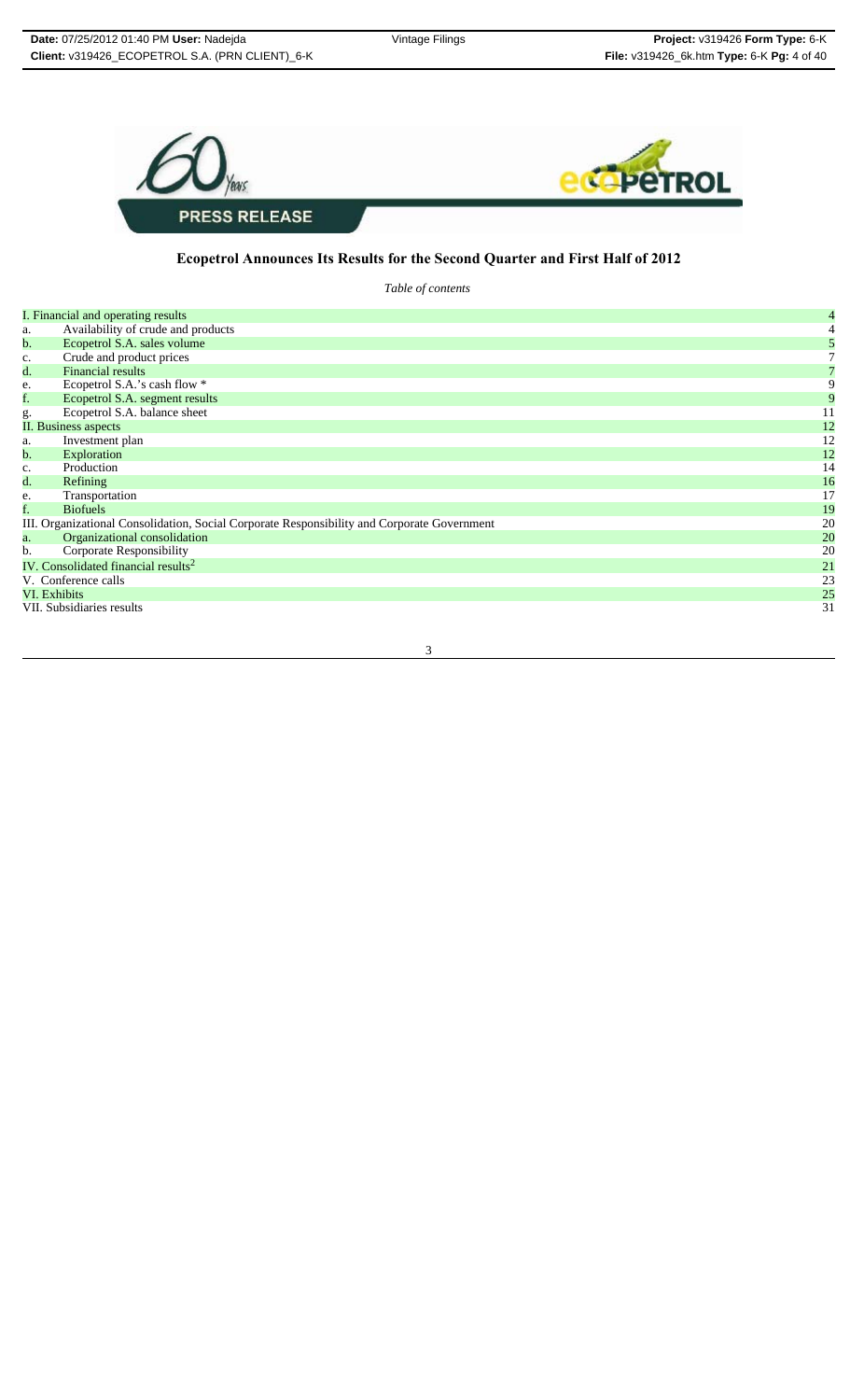



#### **I. Financial and operating results**

#### **a. Availability of crude and products**

The availability of Ecopetrol S.A.'s crude oil and products is summarized in the following exhibit:

#### **Ecopetrol S.A. (unconsolidated)**

#### **Gross oil and gas production**

| (MBOED)                          | 2Q 2012 | 2Q 2011 | $\Delta$ (%) | 1H 2012 | 1H 2011 | $\Delta$ (%) |
|----------------------------------|---------|---------|--------------|---------|---------|--------------|
| Crude Oil                        | 597.5   | 577.7   | 3.4%         | 588.4   | 557.4   | 5.6%         |
| Natural Gas                      | 111.9   | 96.7    | 15.7%        | 110.3   | 97.7    | 12.9%        |
| Total                            | 709.4   | 674.4   | 5.2%         | 698.7   | 655.1   | 6.7%         |
| (-) Royalties                    |         |         |              |         |         |              |
| (MBOED)                          | 2Q 2012 | 2Q 2011 | $\Delta$ (%) | 1H 2012 | 1H 2011 | $\Delta$ (%) |
| Crude Oil                        | 90.0    | 88.6    | 1.6%         | 87.7    | 85.7    | 2.3%         |
| Natural Gas                      | 21.7    | 20.5    | 5.9%         | 21.5    | 20.6    | 4.4%         |
| <b>Total</b>                     | 111.7   | 109.1   | 2.4%         | 109.2   | 106.3   | 2.7%         |
| $(=)$ Net oil and gas production |         |         |              |         |         |              |
| (MBOED)                          | 2Q 2012 | 2Q 2011 | $\Delta$ (%) | 1H 2012 | 1H 2011 | $\Delta$ (%) |
| Crudo                            | 507.5   | 489.1   | 3.8%         | 500.7   | 471.7   | 6.1%         |
| Gas natural                      | 90.2    | 76.2    | 18.4%        | 88.8    | 77.1    | 15.2%        |
| <b>Total</b>                     | 597.7   | 565.3   | 5.7%         | 589.5   | 548.8   | 7.4%         |
| Local Purchase volume (MBOED)*   | 2Q 2012 | 2Q 2011 | $\Delta$ (%) | 1H 2012 | 1H 2011 | $\Delta$ (%) |
| Crude Oil                        | 196.5   | 192.0   | 2.3%         | 196.5   | 181.8   | 8.1%         |
| Products                         | 14.0    | 5.6     | 150.0%       | 10.4    | 6.3     | 65.1%        |
| <b>Natural Gas</b>               | 27.1    | 37.2    | $(27.2)\%$   | 27.5    | 36.3    | $(24.2)\%$   |
| <b>Total</b>                     | 237.6   | 234.8   | $1.2\%$      | 234.4   | 224.4   | 4.5%         |
| <b>Imports volume (MBD)</b>      | 2Q 2012 | 2Q 2011 | $\Delta$ (%) | 1H 2012 | 1H 2011 | $\Delta$ (%) |
| <b>Products</b>                  | 99.3    | 72.1    | 37.7%        | 98.0    | 71.2    | 37.6%        |

\* Purchase volume includes royalties from Ecopetrol and other companies

The following were the highlights of the second quarter of the year:

- Higher purchases of: 1) crude oil diluent and naphtha for transporting heavy crudes, 2) jet and diesel for recovering inventories and meeting increased national demand due to lower production at the Barrancabermeja Refinery during turnaround schedules in the months of January and April.
- Lower purchases of gas given that, starting in January 2012, other gas producers were authorized to sign commercialization agreements to sell royalties (Decree 2100 of 2011).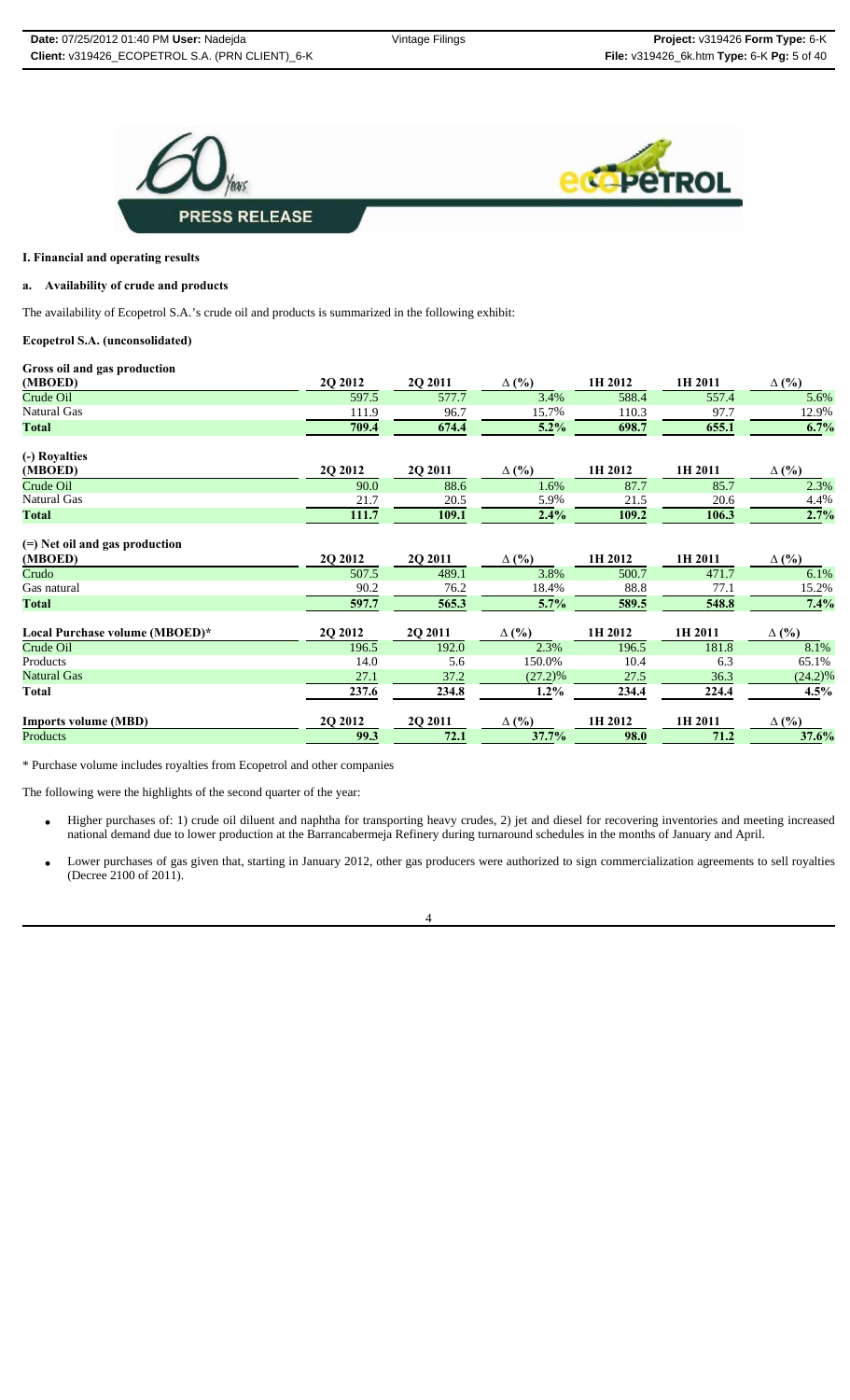



#### **b. Ecopetrol S.A. sales volume**

The following exhibit summarizes sales volumes:

# **Ecopetrol S.A. (unconsolidated)**

| Local sales volume (MBOED)          | 2Q 2012 | 2Q 2011 | $\Delta$ (%) | 1H 2012 | 1H 2011 | $\Delta$ (%) |
|-------------------------------------|---------|---------|--------------|---------|---------|--------------|
| Crude Oil                           | 10.3    | 4.2     | 145.2%       | 9.3     | 3.2     | 190.6%       |
| Natural Gas                         | 63.6    | 68.3    | (6.9)%       | 60.5    | 70.4    | $(14.1)\%$   |
| Gasoline                            | 69.7    | 63.0    | 10.6%        | 68.0    | 65.8    | 3.3%         |
| <b>Medium Distillates</b>           | 113.1   | 108.8   | 4.0%         | 110.6   | 107.1   | 3.3%         |
| <b>LPG</b> and Propane              | 15.6    | 14.8    | 5.4%         | 15.9    | 15.9    | $0.0\%$      |
| Fuel Oil                            | 1.6     | 0.5     | 220.0%       | 1.9     | 0.6     | 216.7%       |
| <b>Industrial and Petrochemical</b> | 12.9    | 16.1    | $(19.9)\%$   | 13.8    | 16.4    | $(15.9)\%$   |
| <b>Total Local Sales</b>            | 286.8   | 275.7   | $4.0\%$      | 280.0   | 279.4   | $0.2\%$      |
| <b>Export sales volume (MBOED)</b>  | 2Q 2012 | 2Q 2011 | $\Delta$ (%) | 1H 2012 | 1H 2011 | $\Delta$ (%) |
| Crude Oil                           | 456.1   | 385.1   | 18.4%        | 448.8   | 385.4   | 16.5%        |
| Products                            | 51.9    | 60.1    | $(13.6)\%$   | 52.8    | 55.8    | (5.4)%       |
| <b>Natural Gas</b>                  | 26.7    | 24.0    | 11.3%        | 27.9    | 22.5    | 24.0%        |
| <b>Total Export Sales</b>           | 534.7   | 469.2   | 14.0%        | 529.5   | 463.7   | $14.2\%$     |
| Sales to free trade zone (MBOED)    | 2Q 2012 | 2Q 2011 | $\Delta$ (%) | 1H 2012 | 1H 2011 | $\Delta$ (%) |
| Crude Oil                           | 71.6    | 76.0    | (5.8)%       | 70.1    | 77.2    | $(9.2)\%$    |
| Products                            | 3.3     | 2.3     | 43.5%        | 3.1     | 2.4     | 29.2%        |
| <b>Natural Gas</b>                  | 6.2     | 2.4     | 158.3%       | 4.1     | 2.4     | 70.8%        |
| Total sales to free trade zone      | 81.1    | 80.7    | $0.5\%$      | 77.3    | 82.0    | $(5.7)\%$    |
| <b>Total sales volume</b>           | 902.6   | 825.6   | $9.3\%$      | 886.8   | 825.1   | $7.5\%$      |

*International market (59% of the second quarter of 2012 sales, 68% including sales to Free Trade Zone: Reficar S.A. and Celsia.):*

The increase in volume exported by Ecopetrol was primarily the result of:

- Crude: greater volume available and exported of Vasconia and Magdalena crude.
- Natural gas:
	- o Higher sales to PDVSA.
	- o Higher availability of volumes for sale due to lower requirements from the Caribbean Coast thermal sector.
	- o Increases in Free Zone sales due to the conversion of the Celsia thermal plant into a Free Trade Zone in April 2012 (for accounting purposes in 2011, the plant fell under local sales).
	- o Greater purchases from Reficar due to turnaround schedules at the Cartagena Refinery cracking unit which decreased the internal gas production.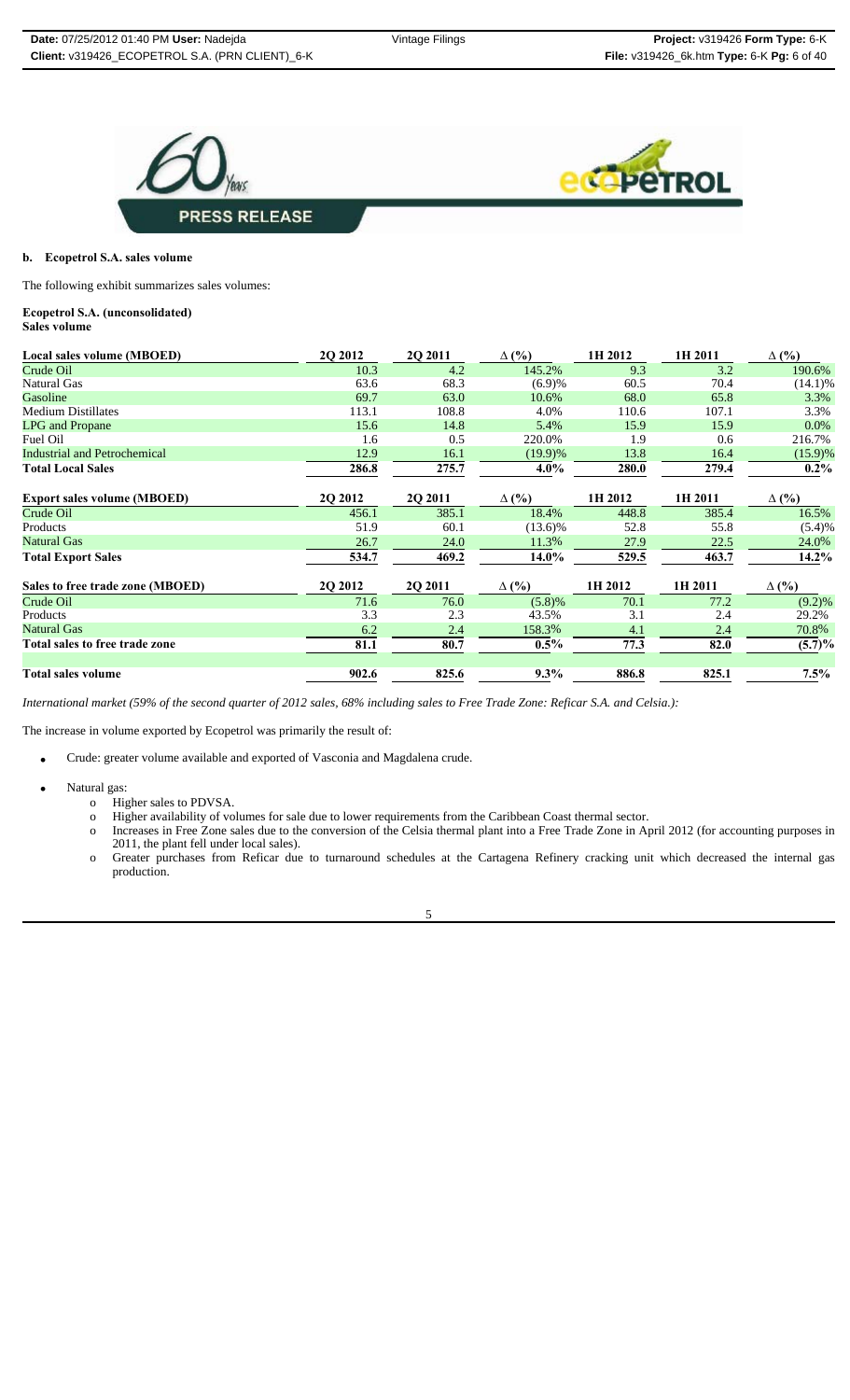



The following is a summary of the main destinations of crude and product exports (not including natural gas). Among the most important trends were the increase in crude sales to the United States and Europe, and the increase in product sales to the Caribbean and the Far East.

| <b>Export destinations: Crudes</b> |        |             |         |         |  |  |  |
|------------------------------------|--------|-------------|---------|---------|--|--|--|
| <b>Destination</b>                 | 2Q12   | <b>2011</b> | 1H12    | 1H11    |  |  |  |
| <b>U.S. Gulf Coast</b>             | 51.8%  | 44.7%       | 50.0%   | 47.1%   |  |  |  |
| Far East                           | 20.0%  | 24.1%       | 20.6%   | 27.2%   |  |  |  |
| Caribbean                          | 4.1%   | 7.0%        | 2.5%    | 2.8%    |  |  |  |
| <b>U.S. West Coast</b>             | 8.2%   | 11.4%       | 10.2%   | 11.5%   |  |  |  |
| South America                      | 4.4%   | 9.6%        | 5.2%    | 6.8%    |  |  |  |
| Europe                             | 7.2%   | 1.4%        | 7.2%    | 2.2%    |  |  |  |
| <b>Central America</b>             | 1.9%   | 1.8%        | 1.0%    | 1.7%    |  |  |  |
| Canada                             | 1.3%   | $0.0\%$     | $0.6\%$ | 0.7%    |  |  |  |
| <b>U.S. Atlantic Coast</b>         | 1.1%   | $0.0\%$     | 2.7%    | $0.0\%$ |  |  |  |
|                                    | 100.0% | 100.0%      | 100.0%  | 100.0%  |  |  |  |

| <b>Export destinations: Products</b> |             |             |         |         |  |  |
|--------------------------------------|-------------|-------------|---------|---------|--|--|
| <b>Destination</b>                   | <b>2Q12</b> | <b>2011</b> |         | 1H11    |  |  |
| <b>U.S. Gulf Coast</b>               | 11.2%       | 32.3%       | 21.4%   | 35.9%   |  |  |
| Caribbean                            | 39.9%       | 20.2%       | 40.5%   | 36.2%   |  |  |
| <b>U.S. Atlantic Coast</b>           | 6.7%        | 7.5%        | 8.6%    | 17.1%   |  |  |
| South America                        | $0.0\%$     | $0.0\%$     | $0.0\%$ | 2.0%    |  |  |
| Central America                      | 1.2%        | 1.2%        | 1.0%    | 1.9%    |  |  |
| Far East                             | 41.0%       | 32.5%       | 28.4%   | 3.5%    |  |  |
| Europe                               | $0.0\%$     | 6.3%        | $0.0\%$ | 3.4%    |  |  |
| <b>U.S. West Coast</b>               | $0.0\%$     | $0.0\%$     | 0.1%    | $0.0\%$ |  |  |
|                                      | 100.0%      | 100.0%      | 100.0%  | 100.0%  |  |  |

*Market in Colombia (41% of sales in the second quarter of 2012, 32% excluding sales to Free Trade Zone: Reficar S.A. and Celsia):*

The increase in local sales volume in the second quarter of 2012 was primarily the net result of:

- 1) Higher sales volumes of the following products:
	- Crude oil: higher demand in the marine fuel market.
	- Gasoline: higher demand and client inventory recovery during the months of May and June of 2012.
	- Medium distillates: increase of jet fuel and diesel sales due to a greater demand driven by Colombia's economic growth (mainly mining and air travel).
	- Fuel oil: higher volumes produced and available for sale.

2) Lower sales volumes of the following products:

- Natural gas: Ecopetrol is no longer selling royalties from fields of other producers.
- Petrochemicals and industrial products: lower production of: 1) polyethylene as a result of the reduced supply of ethylene (raw material) due to turnaround schedules at the cracking units; 2) aromatics, due to turnaround schedules at the process units; and 3) IFO's for marine fuels due to the priority of crude dilution.

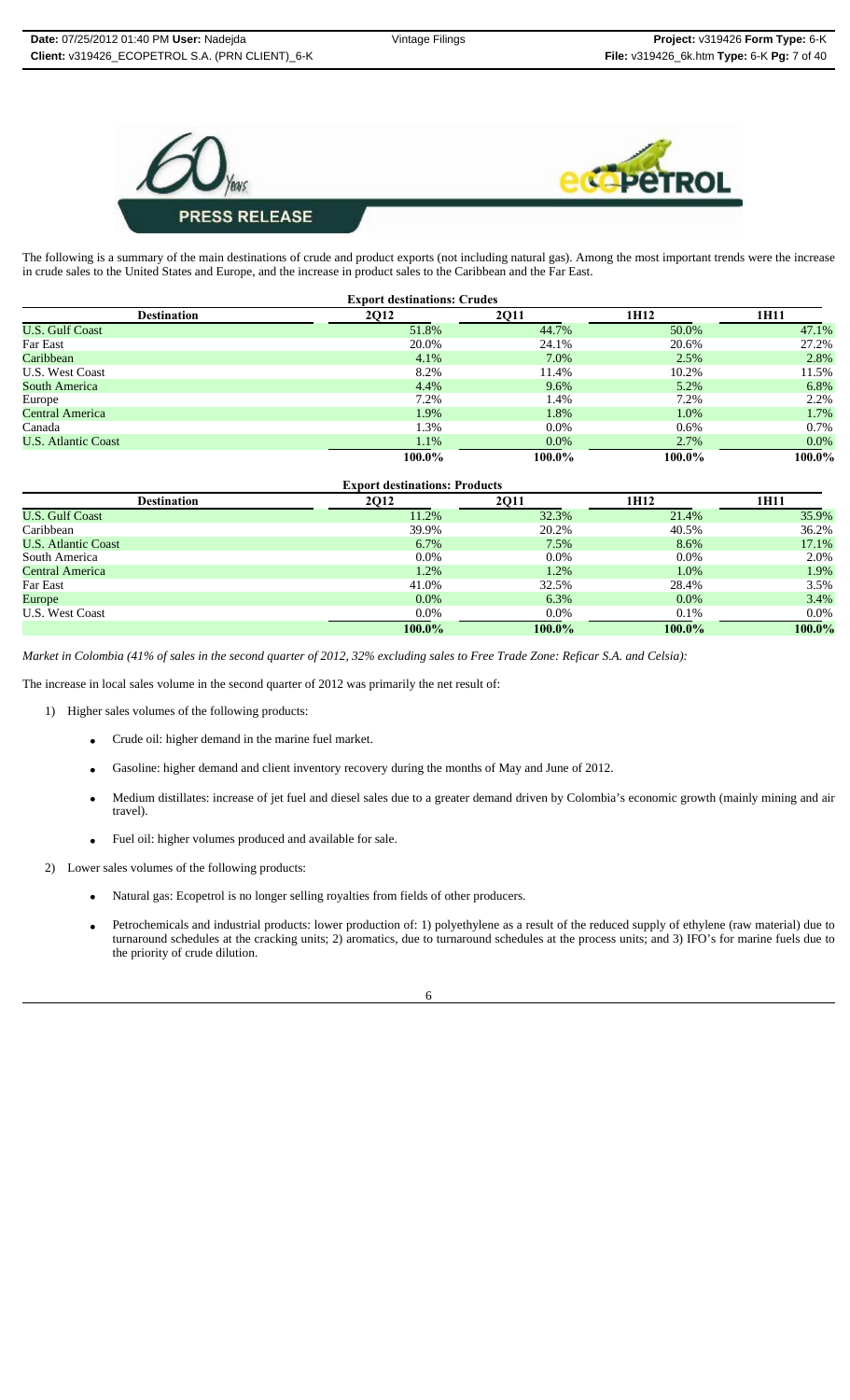



#### **c. Crude and product prices**

| <b>Prices</b>                               | <b>20 20 12</b> | <b>202011</b> | $\Delta$ (%) | 1H 2012 | 1H 2011 | $\Delta$ (%) |
|---------------------------------------------|-----------------|---------------|--------------|---------|---------|--------------|
| WTI (average) (US\$/Bl)                     | 93.5            | 102.5         | $(8.8)$ %    | 98.2    | 98.4    | (0.2)%       |
| Brent (average) (US\$/Bl)                   | 108.9           | 117.1         | (7.0)%       | 113.6   | 111.2   | 2.2%         |
| Export crude oil basket (US\$/BI)           | 100.7           | 104.2         | (3.4)%       | 106.2   | 96.7    | 9.8%         |
| Crudes sold to free trade zone* (US\$/BI)   | 105.0           | 111.3         | (5.7)%       | 110.0   | 102.7   | 7.1%         |
| Export products basket (US\$/BI)            | 96.8            | 99.6          | $(2.8)\%$    | 101.7   | 94.5    | 7.6%         |
| Products sold to free trade zone* (US\$/B1) | 75.2            | 123.4         | (39.1)%      | 80.6    | 115.1   | $(30.0)\%$   |
| Natural gas basket (US\$/MMBTU)             | 5.8             | 4.3           | 34.9%        | 5.8     | 4.2     | 38.1%        |
| Gas sold to free trade zone* (US\$/MMBTU)   | 5.6             | 4.2           | 33.3%        | 5.6     | 4.2     | 33.3%        |
| * Free trade zone = Reficar $S.A.$          |                 |               |              |         |         |              |

*Crude Oil:*

During the second quarter of the year, the price of the export basket decreased in line with the fall of the international crude benchmarks for Colombia.

During the second quarter of the year, the export basket of crudes was indexed to Brent (77%), Maya (21%) and Platts No. 6 of 3% USGC (2%).

#### *Products:*

Product sales prices to Free Trade Zones decreased as a result of the lower propylene price index, which was caused by a decline in world demand for derivatives of this product.

## **d. Financial results**

#### **Unconsolidated Income Statement**

| (COP\$ Billion)            | 20 20 12 * | 20 20 11 * | $\Delta$ (%) | 1H 2012* | 1H 2011* | $\Delta$ (%) |
|----------------------------|------------|------------|--------------|----------|----------|--------------|
| <b>Local Sales</b>         | 4,630.1    | 4,459.4    | 3.8%         | 9,226.9  | 8,586.0  | 7.5%         |
| <b>Export Sales</b>        | 8,463.5    | 7,617.6    | 11.1%        | 17,595.7 | 14,274.9 | 23.3%        |
| Sales to free trade zone   | 1,295.3    | 1,440.5    | $(10.1)\%$   | 2,643.0  | 2,743.0  | $(3.6)\%$    |
| Sales of services          | 407.1      | 350.9      | 16.0%        | 775.9    | 700.8    | 10.7%        |
| <b>Total Sales</b>         | 14,796.0   | 13,868.4   | 6.7%         | 30,241.5 | 26,304.7 | 15.0%        |
| Variable Costs             | 6,517.2    | 6,190.9    | 5.3%         | 12,953.5 | 11.164.6 | 16.0%        |
| <b>Fixed Costs</b>         | 1,790.7    | 1,619.5    | 10.6%        | 3,321.1  | 2,897.3  | 14.6%        |
| Cost of Sales              | 8,307.9    | 7,810.4    | 6.4%         | 16,274.6 | 14,061.9 | 15.7%        |
| Gross profit               | 6,488.1    | 6,058.0    | 7.1%         | 13,966.9 | 12,242.8 | 14.1%        |
| <b>Operating Expenses</b>  | 487.0      | 448.8      | 8.5%         | 1,061.3  | 1,242.9  | $(14.6)\%$   |
| <b>Operating Profit</b>    | 6,001.1    | 5,609.2    | 7.0%         | 12,905.6 | 10,999.9 | 17.3%        |
| Non Operating Loss         | (470.0)    | (629.1)    | $(25.3)\%$   | (960.0)  | (927.6)  | 3.5%         |
| Income tax                 | 1,855.8    | 1,565.8    | 18.5%        | 3,926.9  | 3,253.4  | 20.7%        |
| Net Income                 | 3,675.3    | 3,414.3    | 7.6%         | 8,018.7  | 6,818.9  | 17.6%        |
|                            |            |            |              |          |          |              |
| Earnings per share (COP\$) | 89.4       | 84.4       | 6.0%         | 195.0    | 168.5    | 15.8%        |
| <b>EBITDA</b>              | 7,056.6    | 6,880.9    | 2.6%         | 15,175.9 | 13,407.1 | 13.2%        |
| <b>EBITDA</b> Margin       | 48%        | 50%        |              | 50%      | 51%      |              |

\* Not audited, for illustration purposes only

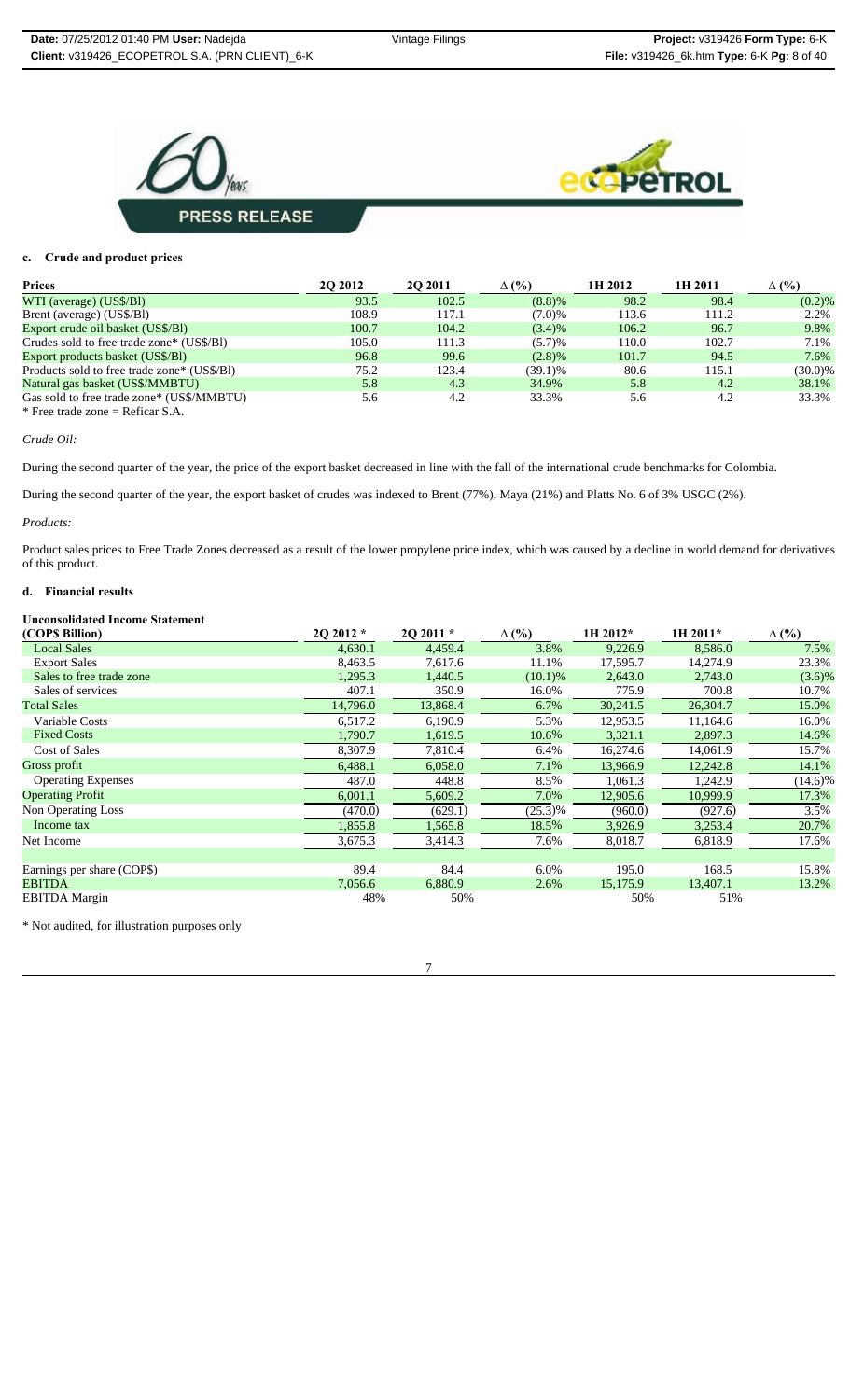

**Operating revenue** for the second quarter of 2012 increased 6.7% compared to the same period in 2011, due primarily to a 14.0 % growth in export volumes (not including Free Trade Zones) and a 4.0% increase in local sales volumes. Higher volumes helped offset the drop in prices of the export crude and the product basket during the second quarter of 2012, when compared to the same period of 2011.

Sales to Free Trade Zones fell in the second quarter of 2012, from lower deliveries of Caño Limón crude. .

**Cost of sales** in the second quarter of 2012 increased by 6.4% compared to the same quarter of 2011, owing mainly to a 10.6% in fixed costs compared to the same quarter of 2011. This rise in fixed costs, was due primarily to greater operating activity reflected in the higher use of contracted services, both in direct operations as well as through partnership contracts, higher labor costs and infrastructure maintenance.

**Variable costs** rose by 5.3% given the increase in imported volumes, primarily diluent naphtha for transporting heavy crude, as well as low sulfur diesel at higher reference prices, off set by higher capitalized cost of inventories. The cost of transportation services also rose due to higher exported volumes.

In the second quarter of 2012, **operating expenses** rose 8.5% compared to the same period in 2011. The increase was primarily the result of the agreements with military forces for protection of transport systems and production infrastructure.

The **operating margin** for the second quarter of 2012 was 40.56% compared to 40.45% in the second quarter of 2011.

The lower **non-operating** loss in the second quarter of 2012 is explained by a lower exchange rate difference loss and lower hedging expenses (during the second quarter of 2012 there were no operating hedges outstanding). The lower expenses offset the higher provision expenditure mainly from by the lower return of the portfolios that fund the company's pension liability.

The increase in the **income tax provision** in 2012, compared to the second quarter of 2011, was mainly the result of an increase in pre-tax earnings.

The effect of better prices, higher production and the effectiveness of certain cost-control initiatives were the drivers of the 7.6% increase in Ecopetrol's **net income**, compared to the second quarter of 2011.

**EBITDA** in the second quarter of 2012 was COP\$7,057 billion, equivalent to an **EBITDA margin** of 48%.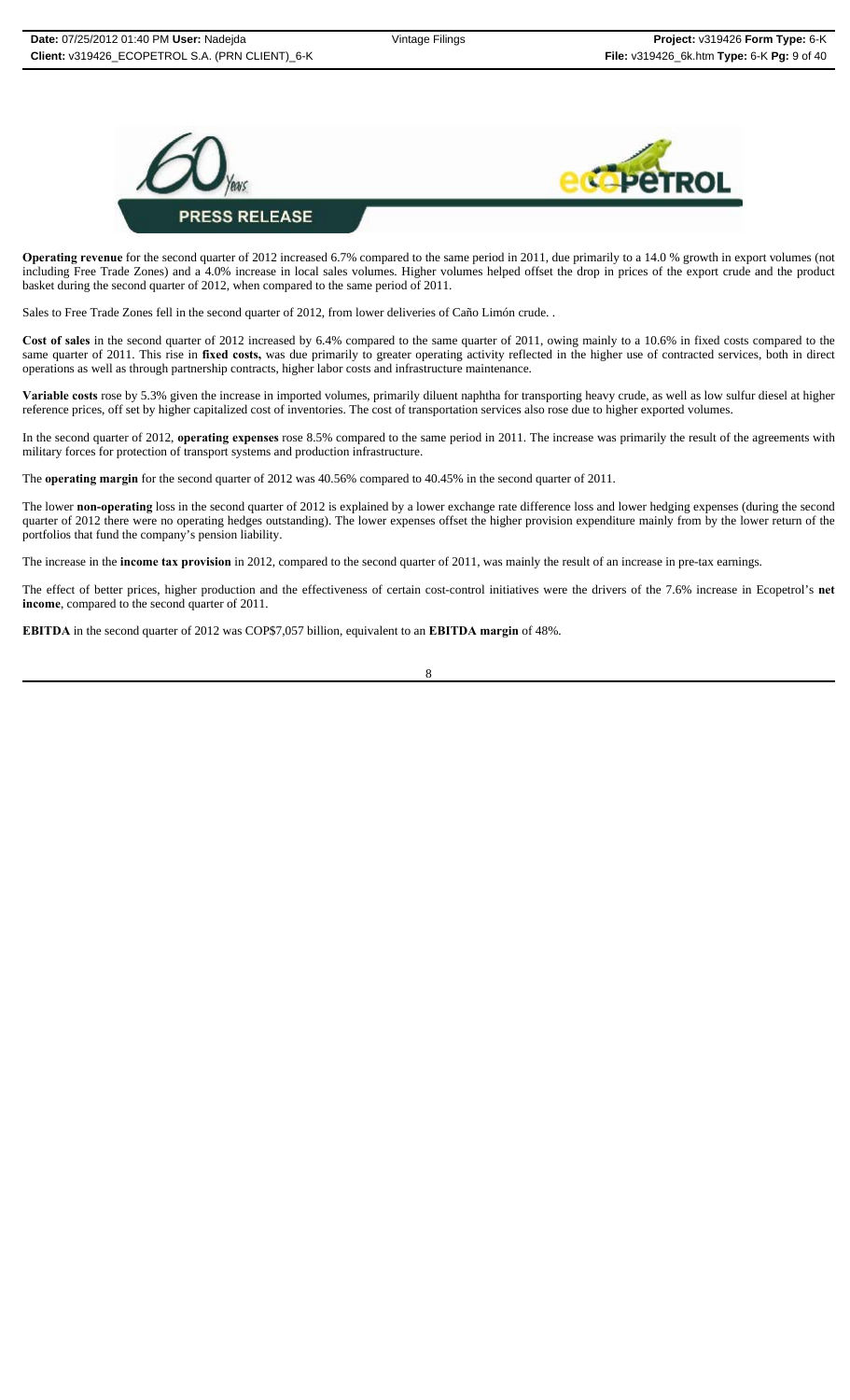



#### **e. Ecopetrol S.A.'s cash flow \***

| <b>COPS Billion</b>                  | <b>20 20 12</b>          | <b>2Q 2011</b>           | 1H 2012                  | 1H 2011     |
|--------------------------------------|--------------------------|--------------------------|--------------------------|-------------|
| <b>Initial Cash</b>                  | 17,402.9                 | 8,504.2                  | 9,238.0                  | 5,479.4     |
| Cash generated from operations $(+)$ | 14,832.5                 | 13,609.5                 | 31,346.8                 | 24,734.1    |
| <b>Cash used in operations (-)</b>   | (16,291.2)               | (10, 397.9)              | (23, 499.0)              | (16, 331.3) |
| Capex $(-)$                          | (2,195.4)                | (1,946.7)                | (3,534.2)                | (3,503.1)   |
| <b>Acquisitions (-)</b>              | -                        | $\overline{\phantom{a}}$ | $\overline{\phantom{0}}$ | (768.9)     |
| Dividend payments (-)                | (4,919.3)                | (1,983.1)                | (4,919.3)                | (1,983.1)   |
| Equity offering $(+)$                | 45.8                     | $\overline{\phantom{0}}$ | 166.8                    |             |
| New debt $(+)$                       | $\overline{\phantom{a}}$ | $\overline{\phantom{a}}$ | $\overline{\phantom{0}}$ |             |
| Other inflows $(+/-)$                | 312.7                    | 406.5                    | 916.6                    | 585.5       |
| $Fx$ differences $(+)$               | 84.4                     | (275.8)                  | (443.3)                  | (295.9)     |
| <b>Final Cash</b>                    | 9,272.4                  | 7,916.7                  | 9,272.4                  | 7,916.7     |

\*For report purposes, balances in dollars are converted monthly to pesos at the average exchange rate. The initial cash position for each quarter is calculated based on the average rate for the first month and the final position is calculated based on the average rate for the last month of the respective quarter.

As of June 30, 2012, Ecopetrol had COP\$9,272 billion in cash and portfolio investments.

## **f. Ecopetrol S.A. segment results**

| <b>COPS Billion</b>          | E&P     |         | Refining & Petrochem. |           | <b>Sales and Marketing</b><br>Transportation |       |         |         |
|------------------------------|---------|---------|-----------------------|-----------|----------------------------------------------|-------|---------|---------|
|                              | $2Q-12$ | 2Q-11   | 2Q-12                 | $2Q-11$   | $2Q-12$                                      | 2Q-11 | $2Q-12$ | $2Q-11$ |
| <b>Domestic Sales</b>        | 3.674.9 | 3.902.4 | 4,265.5               | 4,213.6   | 621.5                                        | 573.9 | 253.4   | 338.0   |
| <b>International Sales</b>   | 5,763.0 | 4,896.8 | 753.9                 | 966.9     |                                              |       | 3,242.1 | 3,194.4 |
| <b>Total Sales</b>           | 9.437.9 | 8.799.2 | 5,019.4               | 5,180.5   | 621.5                                        | 573.9 | 3,495.5 | 3,532.4 |
| <b>Operating Income/Loss</b> | 5,674.4 | 5,299.3 | 126.4                 | (59.1)    | 124.5                                        | 149.9 | 76.0    | 107.0   |
| <b>Operating Margin</b>      | 60.1%   | 60.2%   | 2.5%                  | (1.1)%    | 20.0%                                        | 26.1% | 2.2%    | 3.0%    |
| <b>Net Income/Loss</b>       | 3,773.1 | 3,404.1 | (201.8)               | (105.0)   | 99.2                                         | 152.2 | 5.0     | (37.0)  |
| <b>Net Margin</b>            | 40.0%   | 38.7%   | $(4.0)\%$             | $(2.0)\%$ | 16.0%                                        | 26.5% | 0.1%    | (1.0)%  |
| <b>EBITDA</b>                | 6,503.5 | 6.488.5 | 252.3                 | 54.8      | 219.4                                        | 228.9 | 81.4    | 108.6   |
| <b>Ebitda Margin</b>         | 68.9%   | 73.7%   | 5.0%                  | 1.1%      | 35.3%                                        | 39.9% | 2.3%    | 3.1%    |

| <b>COPS Billion</b>          | E&P      |          | Refining & Petrochem. |           | <b>Transportation</b> |                          | <b>Sales and Marketing</b> |         |
|------------------------------|----------|----------|-----------------------|-----------|-----------------------|--------------------------|----------------------------|---------|
|                              | 1H 2012  | 1H 2011  | 1H 2012               | 1H 2011   | 1H 2012               | 1H 2011                  | 1H 2012                    | 1H 2011 |
| <b>Domestic Sales</b>        | 7,565.3  | 7,292.7  | 8,554.6               | 8,042.9   | 1,258.6               | 1,106.6                  | 551.2                      | 607.3   |
| <b>International Sales</b>   | 11,907.7 | 9.592.4  | 1,665.6               | 1.740.0   |                       | $\overline{\phantom{0}}$ | 6.665.5                    | 5,685.6 |
| <b>Total Sales</b>           | 19,473.0 | 16,885.1 | 10,220.1              | 9,782.9   | 1,258.6               | 1,106.6                  | 7,216.7                    | 6,292.9 |
| <b>Operating Income/Loss</b> | 12,362.4 | 10,088.3 | (38.1)                | 142.0     | 396.2                 | 381.1                    | 184.8                      | 299.6   |
| <b>Operating Margin</b>      | 63.5%    | 59.7%    | (0.4)%                | 1.5%      | 31.5%                 | 34.4%                    | 2.6%                       | 4.8%    |
| <b>Net Income/Loss</b>       | 8,143.6  | 6,636.3  | (358.1)               | (152.2)   | 186.9                 | 262.5                    | 46.2                       | 72.4    |
| <b>Net Margin</b>            | 41.8%    | 39.3%    | $(3.5)\%$             | $(1.6)$ % | 14.8%                 | 23.7%                    | 0.6%                       | 1.1%    |
| <b>EBITDA</b>                | 14.197.0 | 12.197.4 | 209.4                 | 370.3     | 576.9                 | 536.6                    | 192.6                      | 302.8   |
| Ebitda Margin                | 72.9%    | 72.2%    | 2.0%                  | 3.8%      | 45.8%                 | 48.5%                    | 2.7%                       | 4.8%    |

Note: The report by segment is based on transfer prices between business units, using as reference export parity prices. In line with the change in methodology, in 2011 a reclassification took place for the transportation segment, by which transportation services from third parties were allocated directly to the corresponding segment and were not booked as revenue for the transportation segment. Other figures of 2011 were also reclassified for report purposes.

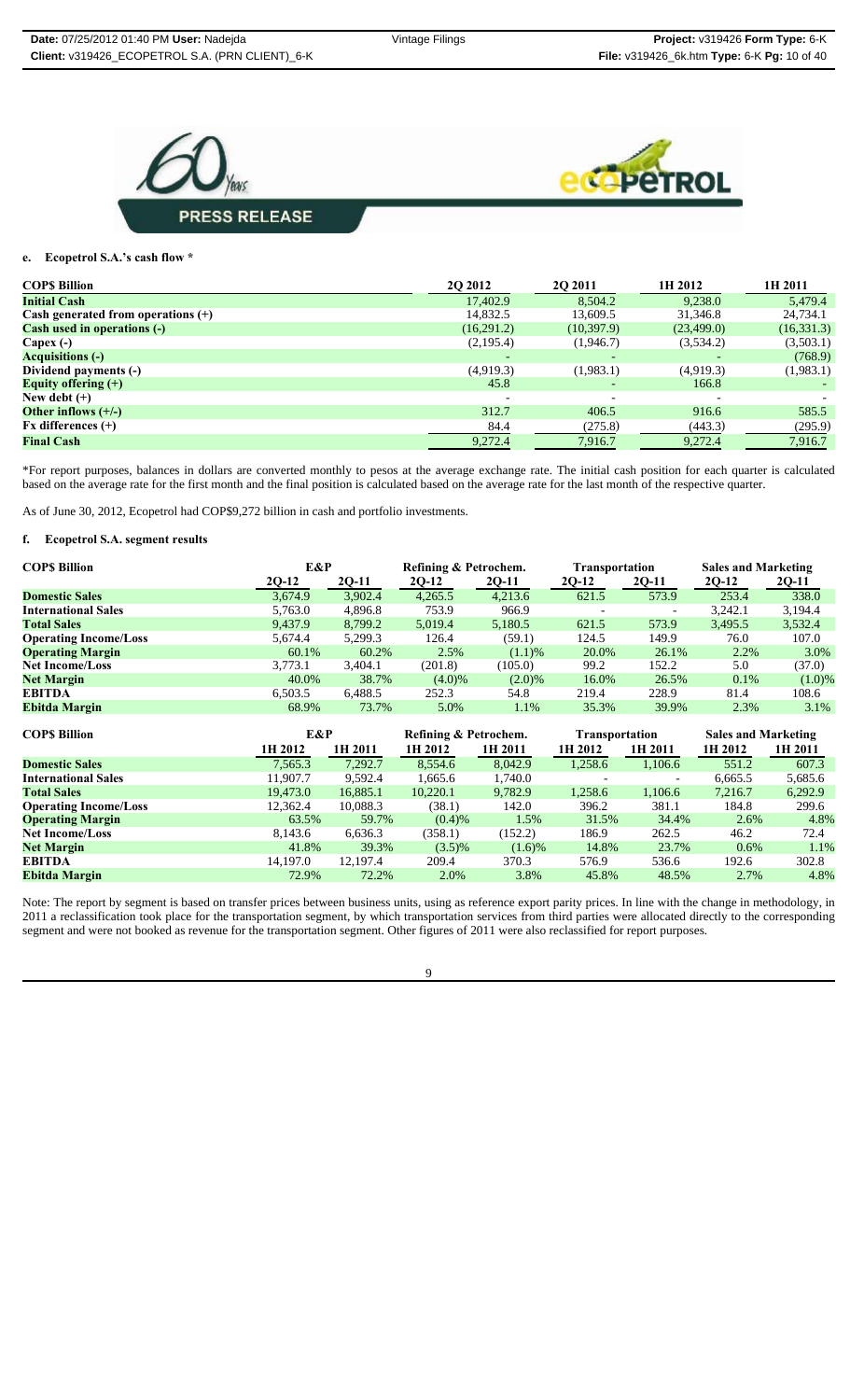

#### **Exploration and production:**

Despite the lower sales prices achieved in the second quarter of 2012, the segment recorded higher net income and EBITDA due to greater volumes sold.

#### **Refining:**

The segment reported positive operating results in the second quarter of 2012 due to improved refining margins and greater reliability in refining throughput, raising the return from valuable products. The non-operating result was negative in the second quarter because of the loss obtained by the Cartagena Refinery and fluctuation in the COP/USD exchange rate.

#### **Transportation:**

In the second quarter of 2012 transported crude volumes fell mainly because of the limited availability of the Caño Limón-Coveñas and Trasandino transportation systems. Despite the limited availability of oil pipelines, revenues rose due to a higher volume of refined products transported and higher fees. The operating result decreased due to the increase in the cost of maintenance, projects and depreciation. Non-operating expenses were affected by the recording of the total cost of the equity tax.

#### **Sales and Marketing:**

The segment's operating results in the second quarter of 2012 decreased compared to the same period last year given the reduction in income generated because of lower sales prices, and the higher costs of transportation of crude and diluents from third parties using tanker trucks. Despite this situation, the segment generated a positive net result compared to a net loss in the second quarter of 2011, which was attributed to the greater impact of the revaluation of the Colombian peso vs. the U.S. dollar in 2011 (revaluation of 0.42% in second quarter of 2012 compared to 5.28% in the same quarter of 2011), and to the hedging operations in 2011.

| <b>Equity Method: Net income per segment</b> |  |  |
|----------------------------------------------|--|--|
|                                              |  |  |

| (COP\$ billion)                   |                 |                   |         |         |  |
|-----------------------------------|-----------------|-------------------|---------|---------|--|
|                                   | <b>20 20 12</b> | <b>202011</b>     | 1H 2012 | 1H 2011 |  |
| <b>Exploration and Production</b> | 63.80           | 69.00             | 353.93  | 349.59  |  |
| Refining                          | (158.80)        | 7.00              | (39.67) | 17.54   |  |
| Transportation                    | 31.60           | 1.90 <sub>l</sub> | 49.02   | 22.58   |  |
| Corporate                         | 30.00           | 24.20             | 47.33   | 49.12   |  |
| <b>Total</b>                      | (33.40)         | 102.10            | 410.62  | 438.84  |  |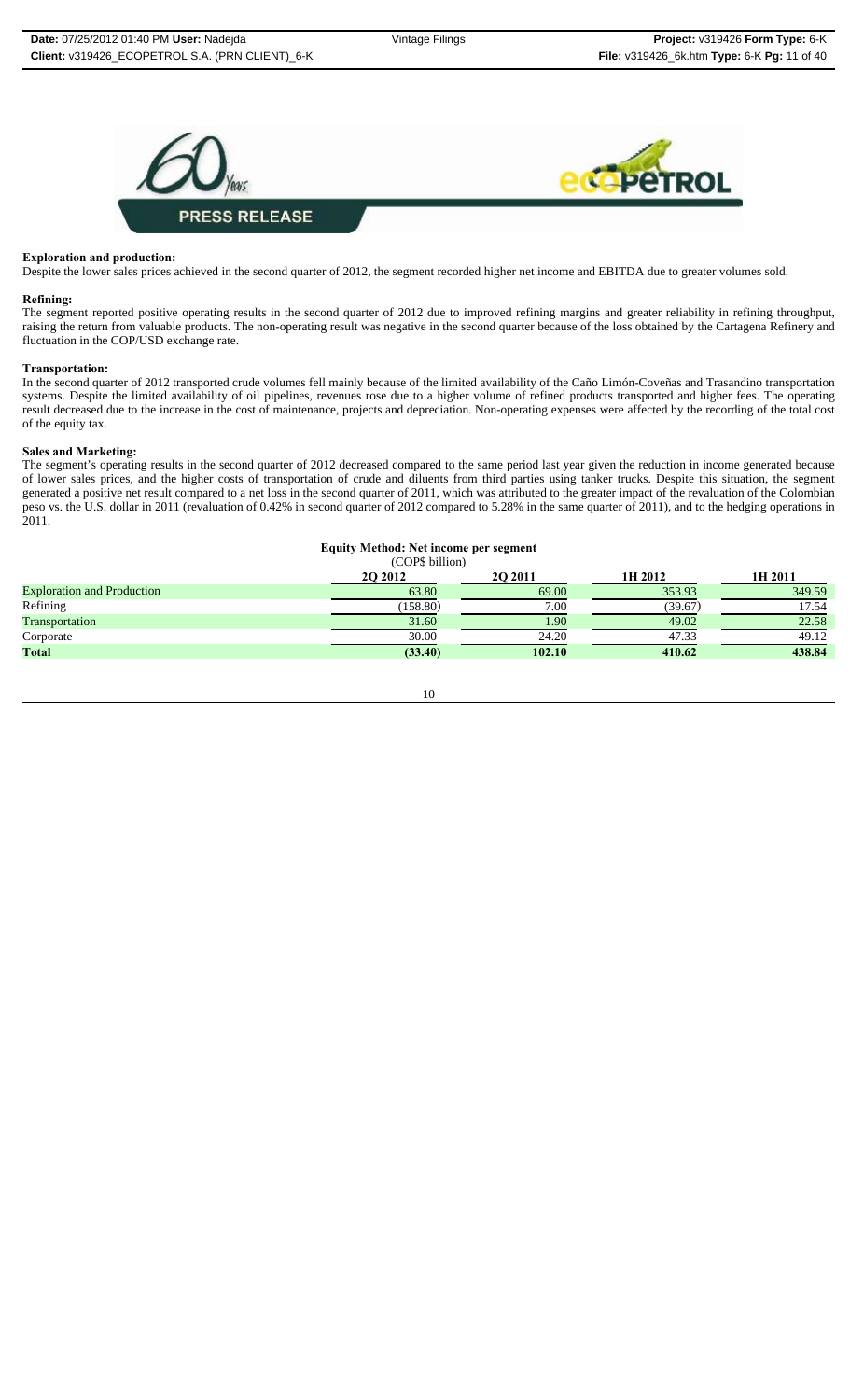



#### **g. Ecopetrol S.A. balance sheet**

## **Unconsolidated Balance Sheet**

| (COPS Billion)                             | June 30, 2012 | <b>March 31, 2012</b> | $\Delta$ (%) |
|--------------------------------------------|---------------|-----------------------|--------------|
| <b>Current Assets</b>                      | 15,534.2      | 20,765.4              | $(25.2)\%$   |
| Long Term Assets                           | 71,172.6      | 72,432.2              | (1.7)%       |
| <b>Total Assets</b>                        | 86,706.8      | 93,197.6              | (7.0)%       |
| <b>Current Liabilities</b>                 | 20,028.7      | 29,543.9              | $(32.2)\%$   |
| <b>Long Term Liabilities</b>               | 16,207.7      | 16,587.4              | $(2.3)\%$    |
| <b>Total Liabilities</b>                   | 36,236.4      | 46,131.3              | (21.4)%      |
| Equity                                     | 50,470.4      | 47,066.3              | $7.2\%$      |
| Total Liabilities and Shareholders' Equity | 86,706.8      | 93,197.6              | (7.0)%       |
| Debit Memorandum accounts                  | 127,360.7     | 121,666.8             |              |
| Credit Memorandum accounts                 | 111.986.0     | 101.153.8             |              |

The main variations in **assets** was due to the reduction in cash and cash equivalents and investments associated with cash used for: 1) payment of COP\$4,919 billion in dividends, 2) payment of the second and third income tax installment of COP\$ 7,282 billion in the months of April and June, which include a tax prepayment for 2012 of COP\$3,064 billion, and 3) payment of surcharge and net worth tax of COP\$238 billion.

As of the close of June 2012, **liabilities** decreased 21.4% in comparison with March of 2012, mainly due to 1) the payment of dividends and, 2) an increase in the tax obligation provision (income tax) for 2011 as well as the first installment for 2012 on the surcharge, and 3) net worth tax in the amount of COP\$238 billion.

Financial obligations accounted for 15.7% of total liabilities and include: 1) credit facility with Colombian banks with an outstanding balance of COP\$1,822 billion; 2) US\$1,500 million bond issue; 3) internal public debt bonds for COP\$1,000 billion; 4) Gibraltar Gas Plant contract (BOMT) with a balance of COP\$61.7 billion.

The variation of 7.2% in **Equity** is explained mainly by the net income of the second quarter.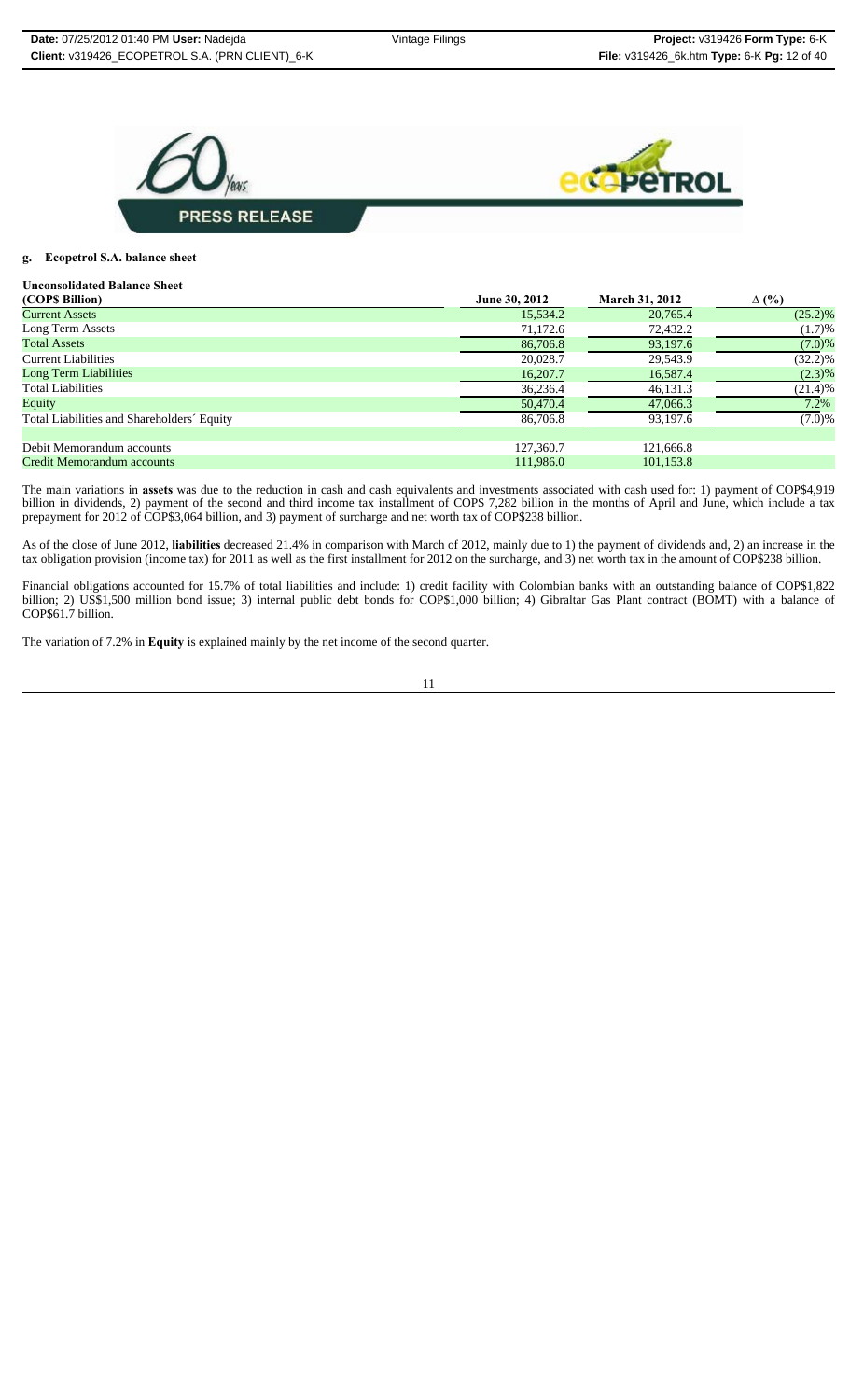

#### **II. Business aspects**

### **a. Investment plan**

*Investments made by Ecopetrol:*

| Capex (US\$ million)               |                      |         |         |              |  |  |  |  |  |
|------------------------------------|----------------------|---------|---------|--------------|--|--|--|--|--|
|                                    | <b>Allocation by</b> |         |         |              |  |  |  |  |  |
| <b>Business Segment</b>            | 1H 2012              | segment | 1H 2011 | $\Delta$ (%) |  |  |  |  |  |
| <b>Exploration</b>                 | 126.9                | 5%      | 402.7   | $-68%$       |  |  |  |  |  |
| Production                         | 1,479.4              | 63%     | 1,530.4 | $-3\%$       |  |  |  |  |  |
| <b>Refining and Petrochemicals</b> | 165.3                | 7%      | 134.9   | 23%          |  |  |  |  |  |
| Transportation                     | 304.1                | 13%     | 347.4   | $-12%$       |  |  |  |  |  |
| <b>Subsidiaries</b>                | 226.2                | 10%     | 531.7   | $-57%$       |  |  |  |  |  |
| Acquisitions                       | 0.3                  | $0\%$   | 433.0   | $-100%$      |  |  |  |  |  |
| Corporate                          | 28.6                 | $1\%$   | 37.8    | $-24%$       |  |  |  |  |  |
| <b>Total</b>                       | 2,330.8              | 100%    | 3,417.9 | $-32%$       |  |  |  |  |  |

The investments made during the second quarter of 2012 decreased as compared to the second quarter of 2011 due to the following events of 2011: 1) the acquisition and development of the Caño Sur field, 2) acquisition of the asset later named Equión, and 3) a loan to Reficar.

#### **b. Exploration**

*Exploration in Colombia:*

*Ecopetrol S.A.*

#### **Drilling in Colombia (A3/A2 and Stratigraphic) Ecopetrol S.A.**

|               | $20 - 2012$ |             |            |     | 1H-2012   |             |                |     |
|---------------|-------------|-------------|------------|-----|-----------|-------------|----------------|-----|
|               | Number of   | Hydrocarbon | 1n         |     | Number of | Hydrocarbon | <sub>1</sub> n |     |
| Type of well  | wells       | Presence    | evaluation | Drv | wells     | Presence    | evaluation     | Dry |
| A3/A2         |             |             |            |     |           |             |                |     |
| Stratigraphic |             |             |            |     |           |             |                |     |
| <b>Total</b>  |             |             |            |     |           |             |                |     |

During the second quarter 11 A1 wells were drilled, and a total of 18 A1 wells in the first half of 2012.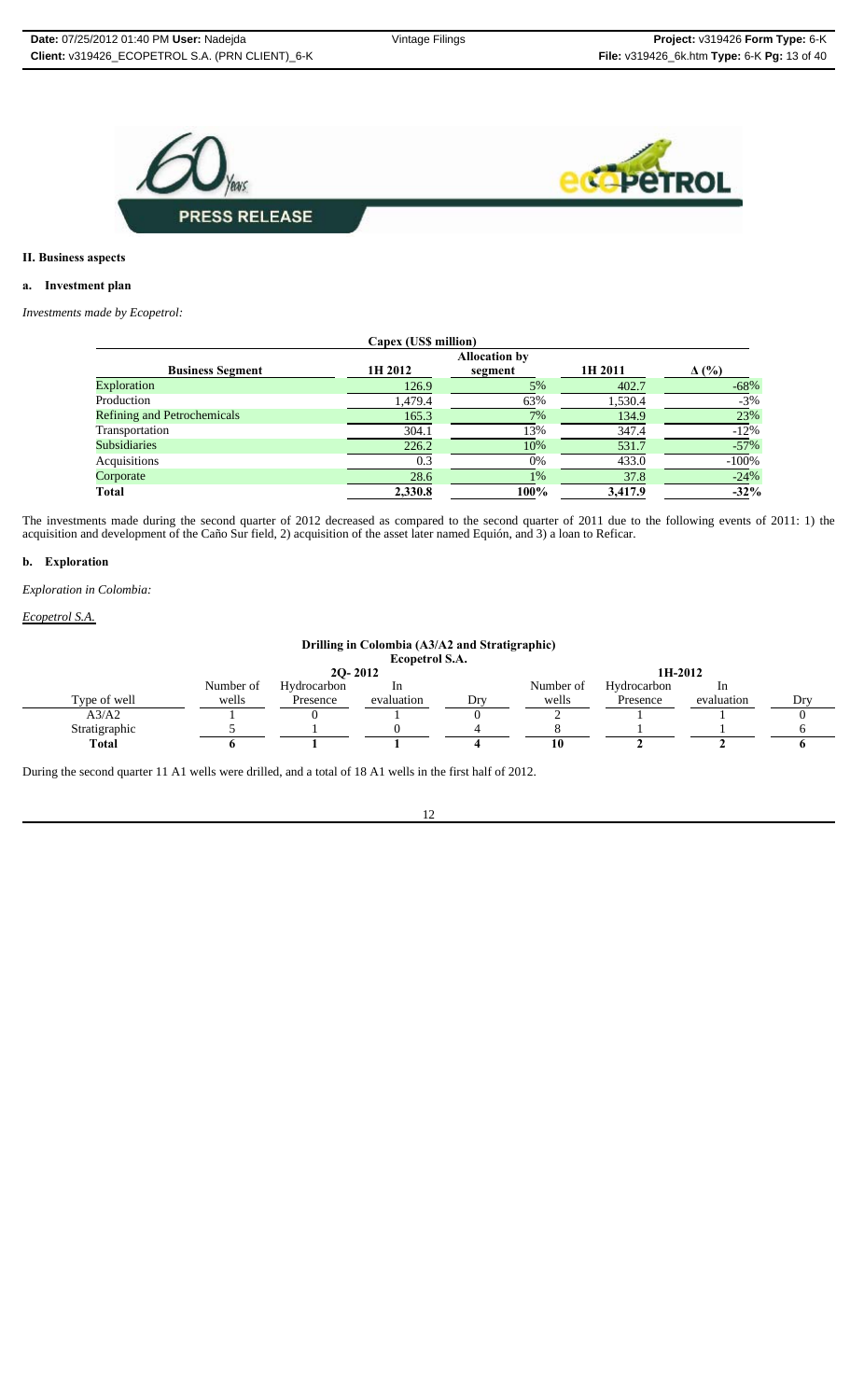



The following is a summary of wells drilled during the second quarter of 2012:

|              | Drilling details (A3/A2 and Stratigraphic) - 2Q-2012 |                       |              |                        |                      |  |  |  |  |
|--------------|------------------------------------------------------|-----------------------|--------------|------------------------|----------------------|--|--|--|--|
|              |                                                      | <b>Ecopetrol S.A.</b> |              |                        |                      |  |  |  |  |
|              | <b>Type of well</b>                                  | <b>Basin</b>          | <b>Block</b> | Well                   | <b>Result</b>        |  |  |  |  |
|              | A3/A2                                                | VMM                   | Tisquirama   | Caronte                | In evaluation        |  |  |  |  |
|              | Stratigraphic                                        | LLA                   | $CPO-9$      | Akacias EST-1          | Hydrocarbon presence |  |  |  |  |
|              | Stratigraphic                                        | LLA                   | $CPE-2$      | CPE2 EST-6 ST2         | Dry                  |  |  |  |  |
|              | Stratigraphic                                        | LLA                   | $CPE-2$      | CPE <sub>2</sub> EST-5 | Dry                  |  |  |  |  |
|              | Stratigraphic                                        | LLA                   | CPE-8        | Segua                  | Dry                  |  |  |  |  |
| <sub>(</sub> | Stratigraphic                                        | LLA                   | Ouifa        | Quifa Este 1x          | Dry                  |  |  |  |  |

*Hocol S.A.*

## **Drilling in Colombia (A3/A2 and Stratigraphic)**

|               |           |                   | Hocol S.A. |     |         |             |               |     |
|---------------|-----------|-------------------|------------|-----|---------|-------------|---------------|-----|
|               |           | $20 - 2012$       |            |     | 1H-2012 |             |               |     |
|               | Number of | Hydrocarbon<br>1n |            |     |         | Hydrocarbon |               |     |
| Type of well  | wells     | Presence          | evaluation | Dry | wells   | Presence    | In evaluation | Dry |
| A3/A2         |           |                   |            |     |         |             |               |     |
| Stratigraphic |           |                   |            |     |         |             |               |     |
| <b>Total</b>  |           |                   |            |     | . .     |             |               |     |

The following is a summary of wells drilled during the second quarter of 2012:

#### **Drilling details (A3/A2 and Stratigraphic) - 2Q-2012**

|                |               | Hocol S.A. |          |                 |               |  |  |  |
|----------------|---------------|------------|----------|-----------------|---------------|--|--|--|
|                | Type of well  | Basin      | Block    | Well            | <b>Result</b> |  |  |  |
|                | A3/A2         | LLA        | Guarrojo | Felido          | Dry           |  |  |  |
|                | Stratigraphic | LLA        | Coclí    | ST <sub>2</sub> | In evaluation |  |  |  |
|                | Stratigraphic | LLA        | Saltarín | ST <sub>1</sub> | In evaluation |  |  |  |
| $\overline{4}$ | Stratigraphic | LLA        | Saltarín | ST <sub>2</sub> | In evaluation |  |  |  |
|                | Stratigraphic | LLA        | Saltarín | ST <sub>4</sub> | In evaluation |  |  |  |
| 6              | Stratigraphic | LLA        | CPO16    | ST7             | In evaluation |  |  |  |

#### *Equión S.A.*

Drilling of the Mapale-1 exploratory well on the Colombian Atlantic coast was delayed until the third quarter due to bad weather conditions.

## *International exploration:*

#### *Ecopetrol do Brasil*

During the second quarter of the year, an assessment of the Itauna 2 appraisal well in Brazil was finalized on block BM-C-29, and results were being integrated into the appraisal data of the discovery .

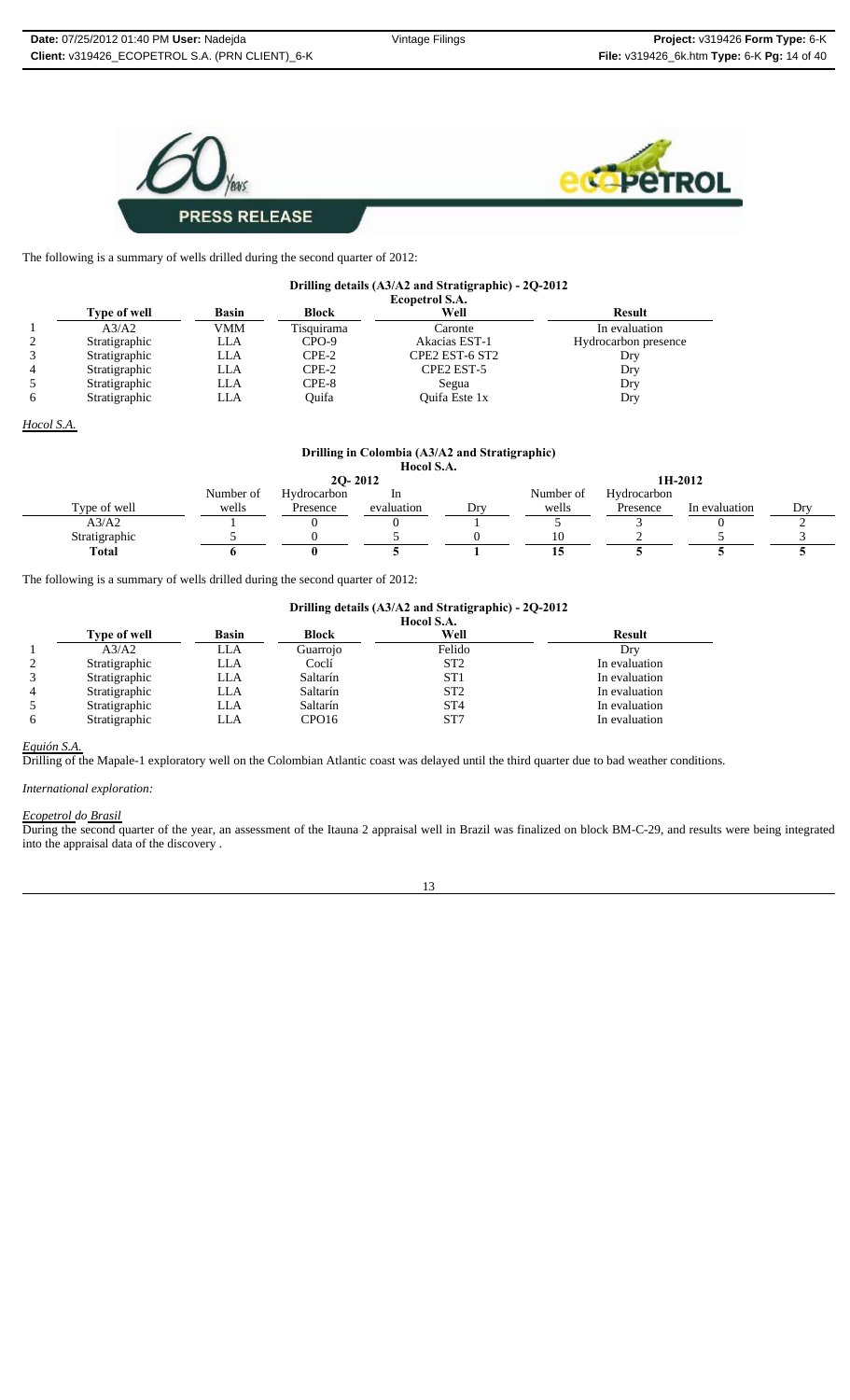

#### *Ecopetrol América Inc*

In June, the company placed the most competitive bids in six blocks in the "Central Planning Area Lease Sale 222" and the awarding of the blocks is expected to take place in the coming months. Exploration in these blocks (with water depth of more than 800 meters) will take place in 7 to 10 years. Additionally, the drilling of the exploratory well Parmer began in June.

#### *Savia*

In the second quarter of the year Savia Perú drilled the exploratory well Colan-1 which is under evaluation.

#### **c. Production**

*Corporate Group Production:*

## **Production**

Ecopetrol S.A. gross oil and gas production

| 2Q 2012 | 2Q 2011 | $\Delta$ (%) | 1H 2012           | 1H 2011           | $\Delta$ (%)       |
|---------|---------|--------------|-------------------|-------------------|--------------------|
| 597.4   | 577.7   | 3.4%         | 588.4             | 557.4             | 5.6%               |
| 112.0   | 96.7    | 15.8%        | 110.3             | 97.7              | 12.9%              |
| 709.4   | 674.4   | 5.2%         | 698.7             | 655.1             | 6.7%               |
|         |         |              | 1H 2012           | 1H 2011           | $\Delta$ (%)       |
| 24.6    | 30.2    | $(18.5)\%$   | 26.6              | 30.4              | $(12.5)\%$         |
| 0.4     | 0.0     | 100.0%       | 0.4               | 0.4               | $0.0\%$            |
| 25.0    | 30.2    | $(17.2)\%$   | $\overline{27.0}$ | 30.8              | $(12.3)\%$         |
| 2Q 2012 | 2Q 2011 | $\Delta$ (%) | 1H 2012           | 1H 2011           | $\Delta$ (%)       |
| 6.8     | 5.7     | 19.3%        | 6.7               | $\overline{5.9}$  | 13.6%              |
| 0.7     | 1.1     | $(36.4)\%$   | 0.7               | 1.0               | $(30.0)\%$         |
| 7.5     | 6.8     | 10.3%        | 7.4               | 6.9               | $7.2\%$            |
| 2Q 2012 | 2Q 2011 | $\Delta$ (%) | 1H 2012           | 1H 2011           | $\Delta$ (%)       |
| 11.2    | 7.2     | 55.6%        | 10.8              | 6.7               | 61.2%              |
| 7.2     | 6.6     | 9.1%         | 7.0               | 5.8               | 20.7%              |
| 18.4    | 13.8    | 33.3%        | 17.8              | $\overline{12.5}$ | 42.4%              |
| 2Q 2012 | 2Q 2011 | $\Delta$ (%) | 1H 2012           | 1H 2011           | $\Delta$ (%)       |
| 1.8     | 1.8     | $0.0\%$      | 1.9               | 1.8               | $\overline{5.6\%}$ |
| 0.1     | 0.2     | $(50.0)\%$   | 0.2               | 0.2               | $0.0\%$            |
| 1.9     | 2.0     | $(5.0)\%$    | 2.1               | 2.0               | $5.0\%$            |
|         |         |              |                   |                   |                    |
| 2Q 2012 | 2Q 2011 | $\Delta$ (%) | 1H 2012           | 1H 2011           | $\Delta$ (%)       |
| 641.8   | 622.6   | 3.1%         | 634.4             | 602.2             | 5.3%               |
| 120.4   | 104.6   | 15.1%        | 118.6             | 105.1             | 12.8%              |
| 762.2   | 727.2   | 4.8%         | 753.0             | 707.3             | 6.5%               |
|         | 2Q 2012 | 2Q 2011      | $\Delta$ (%)      |                   |                    |

\* Gas production includes white products

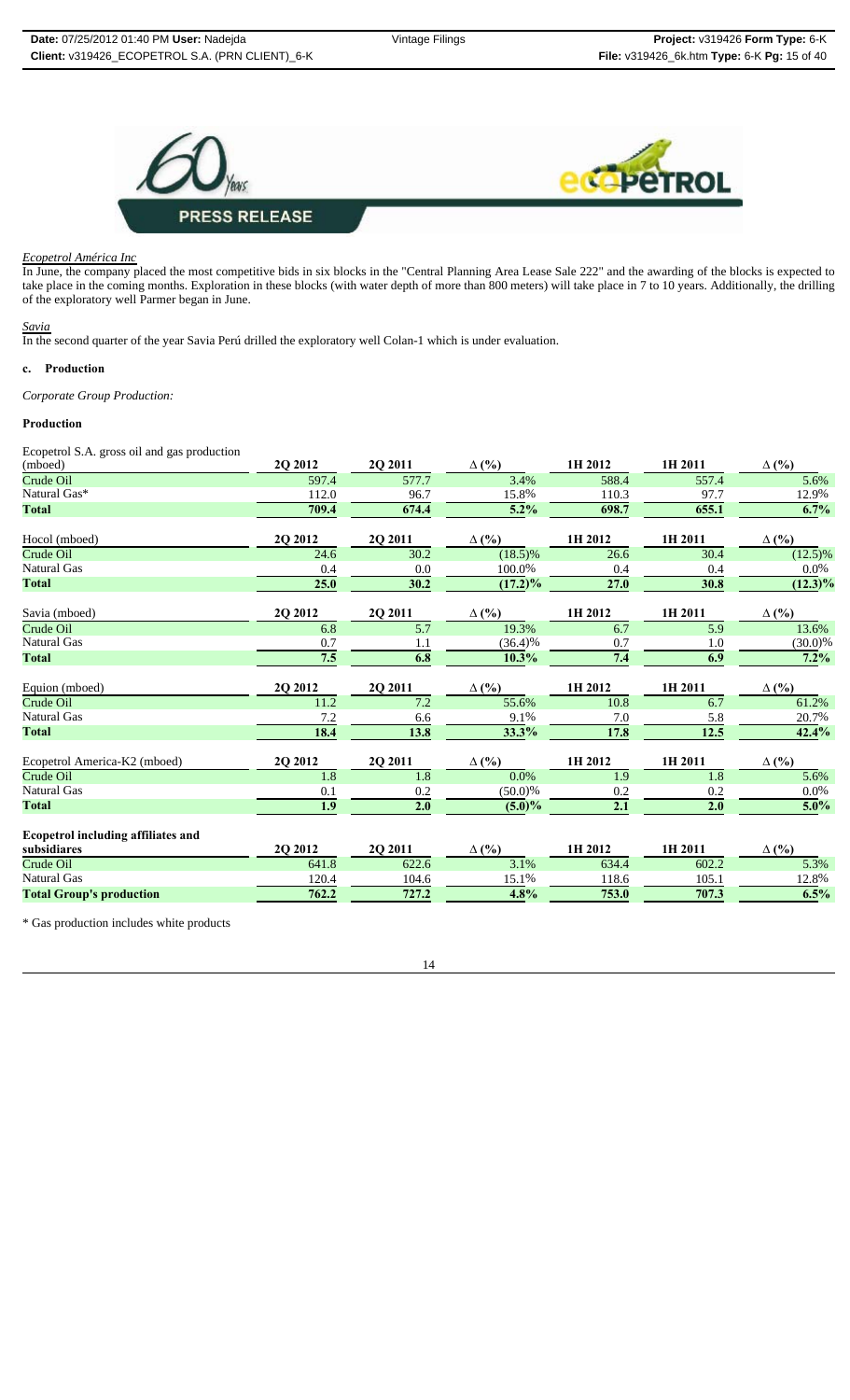



*Production of Ecopetrol S.A.:*

| Production per type of crude* |          |          |         |         |         |              |  |  |  |  |
|-------------------------------|----------|----------|---------|---------|---------|--------------|--|--|--|--|
|                               | 20 20 12 | 20 20 11 | (9/6)   | 1H 2012 | 1H 2011 | $\Delta$ (%) |  |  |  |  |
| <b>Light crudes</b>           | 64.4     | 59.7     | 7.9%    | 62.9    | 59.9    | 5.0%         |  |  |  |  |
| <b>Medium crudes</b>          | 231.9    | 238.4    | (2.7)%  | 226.9   | 234.3   | (3.2)%       |  |  |  |  |
| <b>Heavy crudes</b>           | 301.1    | 279.6    | $7.7\%$ | 298.6   | 263.2   | 13.4%        |  |  |  |  |
| Total                         | 597.4    | 577.7    | $3.4\%$ | 588.4   | 557.4   | 5.6%         |  |  |  |  |

\*Does not include subsidiary companies

The assets with higher production growth between the second quarter of 2011 and the same period of 2012 were: Chichimene field with 16 MBPOD growth, Piedemonte field with 6.5 MBOED growth, Gibraltar gas plant with 4 MBOED growth and Casabe field with 4 MBOED growth.

#### *Development wells:*

In line with drilling plans for the year, there was less drilling in the second quarter compared to the same period of 2011.

The following is a summary of development wells in Colombia:

| Development wells - Ecopetrol S.A. |               |                |              |               |                |              |              |  |  |  |  |
|------------------------------------|---------------|----------------|--------------|---------------|----------------|--------------|--------------|--|--|--|--|
|                                    |               | <b>2O 2012</b> |              |               | <b>20 2011</b> |              |              |  |  |  |  |
| Region                             | <b>Direct</b> | In partnership | <b>Total</b> | <b>Direct</b> | In partnership | <b>Total</b> | $\Delta$ (%) |  |  |  |  |
| Magdalena                          |               | 58             | 75           | 29            | 101            | 130          | $-42.3%$     |  |  |  |  |
| Central                            |               | 56             | 91           | 43            | 58             | 101          | $-9.9\%$     |  |  |  |  |
| Nororiental                        |               |                |              |               |                |              | $-50.0\%$    |  |  |  |  |
| Catatumbo Orinoquia                |               |                |              |               |                |              | $-50.0\%$    |  |  |  |  |
| South                              |               |                |              |               |                |              | $0.0\%$      |  |  |  |  |
| Minor fields                       |               |                |              |               |                |              | $0.0\%$      |  |  |  |  |
| <b>Total</b>                       |               | 130            | 182          | 78            | 178            | 256          | $-28.9%$     |  |  |  |  |

| Development wells - Ecopetrol S.A. |               |             |       |                |                |              |              |  |  |  |  |
|------------------------------------|---------------|-------------|-------|----------------|----------------|--------------|--------------|--|--|--|--|
|                                    |               | 1H 2012     |       |                | 1H 2011        |              |              |  |  |  |  |
|                                    |               | 1n          |       |                |                |              |              |  |  |  |  |
| Region                             | <b>Direct</b> | partnership | Total | <b>Direct</b>  | In partnership | <b>Total</b> | $\Delta$ (%) |  |  |  |  |
| Magdalena                          |               | 99          | 136   | 62             | 201            | 263          | $(48.3)\%$   |  |  |  |  |
| Central                            |               | 105         | 177   | Q <sub>1</sub> | 121            | 212          | $(16.5)\%$   |  |  |  |  |
| Nororiental                        |               |             |       |                |                |              | $(50.0)\%$   |  |  |  |  |
| Catatumbo Orinoquia                |               | 20          |       |                | 24             | 30           | $(30.0)\%$   |  |  |  |  |
| South                              |               |             |       |                |                | 16           | $(18.8)\%$   |  |  |  |  |
| Minor fields                       |               |             |       |                |                |              | $0.0\%$      |  |  |  |  |
| <b>Total</b>                       | 111           | 241         | 352   | 162            | 365            | 527          | $(33.2)\%$   |  |  |  |  |

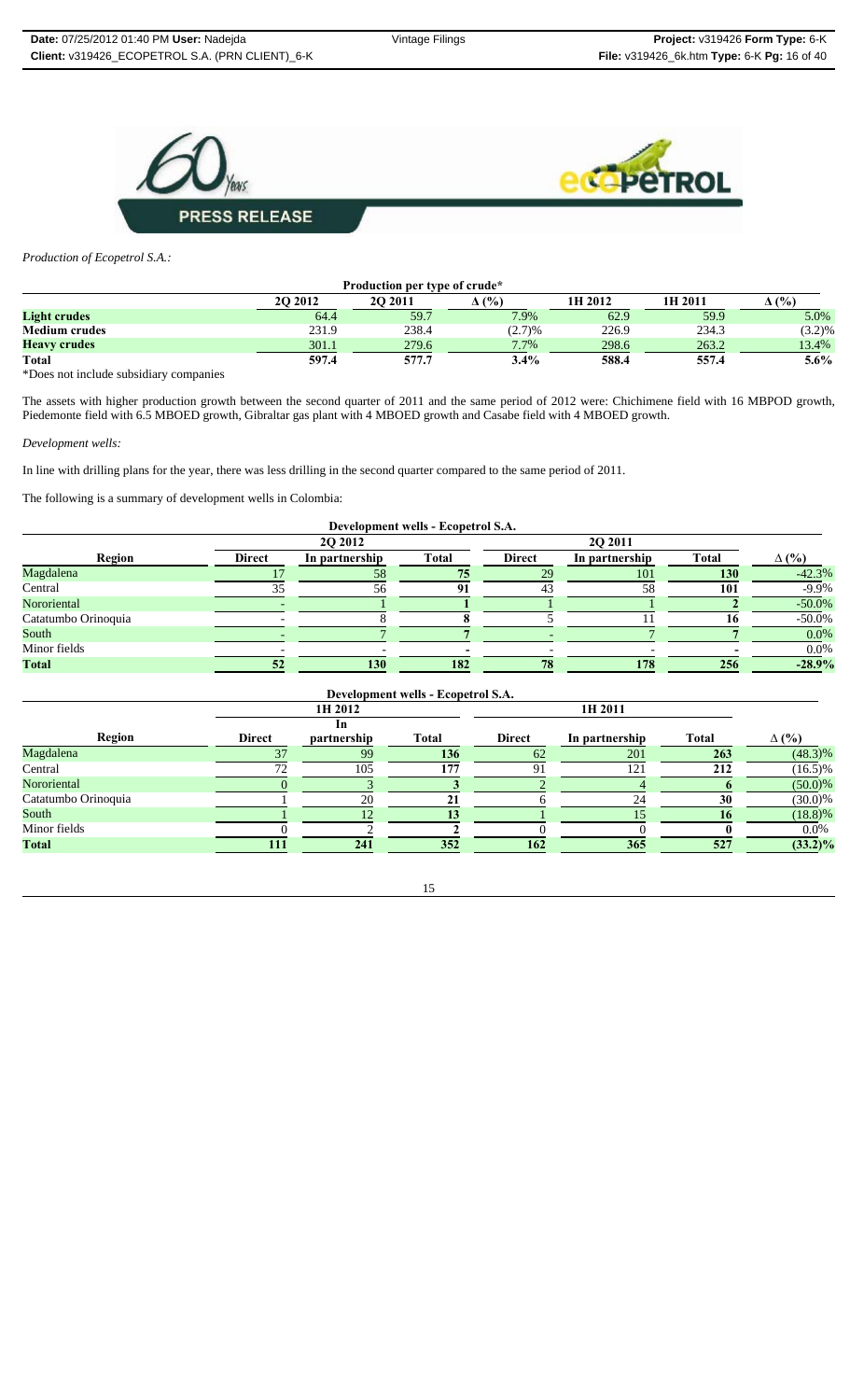



## *Lifting costs of Ecopetrol S.A.:*

Lifting cost per barrel produced for Ecopetrol S.A. during the first half of 2012 was US\$9.99 per barrel (based on the methodology approved by the U.S. Securities and Exchange Commission and employed by Ecopetrol, which does not include royalties in the calculation of cost per barrel), an increase of US\$0.94 per barrel when compared to the same period of 2011, as a net result of:

- Higher costs: +US\$1,38 per barrel.
	- o High-price clauses in joint venture agreements (windfall profit clause on prices of crude)
	- o Increase in water treatment volumes, logistical plans implemented to timely address unexpected events
	- o Higher industrial services due to initiatives to reactivate wells.
	- Revaluation of the Colombian peso versus the U.S. dollar: +US\$0.23 per barrel.
- Lower costs from higher production volumes: -US\$0.67 per barrel.

#### **d. Refining**

## *Barrancabermeja Refinery:*

| Barrancabermeia Refinerv                                            | $\cdot$ 2012 | $\binom{2011}{ }$ | $\frac{(0)}{0}$ | 1H 2012   | 1H 201° | $(%^{0})^{2}$ |
|---------------------------------------------------------------------|--------------|-------------------|-----------------|-----------|---------|---------------|
| Refinery runs <sup>*</sup> (mbod)                                   | 218.1        | 230.1             | (5.2)%          | 209.2     | 229.8   | (9.0)%        |
| Utilization factor (%)                                              |              | 82.               | (4.5)%          | $-1$<br>. |         | 13.1)%        |
| * Includes volumes used in the refinery not total volumes researced |              |                   |                 |           |         |               |

Includes volumes used in the refinery, not total volumes received.

Both crude throughputs and the utilization factor at the refinery during the second quarter of the year decreased compared to the same period last year, because of turnaround schedules of the crude units.

With regard to the modernization project, a contract was granted to carry out modifications on the U-250 unit. This phase was 10.9% complete by the end of the second quarter of the year.

The progress of the master plan for industrial services was 45.8% as of the end of the second quarter of the year.

*Costs and margins of the Barrancabermeja refinery:*

The refinery's operating cash cost for the first semester of 2012 was US\$6.82 per barrel, US\$1.54 per barrel higher than the same period of last year, which was the result of higher costs generated by:

- Lower throughput due to turnaround schedules: +US\$0.58 per barrel.
- Higher costs due to turnaround schedules: +US\$0.80 per barrel.
- Revaluation of the Colombian peso vs. the US dollar: +US\$0.16 per barrel.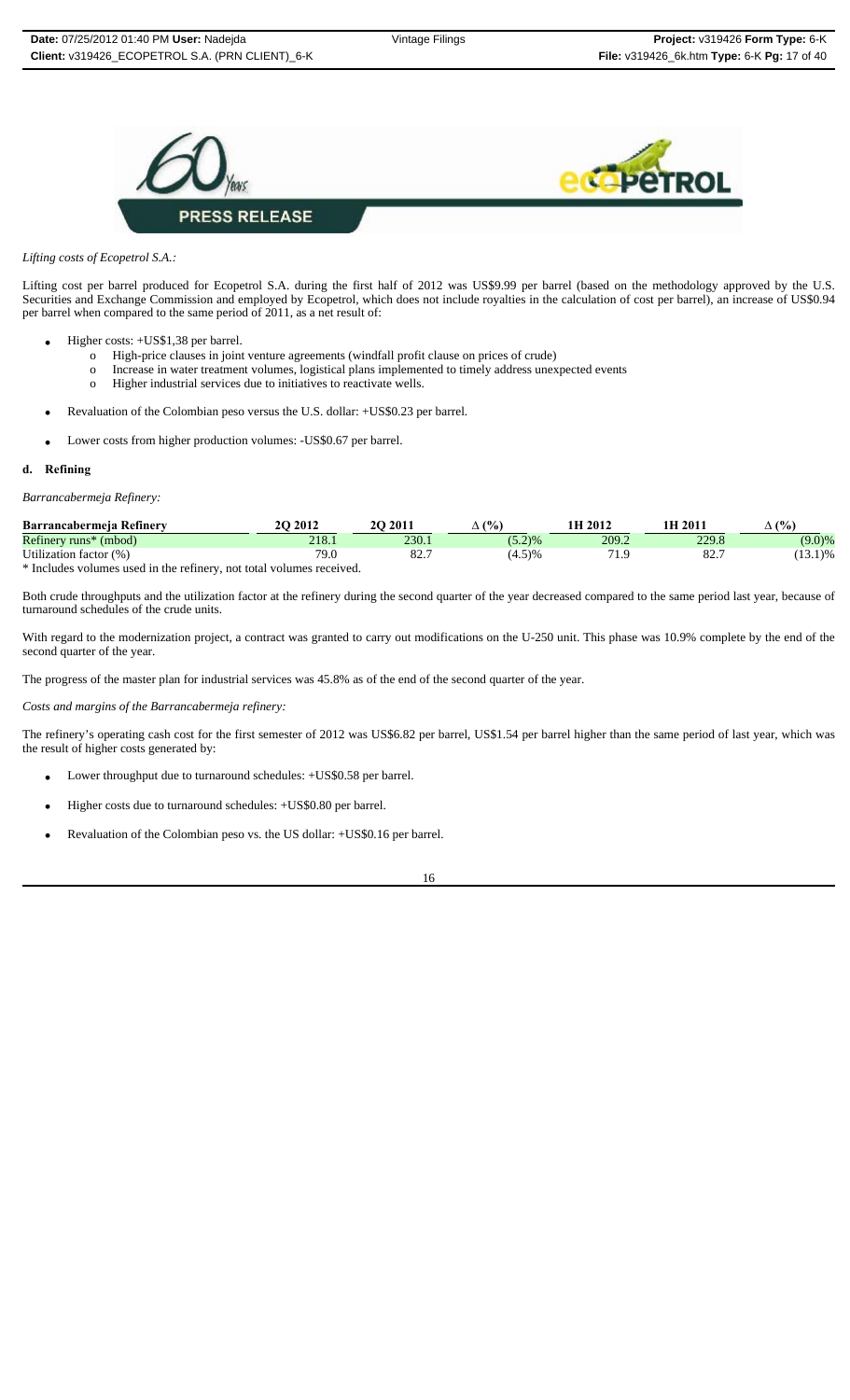

|                               |  | The gross refining margin in the second quarter of 2012 increased compared to the same period last year due to more favorable prices in the production of |  |  |  |  |  |  |  |  |
|-------------------------------|--|-----------------------------------------------------------------------------------------------------------------------------------------------------------|--|--|--|--|--|--|--|--|
| products, primarily fuel oil. |  |                                                                                                                                                           |  |  |  |  |  |  |  |  |

*Reficar S.A. (Cartagena Refinery):*

| Cartagena Refinery            | 2012            | 2011                | (0/<br>$\gamma_0$<br>$\Delta$ | 1H 2012           | 1H 2011           | (%                 |
|-------------------------------|-----------------|---------------------|-------------------------------|-------------------|-------------------|--------------------|
| Refinery runs*<br>(mbod)      | $\sqrt{2}$<br>. | $\overline{a}$<br>. | (5.6)%                        | $\sqrt{2}$<br>D.4 | $\overline{1}$ .0 | (5.7)%             |
| Utilization.<br>(0)<br>factor | ししい             | 7 U.J               | 15.0)%                        | 60.9              | 84.5              | (27.0)<br>(21.9170 |
| <b>J.T.</b>                   | .               |                     |                               |                   |                   |                    |

\* Includes volumes used in the refinery, not total volumes received

In the second quarter of 2012, the throughput and the utilization factor decreased compared to the same period last year, due to lower availability of Caño Limón crude and turnaround schedules on the cracking unit.

| $\sim$<br><i>Cartagena</i><br>. Ketinery                                                                        | 2012<br>" | 2011 | (9/6)                    | <b>H</b> 2012 | 1 H<br>201     | (%)<br>∸                        |
|-----------------------------------------------------------------------------------------------------------------|-----------|------|--------------------------|---------------|----------------|---------------------------------|
| Refining<br>$\mathbf{r}$ $\mathbf{r}$ $\mathbf{r}$ $\mathbf{r}$ $\mathbf{r}$ $\mathbf{r}$<br>JSD/bD<br>Vlargin- | J.U       | 0.0  | $\sim$ $\sim$<br>$(6)$ % | -             | $\mathbf{v}$ . | 7)0 <sub>6</sub><br>$\sim$<br>. |

Gross refining margin in the second quarter of 2012 decreased compared to the second quarter of last year owing to lower production of gasoline while turnaround schedules were being carried out at the cracking unit. Also, the quality of the crude loaded during May and June affected the profitability of products

As of June, the expansion and modernization project at the refinery was 68% complete.

#### **e. Transportation**

*Transported volumes:* 

| Transported volumes (mbod)      | <b>2O 2012</b> | 2011            | (%<br>∸    | 1H 2012 | 1H 2011 | (°/0)<br>$\overline{\phantom{a}}$ |
|---------------------------------|----------------|-----------------|------------|---------|---------|-----------------------------------|
| Crude                           | 904.5          | 943.0           | (4.1)%     | 906.1   | 902.4   | 0.4%                              |
| $\sim$<br>Refined<br>l Products | ם מפר<br>201.0 | 278.6           | 3.3%       | 302.2   | 210.J   | 8.5%                              |
| <b>Total</b>                    | 1.192.3        | 221.<br>1.221.0 | $(2.4) \%$ | .208.3  | .180.9  | 2.3%                              |

During the second quarter of 2012, a lower volume was transported in comparison with the same period of 2011 as a result of: 1) reduction in pumping in the 20" Vasconia – GRB Oil Pipeline due to fewer crude requirements for loading the Barrancabermeja refinery, and 2) decreased use of the Caño Limón – Coveñas and Transandino oil pipelines.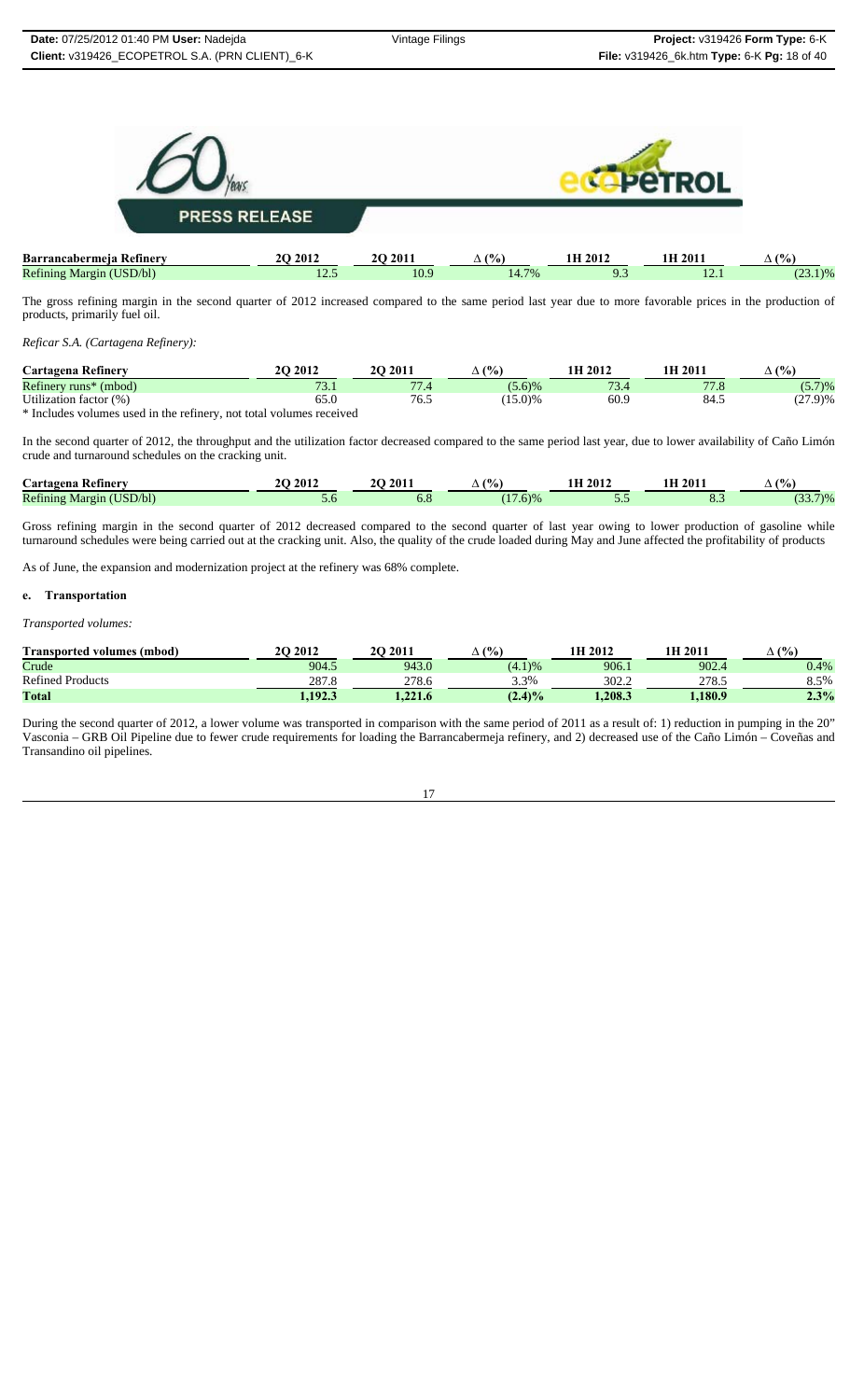



#### The following are the highlights of the quarter:

## Crude oil:

- Increased transport capacity through the 14" Galán Ayacucho system (20 MBOD in the second quarter of 2012 compared to 0 MBOD in the second quarter of 2011).
- Start-up of conceptual engineering for the technological development of crude: blended with LPG and condensed in Cusiana, and crude heating pilot in the 14" Galán – Ayacucho system.
- Beginning of construction of the Apiay-Monterrey line as part of the San Fernando Monterrey with a capacity of 390 MBOD

#### Storage facilities:

- Commencement of operation of the refurbished 50 kbd capacity TP 403 tank at the Apiay plant.
- Commencement of operation of the Ayacucho II pumping and refined products storage station,
- Commencement of operation of a 21 kilometer section of the Galan Chimita Multipurpose Pipeline, helping reduce the use of drag reducing agents.
- Commencement of operation of a new LPG relief system at the Cartago Plant.

#### *Transportation costs:*

The barrel/kilometer transport cost for the first semester of 2012 was COP\$8.50/BKM, which represented an increase of COP\$1.18/BKM compared to the same period of last year, due primarily to:

- Higher costs of COP\$+1.85/BKM associated with: 1) an increase in processing raw materials for higher volumes of drag reducing agents required to handle higher transportation volumes; 2) maintenance to ensure that the systems are operating properly and to address geotechnical maintenance issues associated with the harsh rain season; 3) higher depreciation given the start of operations of revamped systems and new pipelines and multipurpose lines; and 4) an increase in air surveillance hours and physical safety activities to ensure access to the southern and northeastern regions so maintenance work could be carried out and operations would not be disrupted.
- Lower costs of COP\$0.67/BKM associated with higher volumes transported.

#### *Bicentenario Oil Pipeline:*

During the second quarter of 2012, the financing requirements of phase I of the project were completed with the signing of a credit facility with Colombian banks totaling COP\$2.1 trillion. The loan's interest rate is DTF + 4.54% with a 12-year term and one-year grace period. In addition, construction continued on phase I (the Araguaney – Banadía line). The overall project was 55% completed.

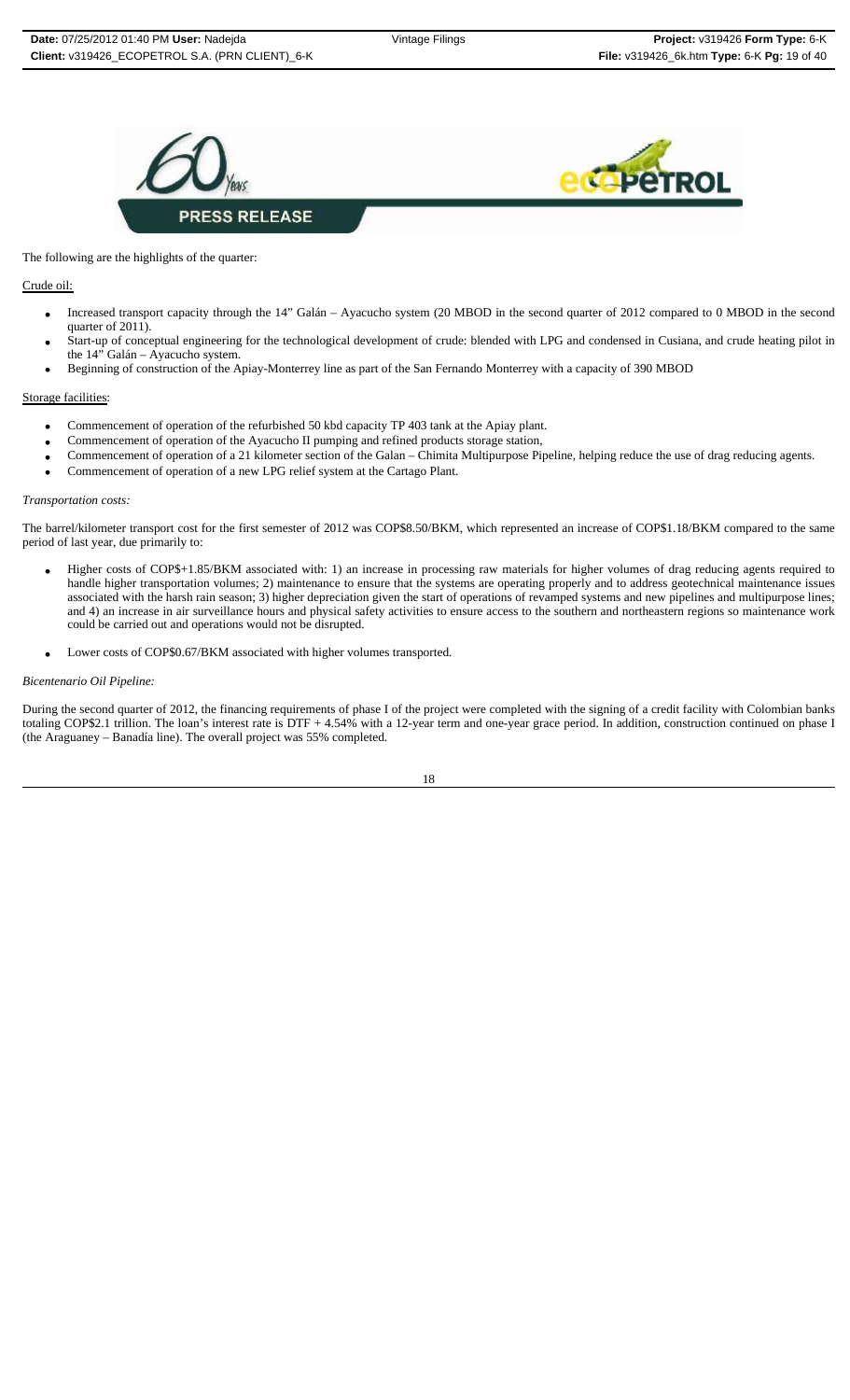



*Ecopetrol creates new affiliate CENIT:*

In June, Ecopetrol's Board of Directors approved the incorporation of a company specialized in hydrocarbon's transport that will provide the following services: 1) transport, storage and logistical services for hydrocarbons and refined products in Colombia; 2) port services for international crude and refined product operations; and 3) multimodal transport services (pipelines, tanker trucks, rivers, maritime). This affiliate was named CENIT.

The drivers for incorporating this affiliate are: 1) meeting the transportation needs of the country's producers in an integrated manner; 2) greater transparency to the market by separating the roles of owner, planner, operator and shipper within the transport systems; 3) ensure that the transport network is available for all of the more than 100 crude oil producers operating in the country today; 4) foster participation of non-producer investors in the transport business; 5) develop the country's oil industry, capturing synergies for the growth of the Ecopetrol, including its subsidiaries and affiliates; and 6) maintain Ecopetrol's value, offering alternatives for access by third parties to the transport systems.

The equity authorized and subscribed for Cenit amounts to one trillion three hundred thirty million pesos (COP\$1,330,000,000.00) and ten million pesos (COP\$10,000,000.00), respectively.

In July, Ecopetrol S.A.'s Board of Directors authorized the contribution into "Cenit" of all of Ecopetrol S.A.'s shares in the following companies: Oleoducto Central S.A. (Ocensa), Oleoducto de Colombia S.A. (ODC), Oleoducto Bicentenario S.A.S., ODL Finance S.A., Serviport S.A. and Ecopetrol Pipelines International Limited.

During the second half of 2012 CENIT will undergo a transition process in order to begin operations in 2013.

#### **f. Biofuels**

*Ecodiesel Colombia S.A.:*

| Production       | 2012 | 201.<br>20 | (9/6)<br>∸ | 2012                          | $201^{\circ}$ | (9/6) |
|------------------|------|------------|------------|-------------------------------|---------------|-------|
| <b>Biodiesel</b> |      |            |            |                               |               |       |
| (thousand tons)  | 21.0 | 24.5       | 13.5%      | $F$ $\overline{H}$<br>J I . I | 41.6          | 22.8% |

During the second quarter of 2012 biodiesel production increased as a result of stabilization of the acid esterification process, allowing fatty acids (a byproduct of the process) to be converted to biodiesel.

*Bioenergy S.A.:*

As of June 30, 2012, the Bioenergy project was 45.0% complete (42.5% on the industrial component and 50.9% on the agricultural component).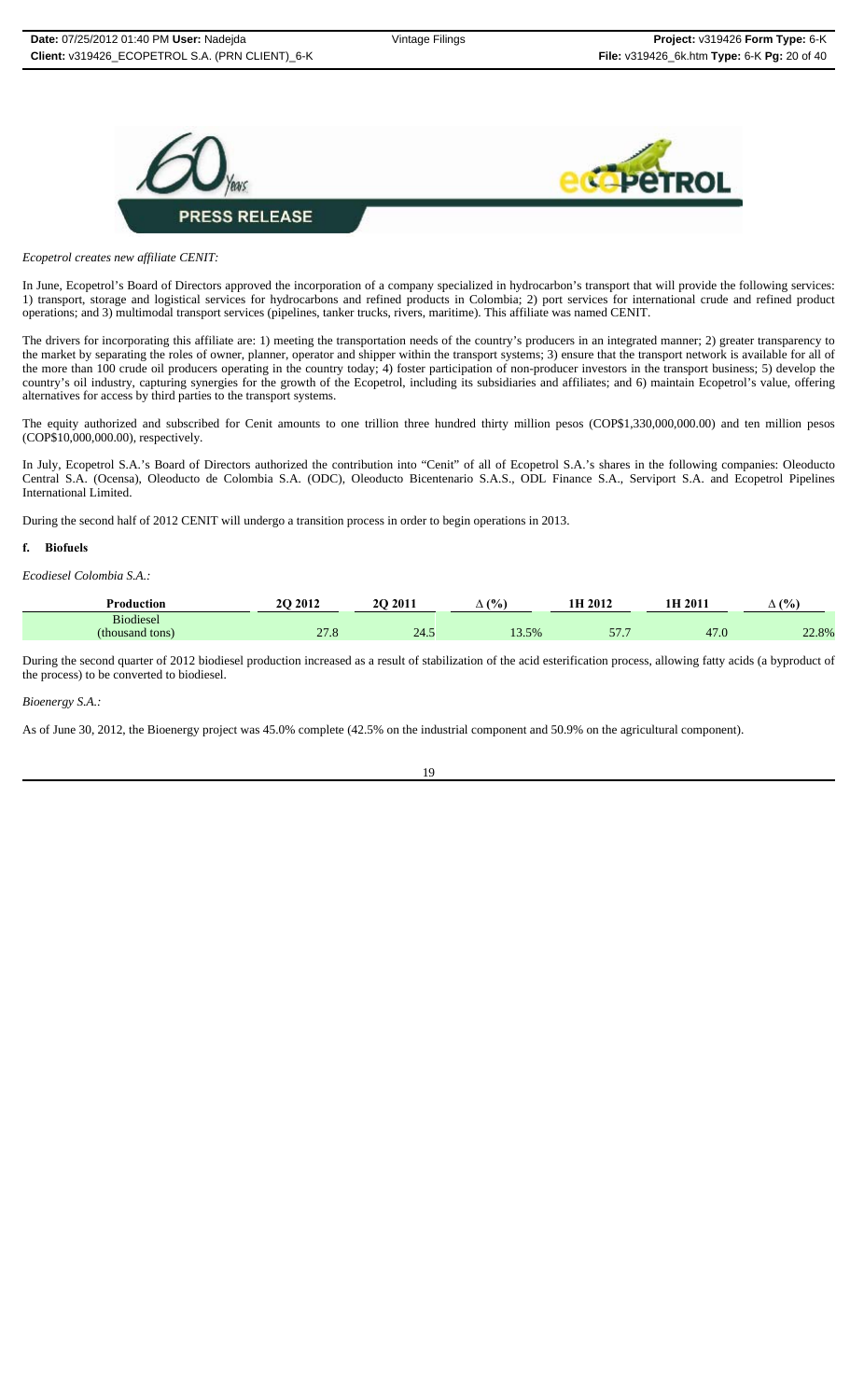

#### **III. Organizational Consolidation, Social Corporate Responsibility and Corporate Government**

## **a. Organizational consolidation**

*Health, Safety and Environment (HSE) performance:*

| <b>HSE Index</b>                                             | 2012<br>1 H | 1H 201      |
|--------------------------------------------------------------|-------------|-------------|
| Accident frequency index (accidents per million labor hours) |             | $\sqrt{14}$ |
| Environmental incidents*                                     |             |             |

\* The number of incidents could change after the end of the quarter given that accidents and incidents may be reclassified depending on the final result of the investigations.

## *Science and technology:*

The following are the highlights of the quarter:

- Patent granted to Ecopetrol S.A. in Colombia for invention of a "Method of residual sludge fluidization and hydrocarbon recovery in hydrocarbon storage tanks" technology.
- Patent invention for the technology: "Process for obtaining diesel from vegetable or animal oils by means of hydro treatment with reduced residency times and products achieved as a result.

#### *Savings and economic benefits:*

As a result of the application of technological solutions between the ICP (Ecopetrol´s R&D center) and the company's operating areas, a total of US\$141 million in economic benefits were reported in the second quarter of 2012 mainly in initiatives such as: 1) development of geostatistical models of production fields, 2) catalyst reformulation, and 3) reliability, environmental and energy integration strategies, among others.

#### **b. Corporate Responsibility**

*Social investments:* 

During the first half of 2012 Ecopetrol invested COP\$46 billion in social projects.

#### *Stakeholders:*

The following are some of the key milestones achieved in interactions with stakeholders during the second quarter of 2012:

- A public Hearing was held in Tibu on June  $26<sup>th</sup>$
- Eleven roundtables were held with stakeholders.

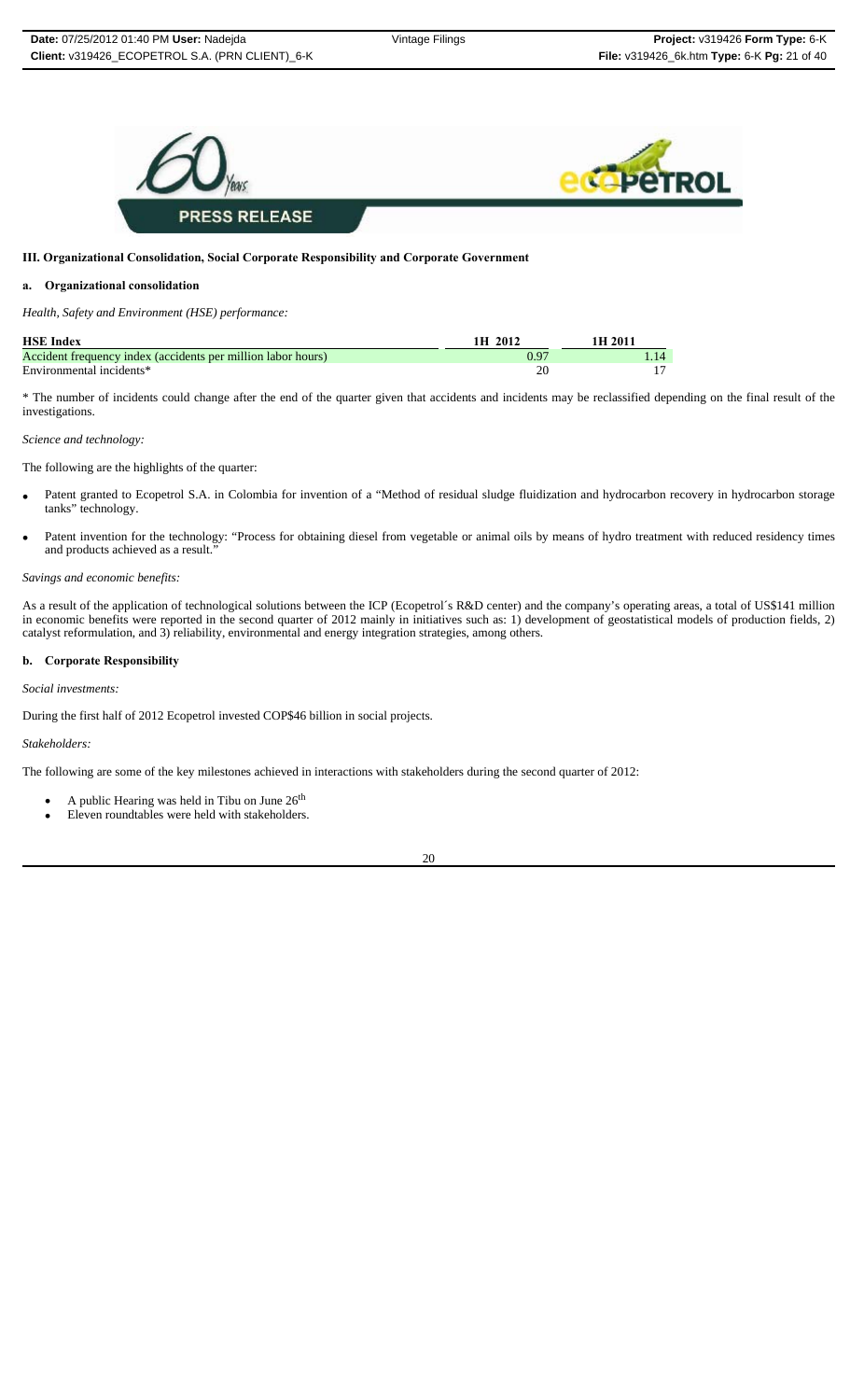



## **IV. Consolidated financial results<sup>2</sup>**

The following are Ecopetrol's consolidated financial statements:

#### **Consolidated Income Statement**

| (COPS Billion)            | 20 20 12 * | 2Q 2011 * | $\Delta$ (%) | 1H 2012*  | 1H 2011*  | $\Delta$ (%) |
|---------------------------|------------|-----------|--------------|-----------|-----------|--------------|
| <b>Local Sales</b>        | 5,590.0    | 5.561.6   | 0.5%         | 10.948.0  | 10,299.4  | 6.3%         |
| <b>Export Sales</b>       | 10,406.6   | 10,219.9  | 1.8%         | 22,595.1  | 19,491.9  | 15.9%        |
| Sales of services         | 512.6      | 483.3     | 6.1%         | 994.1     | 898.2     | 10.7%        |
| <b>Total Sales</b>        | 16,509.2   | 16,264.8  | 1.5%         | 34,537.2  | 30,689.5  | 12.5%        |
| <b>Variable Costs</b>     | 7,365.0    | 7,309.8   | 0.8%         | 15,144.4  | 13,432.0  | 12.7%        |
| <b>Fixed Costs</b>        | 2,176.1    | 2,033.6   | 7.0%         | 4,155.7   | 3,702.7   | 12.2%        |
| <b>Cost of Sales</b>      | 9,541.1    | 9,343.4   | 2.1%         | 19,300.1  | 17,134.7  | 12.6%        |
| Gross profit              | 6,968.1    | 6,921.4   | 0.7%         | 15,237.1  | 13,554.8  | 12.4%        |
| <b>Operating Expenses</b> | 783.1      | 861.6     | (9.1)%       | 1,537.9   | 1,798.0   | $(14.5)\%$   |
| <b>Operating Profit</b>   | 6,185.0    | 6,059.8   | 2.1%         | 13,699.2  | 11,756.8  | 16.5%        |
| <b>Non Operating Loss</b> | (419.3)    | (680.8)   | (38.4)%      | (1,300.4) | (1,327.2) | (2.0)%       |
| Income tax                | 2,009.9    | 1,700.1   | 18.2%        | 4,255.1   | 3,524.3   | 20.7%        |
| Minority interest         | 98.7       | (72.5)    | $(236.1)\%$  | 212.5     | 43.7      | 386.3%       |
| Net Income                | 3,657.1    | 3,751.4   | $(2.5)\%$    | 7,931.2   | 6,861.6   | 15.6%        |
|                           |            |           |              |           |           |              |
| <b>EBITDA</b>             | 7,456.3    | 7,617.5   | (2.1)%       | 16,235.5  | 14,525.1  | 11.8%        |
| <b>EBITDA Margin</b>      | 45%        | 47%       |              | 47%       | 47%       |              |

\* Not audited, for illustration purposes only

The highest individual contributions to **total sales** (before eliminations) among affiliates during the second quarter of 2012, came from the Cartagena Refinery, with COP\$2,021.1 billion; Hocol, with COP\$921.3 billion; Equión, with COP\$510.7 billion; Propilco S.A., with COP\$328.5 billion; and Ocensa S.A., with COP\$252.8 billion.

The affiliates with the **highest net income** were Equión, with COP\$181.6 billion and Hocol, with COP\$75.9 billion. The highest net loss was reported by Reficar S.A. with COP\$168.7 billion, Ecopetrol Oleo e Gas Brasil, with COP\$115.0 billion and Ecopetrol America Inc., with COP\$19.7 billion.

Ecopetrol del Perú, Ecopetrol do Brasil, Ecopetrol America and Bioenergy have not yet reported earnings either because they are in the pre-operating stage or are carrying out exploratory activities that have not yielded production (except for Ecopetrol America). The affiliates in the crude and product transport business report generate earnings for the group by lowering transport costs.

The consolidated financial statements for the first half of 2011 include the following subsidiaries: Ecopetrol Oleo e Gas Do Brasil, Ecopetrol America Inc, Ecopetrol del Peru S.A., Hocol, Bioenergy S.A., Andean Chemicals Limited, ECP Global Energy, Propilco S.A., Comai, ODL Finance S.A., Black Gold Re Ltd., Ecopetrol Transportation Company, Oleoducto de Colombia, Ocensa S.A., Reficar S.A. (as of February 2011), Oleoducto Bicentenario, Ecopetrol Capital A.G., Ecopetrol Transportation Investments Ltd., Equión Energía Limited (since January 24, 2011) and Ecopetrol Global Capital SLU.

 $2$  For purposes of consolidation of the first half of 2012, in addition to Ecopetrol's results, those of the following subsidiaries have been included: Ecopetrol Oleo e Gas Do Brasil, Ecopetrol America Inc, Ecopetrol del Peru S.A., Hocol, Bioenergy S.A., Andean Chemicals Limited, ECP Global Energy, Propilco S.A., Comai, ODL Finance S.A., Black Gold Re Ltd., Ecopetrol Pipelines Limited, Oleoducto de Colombia, Ocensa S.A., Reficar S.A. , Oleoducto Bicentenario, Ecopetrol Capital A.G. , Equión Energía Limited, Ecopetrol Global Capital SLU, and Cenit Transport and Logistics of Hydrocarbons S.A.S ("Cenit").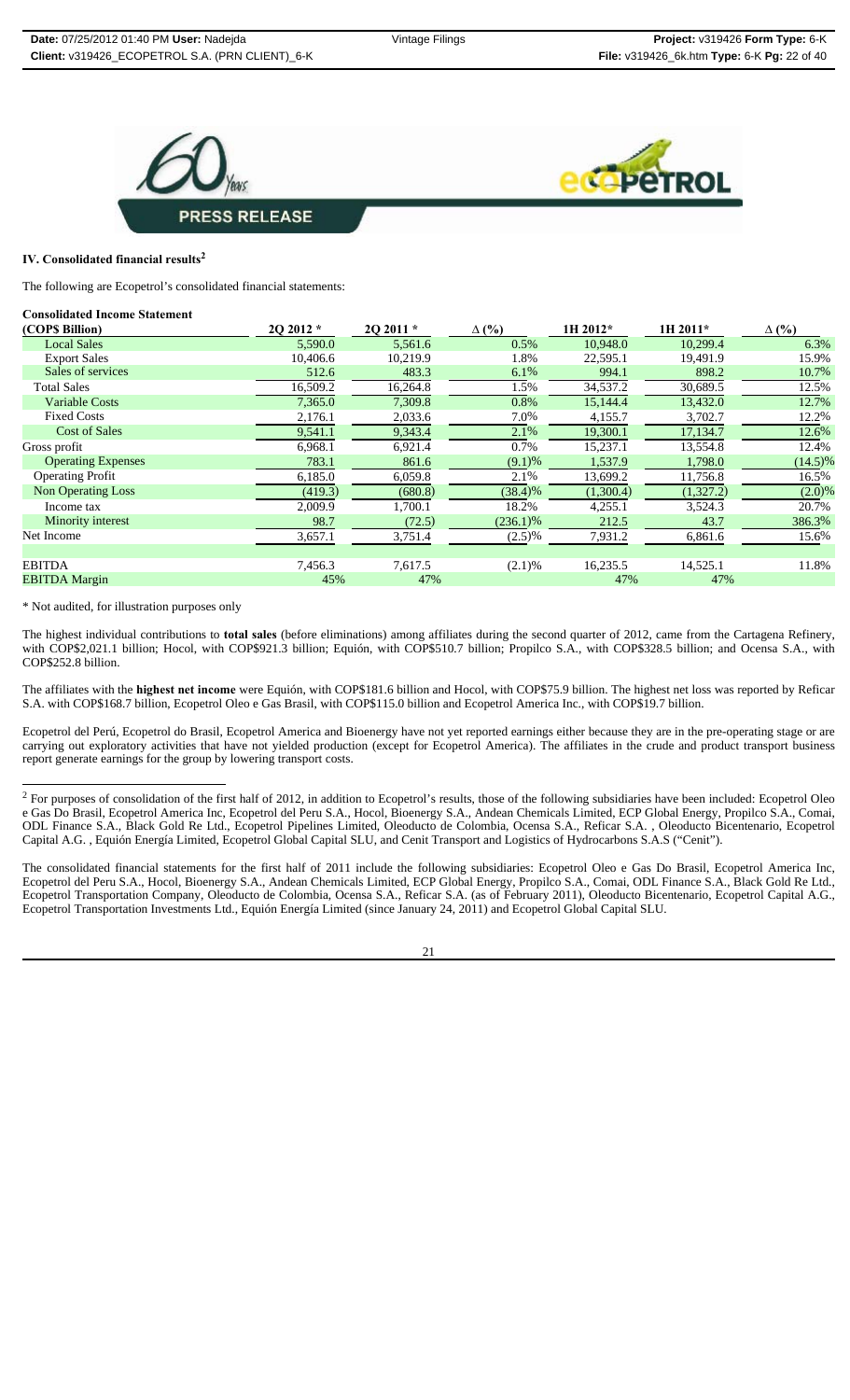

Under the equity participation method, Offshore International Group (Savia Perú) contributed COP\$31.0 billion, Ecodiesel COP\$0.3 billion, Serviport COP\$0.2 billion and Transgas de Occidente COP\$0.1 billion.

**EBITDA** for the second quarter of 2012 was COP\$7,456.3 billion, similar to the EBITDA of the second quarter of 2011, and an **EBITDA margin** of 45%

| <b>Consolidated Balance Sheet</b>          |               |                       |              |
|--------------------------------------------|---------------|-----------------------|--------------|
| (COP\$ Billion)                            | June 30, 2012 | <b>March 31, 2012</b> | $\Delta$ (%) |
| <b>Current Assets</b>                      | 19.949.8      | 25,309.3              | $(21.2)\%$   |
| Long Term Assets                           | 76,991.7      | 76,856.2              | 0.2%         |
| <b>Total Assets</b>                        | 96,941.5      | 102,165.5             | $(5.1)\%$    |
| Current Liabilities                        | 22,072.6      | 32,157.8              | $(31.4)\%$   |
| <b>Long Term Liabilities</b>               | 22,352.9      | 21,258.2              | 5.1%         |
| <b>Total Liabilities</b>                   | 44,425.5      | 53,416.0              | $(16.8)\%$   |
| Equity                                     | 50,058.0      | 46.389.8              | 7.9%         |
| Minority interest                          | 2,458.0       | 2,359.7               | 4.2%         |
| Total Liabilities and Shareholders' Equity | 96,941.5      | 102,165.5             | (5.1)%       |
| Debit Memorandum accounts                  | 133,394.9     | 127,798.3             |              |
| Credit Memorandum accounts                 | 116,494.6     | 105,619.5             |              |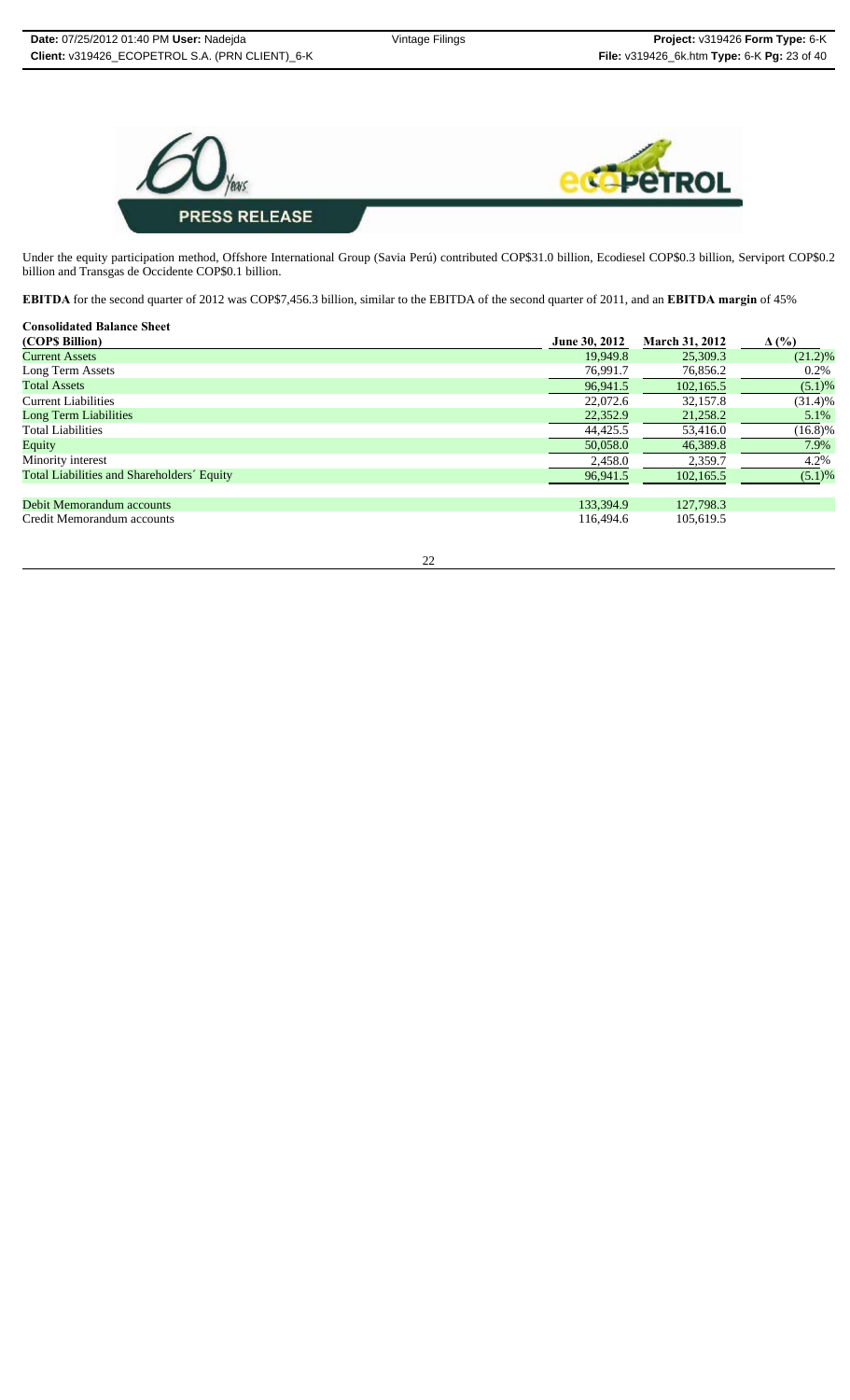

**V. Conference calls** 

Ecopetrol's management will host two webcasts to review results for the second quarter of 2012:

**Spanish English** July 25, 2012<br>1:30 p.m. Bogota 3:00 p.m. Bogota 1:30 p.m. Bogota<br>
2:30 p.m. New York / Toronto 4:00 p.m. New York / Toronto 4:00 p.m. New York

2:30 p.m. New York / Toronto 4:00 p.m. New York / Toronto

The webcast will be available on Ecopetrol's website www.ecopetrol.com.co

Please access the site 10 minutes beforehand in order to download the necessary software. A copy of the webcast will remain available for one year following the live event.

#### **About Ecopetrol S.A.**

Ecopetrol S.A. (BVC: ECOPETROL; NYSE: EC; TSX: ECP) is the largest company in Colombia based on revenue, profits, assets and net equity. Ecopetrol is the only Colombian vertically integrated crude oil and natural gas company with operations in Colombia, Brazil, Peru and the U.S. Gulf Coast. Its affiliates include the following companies: Propilco, Black Gold Re Ltd., Ecopetrol Oleo e Gas do Brasil Ltda., Ecopetrol America Inc., Ecopetrol del Perú S.A., Hocol, Equión Energía Limited, Andean Chemicals Limited, COMAI, Bioenergy S.A., ODL Finance S.A., ECP Global Energy, Ecopetrol Transportation Company, Ocensa S.A., Oleoducto de Colombia, Refinería de Cartagena, Ecopetrol Transportation Investment, Ecopetrol Capital AG, Oleoducto Bicentenario de Colombia S.A.S., and Cenit Transport and Logistics of Hydrocarbons S.A.S . ("Cenit").. Ecopetrol S.A. is one of the 40 largest oil companies in the world and one of the four main oil companies in Latin America. The company is majority owned by the Republic of Colombia (88.5%), and its shares trade on the Bolsa de Valores de Colombia S.A. (BVC) under the symbol ECOPETROL, the New York Stock Exchange (NYSE) under the symbol EC,and the Toronto Stock Exchange (TSX) under the symbol ECP. The company divides its operations into four business segments as follow: 1) exploration and production, 2) transport, 3) refining & petrochemicals, and 4) supply and marketing.

For more information on Ecopetrol, please visit www.ecopetrol.com.co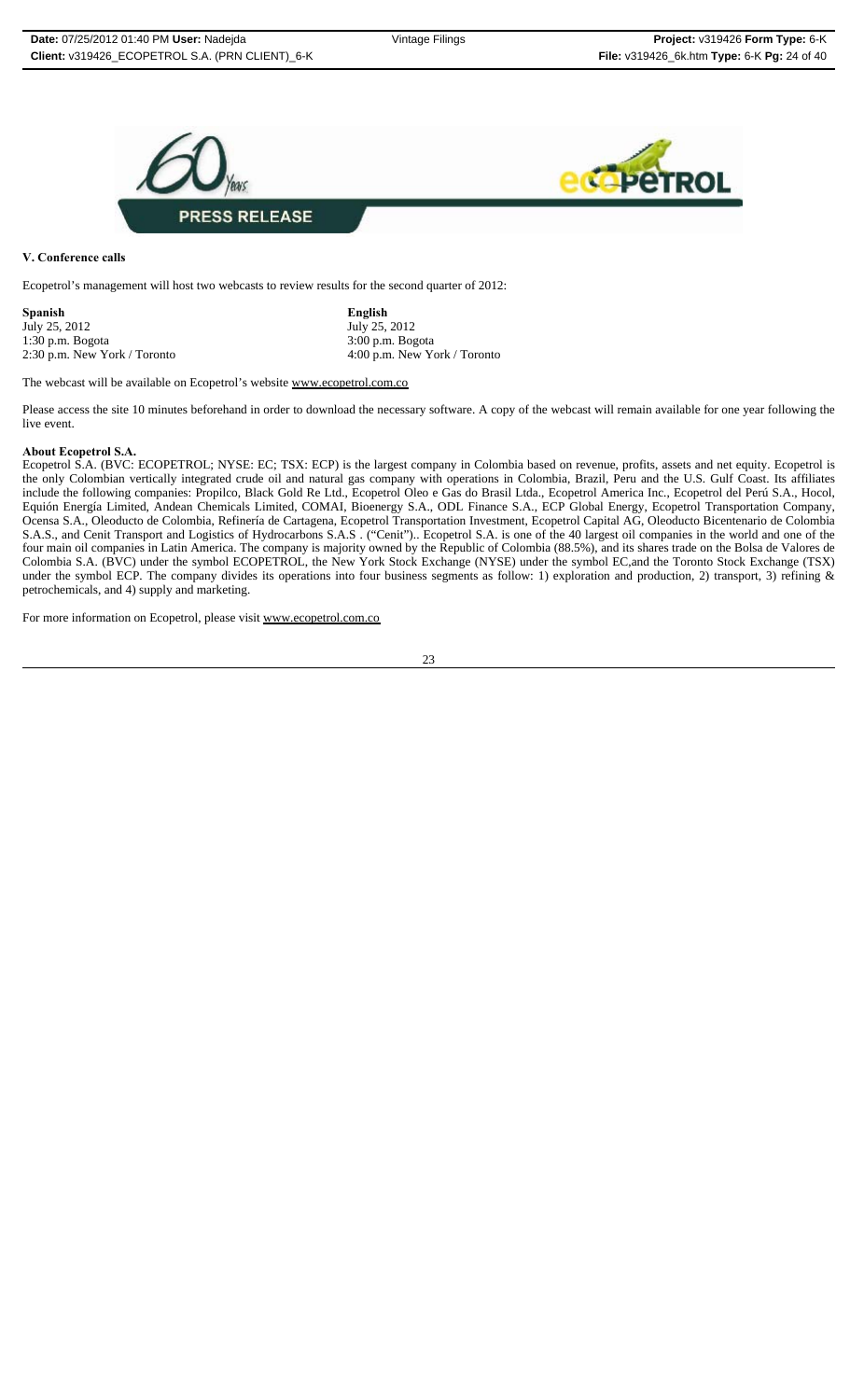



#### **Forward-looking statements**

This news release contains forward-looking statements related to the prospects of the business, estimates for operating and financial results, and growth forecasts of Ecopetrol. These are projections, and, as such, are solely based on the expectations of management concerning the future of the company and its continued access to capital to finance the company's business plan. Such forward-looking statements depend, essentially, on changes in market conditions, government regulations, competitive pressures, performance of the Colombian economy and industry, among other factors; therefore, they are subject to change without prior notice.

#### **Contact information:**

**Investor Relations Director** Alejandro Giraldo Telephone: +571-234-5190 E-mail: investors@ecopetrol.com.co

**Media relations (Colombia)** Jorge Mauricio Tellez Telephone: + 571-234-4329 E-mail: mauricio.tellez@ecopetrol.com.co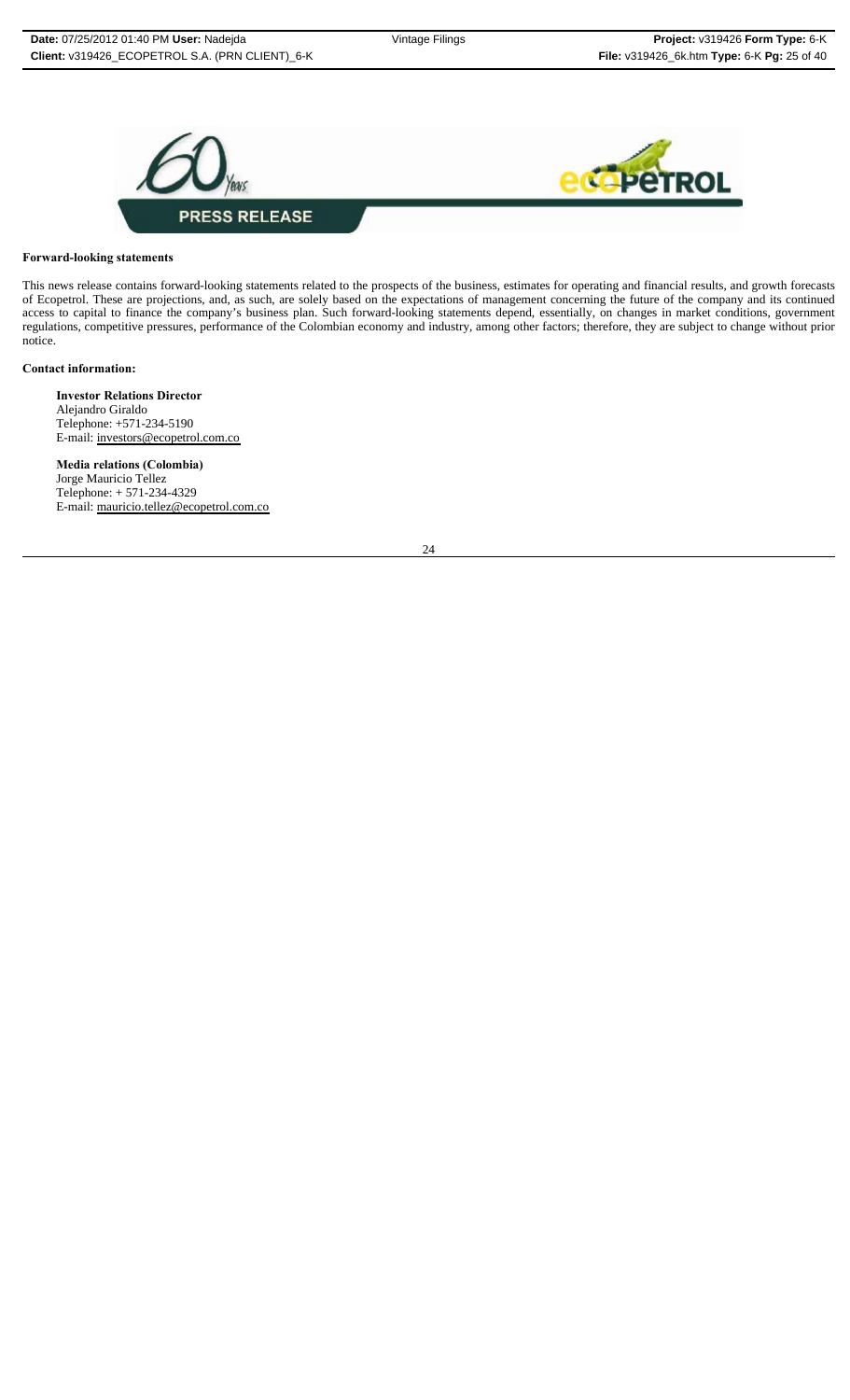**Unaudited Income Statement**





VI. **Exhibits** 

|                                             |             | <b>Ecopetrol S.A.</b> |              |             |             |             |              |
|---------------------------------------------|-------------|-----------------------|--------------|-------------|-------------|-------------|--------------|
| <b>COPS Million</b>                         | 2Q 2012*    | $20\,2011*$           | $\Delta$ (%) | 1Q 2012     | $1H 2012*$  | $1H 2011*$  | $\Delta$ (%) |
|                                             |             |                       |              |             |             |             |              |
| Income                                      |             |                       |              |             |             |             |              |
| <b>Local Sales</b>                          | 4,630,116   | 4,459,357             | 3.8%         | 4,596,784   | 9,226,900   | 8.586.025   | 7.5%         |
| <b>Export Sales</b>                         | 8,463,542   | 7,617,575             | 11.1%        | 9,132,191   | 17,595,733  | 14,274,908  | 23.3%        |
| Sales to free trade zone                    | 1,295,342   | 1,440,546             | $(10.1)\%$   | 1,347,609   | 2,642,951   | 2,743,034   | (3.6)%       |
| Sale of Services                            | 407,131     | 350,885               | 16.0%        | 368,719     | 775,850     | 700,766     | 10.7%        |
| <b>Total Income</b>                         | 14,796,131  | 13,868,363            | 6.7%         | 15,445,303  | 30,241,434  | 26,304,733  | $15.0\%$     |
| <b>Cost of Sales</b>                        |             |                       |              |             |             |             |              |
| <b>Variable Costs</b>                       |             |                       |              |             |             |             |              |
| <b>Purchase of Hydrocarbons</b>             | 3,156,682   | 3,092,681             | 2.1%         | 3,385,158   | 6,541,840   | 5,581,270   | 17.2%        |
| Amortization and Depletion                  | 834,448     | 1,009,901             | (17.4)%      | 728,286     | 1,562,734   | 1,760,086   | $(11.2)\%$   |
| <b>Imported products</b>                    | 1,887,354   | 1,475,373             | 27.9%        | 1,854,002   | 3,741,356   | 2,810,960   | 33.1%        |
| Hydrocarbon Transportation Services (1) (2) | 502,120     | 404,492               | 24.1%        | 512,507     | 1,014,627   | 802,454     | 26.4%        |
| Inventories                                 | (340,950)   | 159,738               | $(313.4)\%$  | (319, 656)  | (660, 606)  | (253, 223)  | 160.9%       |
| Other                                       | 477,519     | 48,675                | 881.0%       | 276,068     | 753,587     | 463,025     | 62.8%        |
| <b>Fixed Costs</b>                          |             |                       |              |             |             |             |              |
| Depreciation                                | 312,211     | 285,343               | 9.4%         | 301,230     | 613,441     | 556,983     | 10.1%        |
| <b>Contracted Services</b>                  | 711,373     | 658,773               | 8.0%         | 612,128     | 1,323,501   | 1,052,705   | 25.7%        |
| Maintenance                                 | 319.843     | 256,472               | 24.7%        | 220.495     | 540.338     | 456,992     | 18.2%        |
| <b>Labor Costs</b>                          | 245,882     | 212,159               | 15.9%        | 234,862     | 480,744     | 455,065     | 5.6%         |
| Other                                       | 201,387     | 206,721               | (2.6)%       | 161,698     | 363,085     | 375,578     | (3.3)%       |
| <b>Total Cost of Sales</b>                  | 8,307,869   | 7,810,328             | 6.4%         | 7,966,778   | 16,274,648  | 14,061,895  | 15.7%        |
| <b>Gross Profits</b>                        | 6,488,262   | 6,058,035             | 7.1%         | 7,478,525   | 13,966,786  | 12,242,838  | 14.1%        |
| <b>Operating Expenses</b>                   |             |                       |              |             |             |             |              |
| Administration                              | 152,097     | 163,716               | (7.1)%       | 151,092     | 303,189     | 291,825     | 3.9%         |
| Selling expenses (3)                        | 147,913     | 78,905                | 87.5%        | 255,109     | 403,022     | 253,725     | 58.8%        |
| <b>Exploration and Projects</b>             | 186,996     | 206,131               | $(9.3)\%$    | 168,142     | 355,138     | 697,302     | $(49.1)\%$   |
| <b>Operating Income/Loss</b>                | 6,001,256   | 5,609,283             | 7.0%         | 6,904,182   | 12,905,437  | 10,999,986  | 17.3%        |
| <b>Non Operating Income (expenses)</b>      |             |                       |              |             |             |             |              |
| <b>Financial Income</b>                     | 1,307,117   | 1,153,622             | 13.3%        | 1,259,336   | 2,566,453   | 2,168,448   | 18.4%        |
| <b>Financial Expenses</b>                   | (1,212,166) | (1,634,603)           | 25.8%        | (1,434,474) | (2,646,637) | (2,719,840) | 2.7%         |
| Interest expenses                           | (122, 802)  | (50, 340)             | 143.9%       | (55,608)    | (178, 412)  | (69,315)    | 157.4%       |
| Non Financial Income                        | 204,290     | 134,241               | 52.2%        | 168,889     | 373,179     | 362,707     | 2.9%         |
| <b>Non Financial Expenses</b>               | (613,097)   | (334,202)             | 83.5%        | (872,093)   | (1,485,192) | (1,108,435) | 34.0%        |
| <b>Results from Subsidiaries</b>            | (33, 349)   | 102,141               | $(132.6)\%$  | 443,963     | 410,616     | 438,839     | (6.4)%       |
|                                             |             |                       |              |             |             |             |              |
| Income before income tax                    | 5,531,249   | 4,980,142             | 11.1%        | 6,414,195   | 11,945,444  | 10,072,390  | 18.6%        |
| Provision for Income Tax                    | 1,855,770   | 1,565,811             | 18.5%        | 2,071,143   | 3,926,913   | 3,253,382   | 20.7%        |
| Minority interest                           |             |                       |              |             |             |             |              |
| <b>Net Income</b>                           | 3,675,479   | 3,414,331             | 7.6%         | 4,343,052   | 8,018,531   | 6,819,008   | 17.6%        |
|                                             |             |                       |              |             |             |             |              |
| <b>EBITDA</b>                               | 7,056,603   | 6,880,892             | 2.6%         | 8,119,318   | 15,175,921  | 13,407,114  | 13.2%        |
| <b>EBITDA MARGIN</b>                        | 48%         | 50%                   |              | 53%         | 50%         | 51%         |              |
| <b>EARNINGS PER SHARE</b>                   | 89.39       | 84.36                 | 6.0%         | 105.63      | 195.02      | 168.48      | 15.8%        |
|                                             |             |                       |              |             |             |             |              |

\* Not audited, for illustration purposes only

(1) For comparisons, in 2Q-2011 COP\$161.1 billion, in 1Q-2011 COP\$156.2 billion and in 1H-2011 COP\$317.3 billion of fees for the export of hydrocarbons were reclassified from commercial expenses.

(2) For comparisons, in 1Q-2012 COP\$299.7 billion hydrocarbons were reclassified from commercial expenses

(3) For comparisons, in 2Q-2011 COP\$112.0 billion, in 1Q-2011 -COP\$23.0 billion and in 1H-2011 COP\$88.9 billion of operating provisions are included. 1Q-2012 includes an operational provision of –COP\$41.8 billion.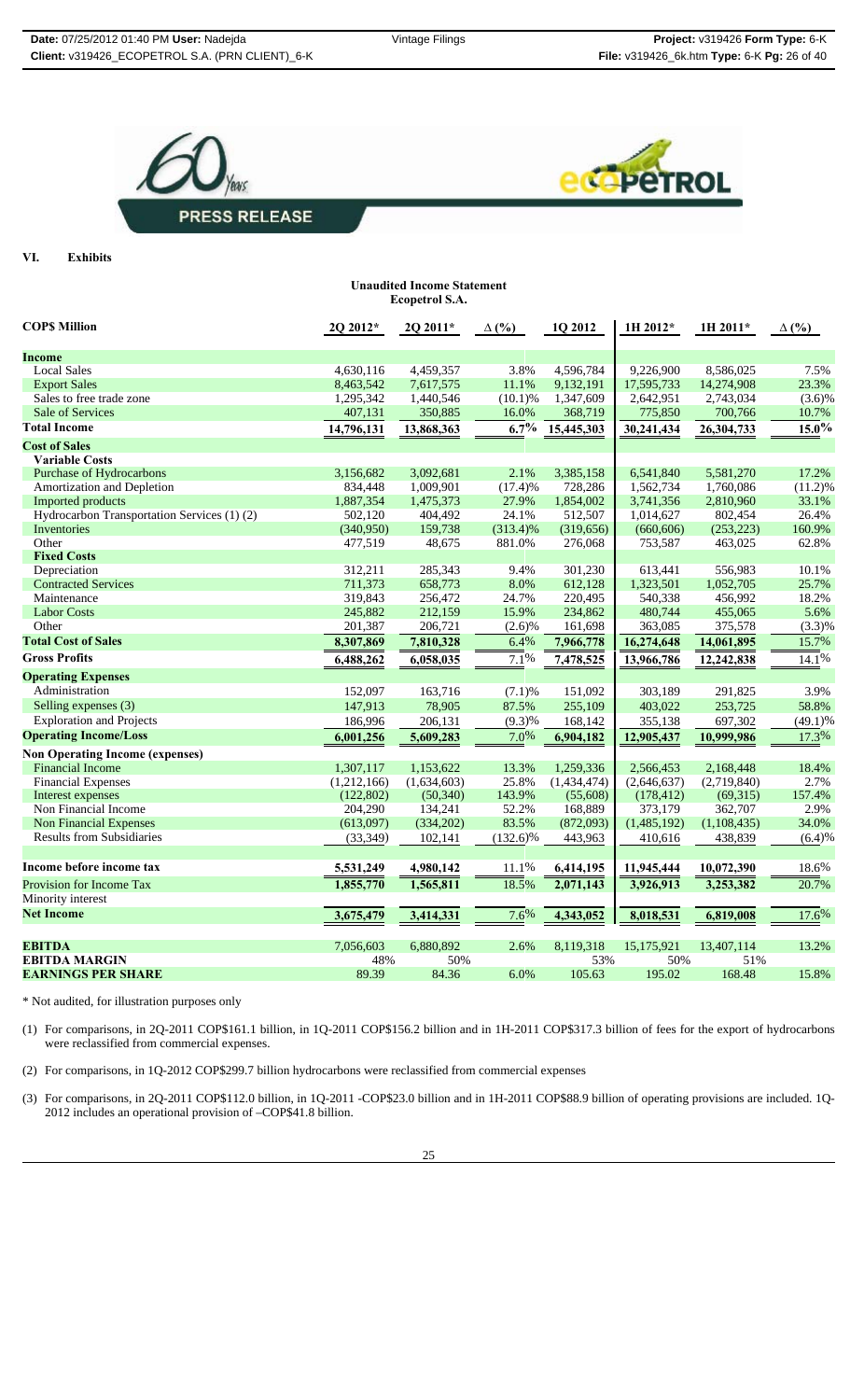



| <b>Balance Sheet</b><br>Unaudited |                               |
|-----------------------------------|-------------------------------|
| Ecopetrol S.A.<br>.               | <b>Ecopetrol Consolidated</b> |

|                                                   | June 30, 2012 | <b>March 31, 2012</b> | $\Delta$ (%) | June 30, 2012 | March 31, 2012 | $\Delta$ (%) |
|---------------------------------------------------|---------------|-----------------------|--------------|---------------|----------------|--------------|
| <b>COPS Million</b>                               |               |                       |              |               |                |              |
| <b>Assets</b>                                     |               |                       |              |               |                |              |
| <b>Current Assets</b>                             |               |                       |              |               |                |              |
| Cash and cash equivalents                         | 4,063,131     | 8,211,902             | $(50.5)\%$   | 5,958,773     | 10,391,302     | $(42.7)\%$   |
| Investments                                       | 600,592       | 2,748,141             | $(78.1)\%$   | 620,557       | 2,968,814      | $(79.1)\%$   |
| Accounts and notes receivable                     | 3,964,621     | 4,096,347             | $(3.2)\%$    | 4,983,644     | 4,694,777      | 6.2%         |
| Inventories                                       | 2,723,353     | 2,628,883             | 3.6%         | 3,165,111     | 3,028,405      | 4.5%         |
| Other                                             | 4,182,511     | 3,080,110             | 35.8%        | 5,221,695     | 4,226,032      | 23.6%        |
| <b>Total Current Assets</b>                       | 15,534,208    | 20,765,383            | $(25.2)\%$   | 19,949,780    | 25,309,330     | $(21.2)\%$   |
| <b>Non Current Assets</b>                         |               |                       |              |               |                |              |
| <b>Investments</b>                                | 18.619.650    | 20.765.513            | $(10.3)\%$   | 6.253.321     | 8.151.760      | $(23.3)\%$   |
| Accounts and notes receivable                     | 1,597,526     | 1,600,080             | (0.2)%       | 440,354       | 489,924        | $(10.1)$ %   |
| Property, plant and equipment, net                | 20.422.903    | 19.902.700            | 2.6%         | 32,216,830    | 30,586,262     | 5.3%         |
| Natural and environmental properties, Net         | 13,935,851    | 13,580,349            | 2.6%         | 16,456,955    | 16,128,155     | 2.0%         |
| Resources delivered to administration             | 292,287       | 286,316               | 2.1%         | 321,666       | 321,666        | 0.0%         |
| Other                                             | 16,304,410    | 16,297,238            | 0.0%         | 21,302,575    | 21,178,403     | 0.6%         |
| <b>Total Non Current Assets</b>                   | 71,172,627    | 72,432,196            | (1.7)%       | 76,991,701    | 76,856,170     | 0.2%         |
| <b>Total Assets</b>                               | 86,706,835    | 93,197,579            | $(7.0)\%$    | 96,941,481    | 102,165,500    | $(5.1)\%$    |
|                                                   |               |                       |              |               |                |              |
| <b>Liabilities and Equity</b>                     |               |                       |              |               |                |              |
| <b>Current Liabilities</b>                        |               |                       |              |               |                |              |
| <b>Financial obligations</b>                      | 448.892       | 450,190               | (0.3)%       | 921,243       | 1,165,463      | $(21.0)\%$   |
| Accounts payable and related parties              | 13,752,469    | 18,926,625            | $(27.3)\%$   | 13,888,744    | 19,139,843     | (27.4)%      |
| <b>Estimated liabilities and provisions</b>       | 1,467,326     | 1,305,326             | 12.4%        | 2,264,872     | 2,050,600      | 10.4%        |
| Other                                             | 4,360,013     | 8,861,735             | $(50.8)\%$   | 4,997,754     | 9,801,864      | $(49.0)\%$   |
| <b>Total Current Liabilities</b>                  | 20,028,700    | 29,543,876            | $(32.2)\%$   | 22,072,613    | 32,157,770     | $(31.4)\%$   |
| <b>Long Term Liabilities</b>                      |               |                       |              |               |                |              |
| <b>Financial obligations</b>                      | 5.239.811     | 5,423,065             | (3.4)%       | 9,962,701     | 9,010,732      | 10.6%        |
| Labor and pension plan obligations                | 3,384,102     | 3,274,523             | 3.3%         | 3,392,839     | 3,284,432      | 3.3%         |
| Estimated liabilities and provisions              | 3,998,027     | 3,966,518             | 0.8%         | 4,110,787     | 4,076,182      | 0.8%         |
| Other                                             | 3,585,794     | 3,923,306             | $(8.6)\%$    | 4,886,495     | 4,886,896      | (0.0)%       |
| <b>Total Long Term Liabilities</b>                | 16,207,734    | 16,587,412            | $(2.3)\%$    | 22,352,822    | 21,258,242     | 5.1%         |
| <b>Total Liabilities</b>                          | 36,236,434    | 46,131,288            | (21.4)%      | 44,425,435    | 53,416,012     | $(16.8)\%$   |
| <b>Minoritary Interest</b>                        |               |                       |              | 2,458,035     | 2,359,728      | 4.2%         |
| <b>Equity</b>                                     | 50,470,401    | 47,066,291            | $7.2\%$      | 50,058,011    | 46,389,760     | 7.9%         |
| <b>Total Liabilities and Shareholders' Equity</b> | 86,706,835    | 93,197,579            | $(7.0)\%$    | 96,941,481    | 102,165,500    | (5.1)%       |
| <b>Memorandum Debtor Accounts *</b>               | 127,360,652   | 121,666,784           |              | 133,394,876   | 127,798,266    |              |
| <b>Memorandum Creditor Accounts*</b>              | 111,986,030   | 101,153,803           |              | 116,494,600   | 105,619,534    |              |

#### **Notes**

\* Under Colombian GAAP, these accounts represent facts or circumstances from which rights or obligations could derive and affect the Company, however, these accounts are not included in the Balance Sheet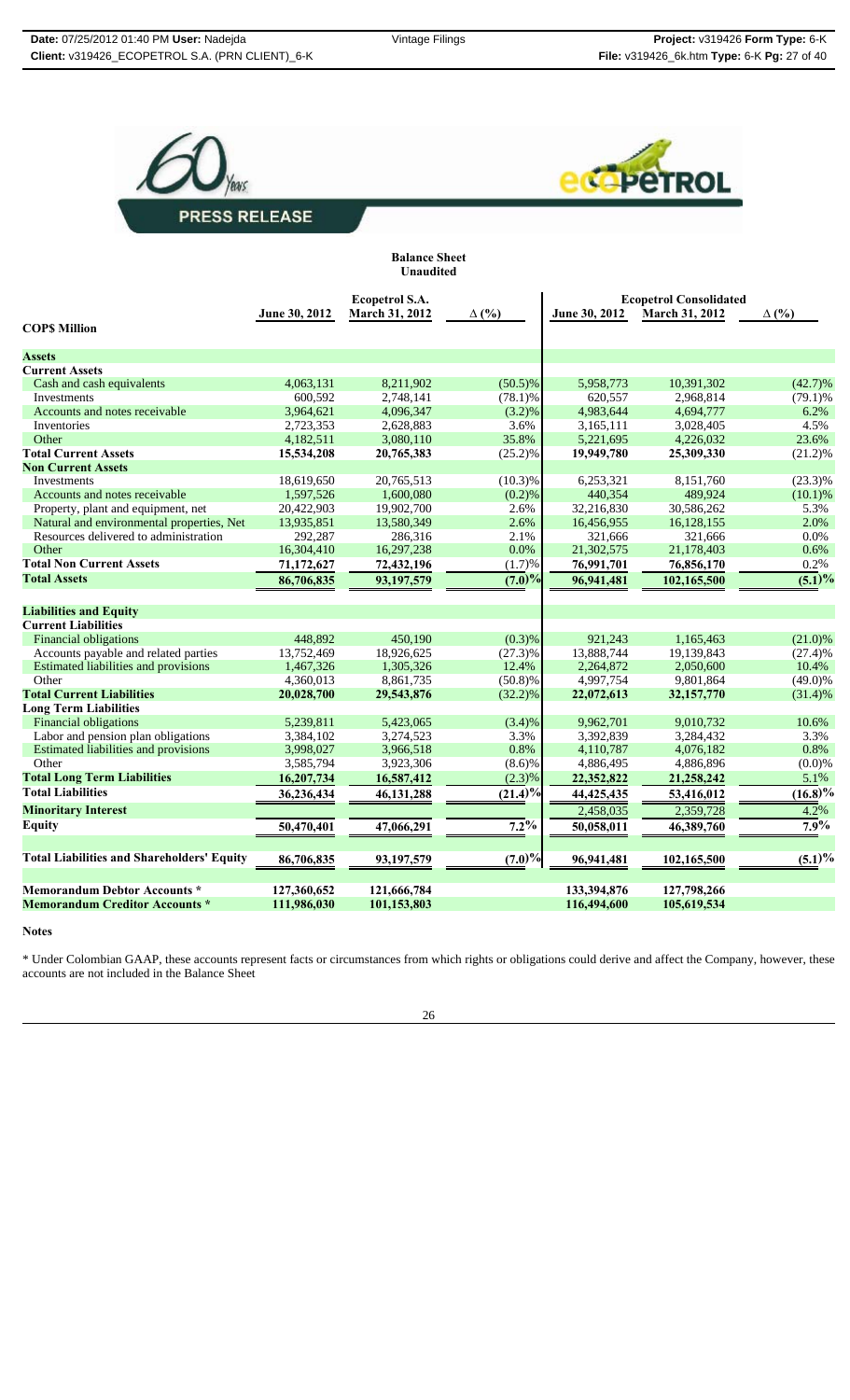



#### **Unaudited Income Statement Ecopetrol Consolidated**

| <b>COPS Million</b>                        |              |               |               |             |             |             |              |
|--------------------------------------------|--------------|---------------|---------------|-------------|-------------|-------------|--------------|
|                                            | $20 - 2012*$ | $20 - 2011$ * | $\Delta$ (%)  | $10-2012*$  | 1H 2012*    | 1H 2011*    | $\Delta$ (%) |
| Income                                     |              |               |               |             |             |             |              |
| <b>Local Sales</b>                         | 5.590.008    | 5.561.553     | 0.5%          | 5.357.979   | 10.947.987  | 10.299.373  | 6.3%         |
| <b>Export Sales</b>                        | 10,406,605   | 10,219,869    | 1.8%          | 12,188,453  | 22,595,058  | 19,491,936  | 15.9%        |
| Sale of Services                           | 512,607      | 483,278       | 6.1%          | 481,491     | 994,098     | 898,248     | 10.7%        |
| <b>Total Income</b>                        | 16,509,220   | 16,264,700    | $1.5\%$       | 18,027,923  | 34,537,143  | 30,689,557  | $12.5\%$     |
| <b>Cost of Sales</b>                       |              |               |               |             |             |             |              |
| <b>Variable Costs</b>                      |              |               |               |             |             |             |              |
| Purchase of Hydrocarbons                   | 3,452,230    | 3,679,313     | (6.2)%        | 4,513,195   | 7,965,425   | 7.149.942   | 11.4%        |
| <b>Amortization and Depletion</b>          | 976,666      | 1,137,885     | $(14.2)\%$    | 899,870     | 1.876.536   | 2.017.612   | (7.0)%       |
| Imported products                          | 2,574,184    | 2,077,996     | 23.9%         | 2,401,767   | 4,975,951   | 3,868,788   | 28.6%        |
| <b>Hydrocarbon Transportation Services</b> | 377,385      | 285,546       | 32.2%         | 247,760     | 625,145     | 478,071     | 30.8%        |
| Inventories                                | (447, 303)   | 169,587       | $(363.8)\%$   | (291, 843)  | (739.146)   | (328, 315)  | 125.1%       |
| Other                                      | 431,830      | (40, 575)     | $(1,164.3)\%$ | 8,637       | 440,467     | 245,879     | 79.1%        |
| <b>Fixed Costs</b>                         |              |               |               |             |             |             |              |
| Depreciation                               | 470,067      | 463,758       | 1.4%          | 449,018     | 919.085     | 890,725     | 3.2%         |
| <b>Contracted Services</b>                 | 723,556      | 620,204       | 16.7%         | 619,483     | 1,343,039   | 1,049,224   | 28.0%        |
| Maintenance                                | 391,739      | 377,131       | 3.9%          | 318,431     | 710.170     | 667,306     | 6.4%         |
| <b>Labor Costs</b>                         | 264,920      | 275,084       | (3.7)%        | 252,444     | 517.364     | 521.551     | (0.8)%       |
| Other                                      | 325,768      | 297,460       | 9.5%          | 340,313     | 666,081     | 573,933     | 16.1%        |
| <b>Total Cost of Sales</b>                 | 9,541,042    | 9,343,389     | 2.1%          | 9,759,075   | 19,300,117  | 17,134,716  | $12.6\%$     |
| <b>Gross Profits</b>                       | 6,968,178    | 6,921,311     | 0.7%          | 8,268,848   | 15,237,026  | 13,554,841  | $12.4\%$     |
| <b>Operating Expenses</b>                  |              |               |               |             |             |             |              |
| Administration                             | 218,458      | 324,507       | (32.7)%       | 254,768     | 473,226     | 545,282     | $(13.2)\%$   |
| Selling expenses                           | 197.996      | 200,998       | (1.5)%        | 269,847     | 467,843     | 399.801     | 17.0%        |
| <b>Exploration and Projects</b>            | 366,665      | 336,049       | 9.1%          | 230,199     | 596,864     | 852,961     | (30.0)%      |
| <b>Operating Income/Loss</b>               | 6,185,059    | 6,059,757     | $2.1\%$       | 7,514,034   | 13,699,093  | 11,756,797  | 16.5%        |
| <b>Non Operating Income (expenses)</b>     |              |               |               |             |             |             |              |
| Financial Income                           | 2,012,010    | 1.334.302     | 50.8%         | 1,936,070   | 3.948.080   | 2.477.549   | 59.4%        |
| <b>Financial Expenses</b>                  | (1,911,282)  | (1,766,418)   | 8.2%          | (1,938,915) | (3,850,197) | (2,949,723) | 30.5%        |
| Interest expenses                          | (175, 415)   | (90, 628)     | 93.6%         | (102, 764)  | (278, 179)  | (143, 363)  | 94.0%        |
| Non Financial Income                       | 242,122      | 248,334       | (2.5)%        | 177,038     | 419,160     | 500,379     | $(16.2)\%$   |
| Non Financial Expenses                     | (586, 685)   | (406, 374)    | 44.4%         | (952, 622)  | (1,539,307) | (1,212,023) | 27.0%        |
| Income before income tax                   | 5,765,809    | 5,378,973     | $7.2\%$       | 6,632,841   | 12,398,650  | 10,429,616  | $18.9\%$     |
| <b>Provision for Income Tax</b>            | 2,009,931    | 1,700,145     | 18.2%         | 2,245,157   | 4,255,088   | 3,524,320   | 20.7%        |
| <b>Minority interest</b>                   | 98,737       | (72, 471)     | $(236.2)\%$   | 113,742     | 212,479     | 43,679      | 386.5%       |
| <b>Net Income</b>                          | 3,657,141    | 3,751,299     | $(2.5)\%$     | 4,273,942   | 7,931,083   | 6,861,617   | $15.6\%$     |
|                                            |              |               |               |             |             |             |              |
| <b>EBITDA</b>                              | 7,456,278    | 7.617.537     | (2.1)%        | 8.779.235   | 16,235,513  | 14,525,075  | 11.8%        |
| <b>EBITDA MARGIN</b>                       | 45%          | 47%           |               | 49%         | 47%         | 47%         |              |

#### **Notes**

\* According to the Public Accounting Framework, Colombian companies only have the obligation to consolidate their financial statements at the end of each fiscal year. Therefore, the quarterly figures in this report are not audited and they do not constitute a formal consolidation of Ecopetrol's financial statements though they do adjust to the methodology defined for this purpose. This statement is not audited

For comparative purposes reclasifications were made in the first quarter of 2011 in financial income and expenses regarding OCENSA's fx difference

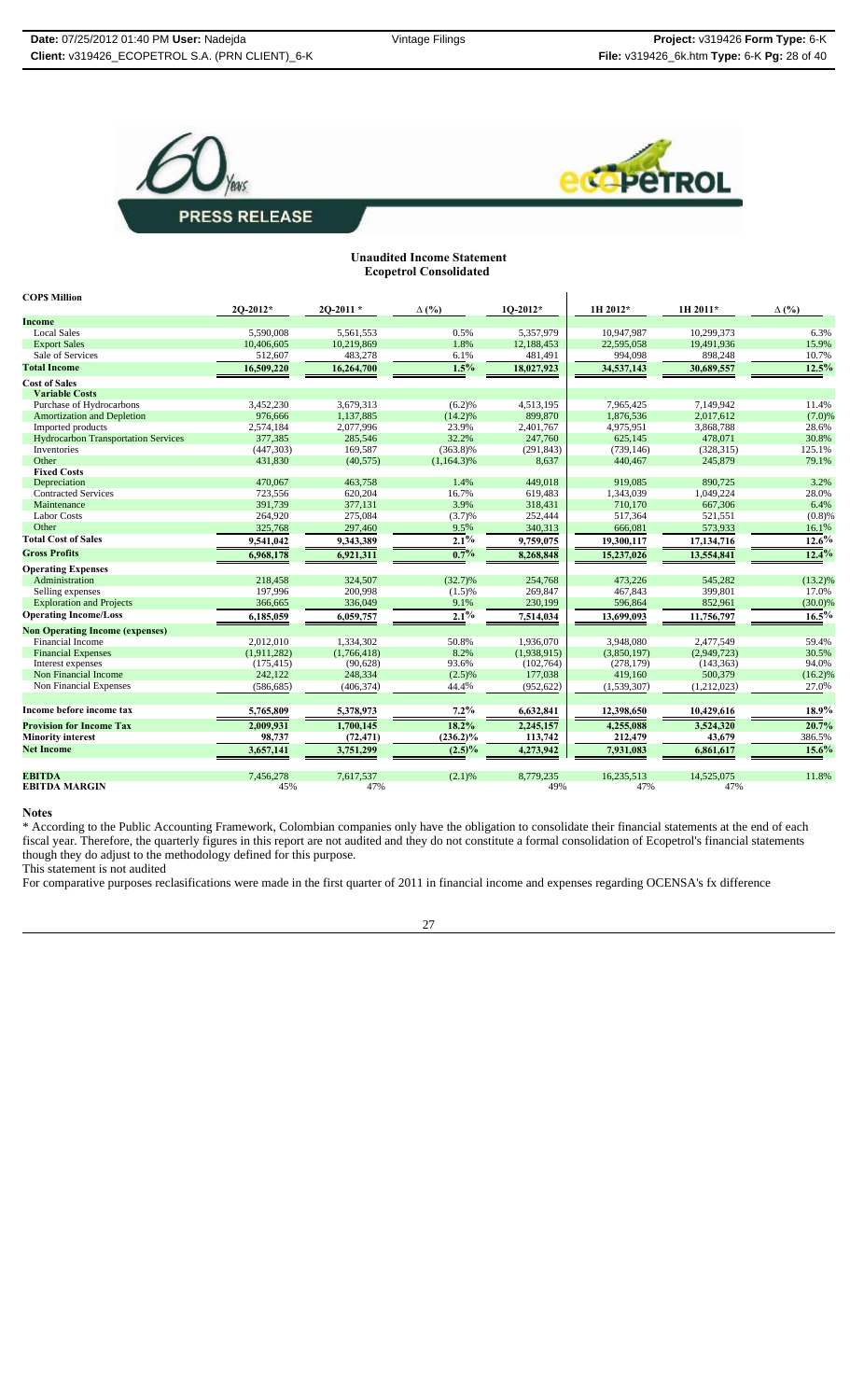



#### **Unaudited Cash Flow Statement Ecopetrol S.A.**

| <b>COPS</b> million                                                       | 20 20 12 *    | 20 20 11 *  | $\Delta$ (%) | 10 2012 *   | 1H 2012*      | 1H 2011*      | $\Delta$ (%)       |
|---------------------------------------------------------------------------|---------------|-------------|--------------|-------------|---------------|---------------|--------------------|
| Cash flow provided by operating activities:                               |               |             |              |             |               |               |                    |
| <b>Net income</b>                                                         | 3,675,480     | 3,414,331   | 7.6%         | 4,343,051   | 8,018,531     | 6,819,008     | 17.6%              |
| Adjustments to reconcile net income to                                    |               |             |              |             |               |               |                    |
| cash provided by operating activities:                                    |               |             |              |             |               |               |                    |
| Depreciation, depletion and amortization                                  | 1,456,323     | 1,412,863   | 3.1%         | 1,216,158   | 2,672,481     | 2,578,284     | 3.6%               |
| Net provisions                                                            | 109,310       | (141,010)   | 177.5%       | 124,416     | 233,726       | (93,270)      | 350.6%             |
| Disposal of property, plant and equipment                                 | (36)          |             | 0.0%         | 150         | 114           | 399           | $-71.4%$           |
| Loss for disposal of property, plant and                                  |               |             |              |             |               |               |                    |
| equipment                                                                 |               |             | 0.0%         |             |               |               | 0.0%               |
| Loss for disposal of natural and environmental                            |               |             |              |             |               |               |                    |
| resources                                                                 |               |             | 0.0%         | 3,490       | 3,490         |               | 0.0%               |
| Loss for disposal of other assets                                         |               | 209         | $-100.0\%$   |             |               | 268           | $-100.0%$          |
| Income (loss) from equity method on                                       |               |             |              |             |               |               |                    |
| affiliated companies                                                      | 33,348        | (102, 141)  | 132.6%       | (443,964)   | (410, 616)    | (438, 839)    | 6.4%               |
| Net changes in operating assets and<br>liabilities:                       |               |             |              |             |               |               |                    |
| Accounts and notes receivable                                             | (959, 449)    | (758, 540)  | 26.5%        | 1,179,757   | 220,308       | (2,060,486)   | 110.7%             |
| Inventories                                                               | (84,014)      | 145,495     | $-157.7%$    | (232, 729)  | (316, 743)    | (248, 193)    | 27.6%              |
| Deferred and other assets                                                 | (89,003)      | (1,777)     | 4908.6%      | 484,146     | 395,143       | (1,544,261)   | 125.6%             |
| Accounts payable and related parties                                      | (497, 657)    | 1,131,315   | $-144.0%$    | 2,193,884   | 1,696,227     | 2,513,138     | $-32.5%$           |
| Taxes payable                                                             | (4,771,670)   | (1,537,495) | 210.4%       | 1,384,168   | (3,387,502)   | 1,879,274     | $-280.3%$          |
| Labor obligations                                                         | 28,097        | 3,388       | 729.3%       | (42,360)    | (14,263)      | (11, 138)     | 28.1%              |
| Estimated liabilities and provisions                                      | (68,270)      | 45,545      | $-249.9%$    | (115, 274)  | (183, 544)    | (47,903)      | 283.2%             |
| <b>Cash provided by operating activities</b>                              | (1,167,541)   | 3,612,183   | $-132.3%$    | 10,094,893  | 8,927,352     | 9,346,281     | $-4.5%$            |
|                                                                           |               |             |              |             |               |               |                    |
| <b>Cash flows from investing activities:</b>                              |               |             |              |             |               |               |                    |
| Payment for purchase of Companies, net of                                 |               |             |              |             |               |               |                    |
| cash acquired                                                             |               |             | 0.0%         |             |               | (813, 145)    | 100.0%             |
| Purchase of investment securities                                         | (444, 395)    | (5,073,296) | 91.2%        | (6,871,316) | (7,315,711)   | (9,585,929)   | 23.7%              |
| Redemption of investment securities                                       | 4,400,585     | 5,334,833   | $-17.5%$     | 2,457,636   | 6,858,221     | 8,535,622     | $-19.7%$           |
| Sale of property, plant and equipment                                     |               | 198         | $-100.0\%$   |             |               | 1,620         | 0.0%               |
| Investment in natural and environmental                                   |               | (981, 219)  | $-2.8%$      | (542,001)   |               |               | 11.2%              |
| resources                                                                 | (1,009,181)   |             |              |             | (1, 551, 182) | (1,394,516)   |                    |
| Additions to property, plant and equipment                                | (834, 476)    | (1,408,428) | 40.8%        | (1,191,579) | (2,026,055)   | (2,560,829)   | 20.9%              |
| Net cash used in investing activities                                     | 2,112,533     | (2,127,912) | $199.3\%$    | (6,147,260) | (4,034,727)   | (5,817,177)   | 30.6%              |
|                                                                           |               |             |              |             |               |               |                    |
| Cash flows from financing activities:                                     |               | (144, 560)  | 20.4%        |             |               | (204, 842)    |                    |
| <b>Financial obligations</b><br>Received from associates - capitalization | (173,986)     | 70          | $-100.0%$    | (71, 316)   | (245, 302)    | 27            | 19.8%<br>$-100.0%$ |
| Dividends                                                                 |               |             |              |             |               |               |                    |
|                                                                           | (4,919,777)   | (1,983,151) | 148.1%       | 32,542      | (4,887,235)   | (1,921,254)   | 154.4%<br>141.4%   |
| Net cash used in financing activities                                     | (5,093,763)   | (2,127,641) | 139.4%       | (38, 774)   | (5, 132, 537) | (2, 126, 069) |                    |
| Net increase (decrease) in cash and cash                                  |               |             |              |             |               |               |                    |
| equivalents                                                               | (4, 148, 771) | (643, 370)  | 544.8%       | 3,908,859   | (239, 912)    | 1,403,035     | $-117.1%$          |
|                                                                           |               |             |              |             |               |               |                    |
| Cash and cash equivalents at the beginnig of                              |               |             |              |             |               |               |                    |
| the year                                                                  | 8,211,902     | 3,638,488   | 125.7%       | 4,303,043   | 4,303,043     | 1,592,083     | 170.3%             |
| Cash and cash equivalents at the end of the                               |               | 2,995,118   |              |             | 4,063,131     | 2,995,118     |                    |
| year                                                                      | 4,063,131     |             | 35.7%        | 8,211,902   |               |               | 35.7%              |

**NOTES:**

\* Not audited, for illustration purposes only.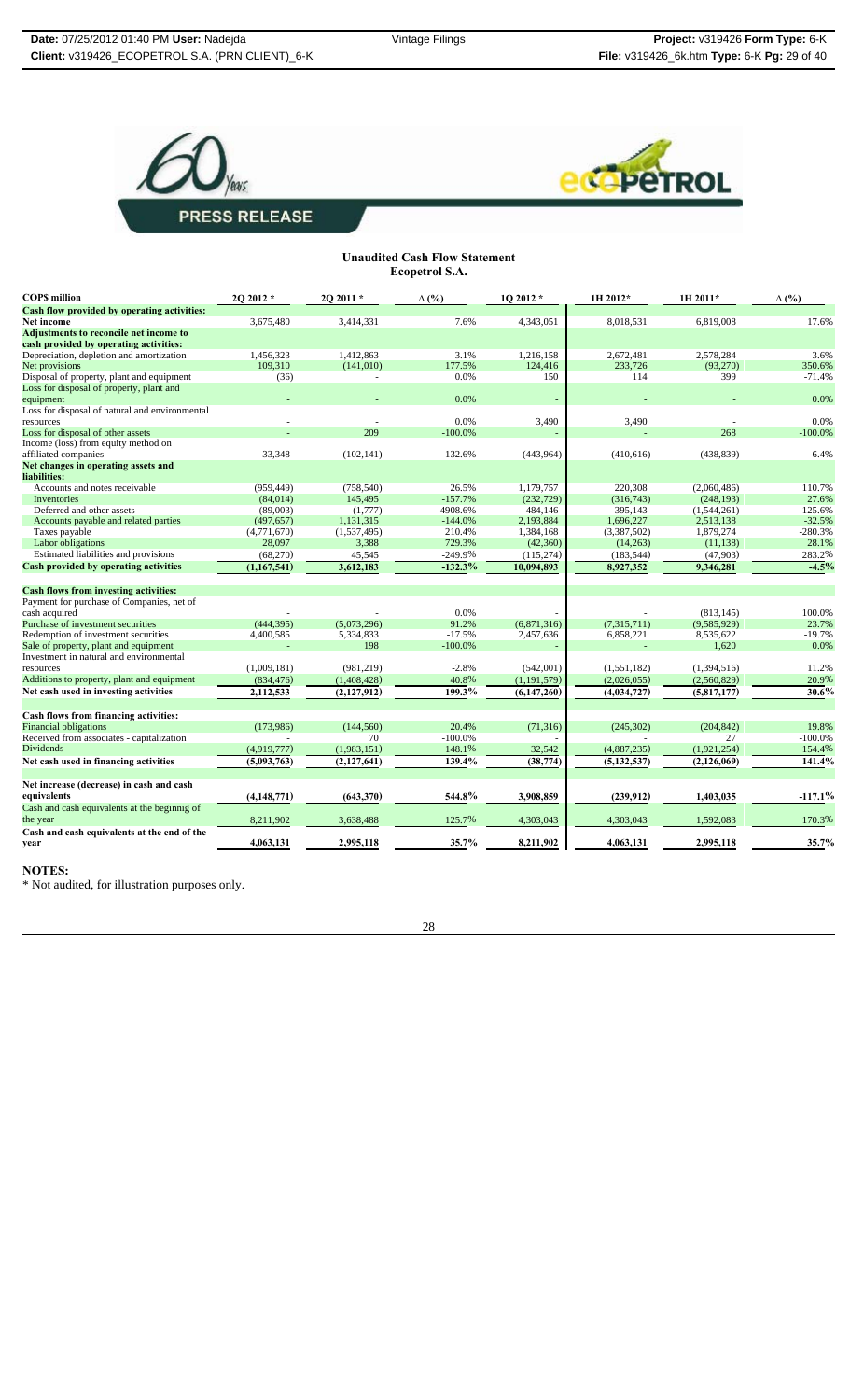



**Unaudited Cash Flow Statement Ecopetrol Consolidated**

| <b>COPS</b> million                                                                     | 2Q 2012 *     | 20 20 11 *    | $\Delta$ (%) | 10 2012 *     | 1H 2012       | 1H 2011       | $\Delta$ (%) |
|-----------------------------------------------------------------------------------------|---------------|---------------|--------------|---------------|---------------|---------------|--------------|
| Cash flow provided by operating activities:                                             |               |               |              |               |               |               |              |
| Net income                                                                              | 3,657,140     | 3.751.302     | $(2.5\%)$    | 4,273,943     | 7.931.083     | 6.861.619     | 15.6%        |
| <b>Adjustments to reconcile net income to</b><br>cash provided by operating activities: |               |               |              |               |               |               |              |
| Minority interest                                                                       | 98,737        | 116,150       | $-15%$       | 113,742       | 212,479       | 43,679        | 386%         |
| Depreciation, depletion and amortization                                                | 1,823,454     | 1,732,731     | 5.2%         | 1,583,761     | 3,407,215     | 3,189,127     | 6.8%         |
| Net provisions                                                                          | 115,315       | (138, 193)    | 183.4%       | 128,594       | 243,909       | (91, 235)     | 367.3%       |
| Disposal of property, plant and equipment                                               |               |               | 0.0%         |               |               |               | 0.0%         |
| Loss for disposal of property, plant and                                                |               |               |              |               |               |               |              |
| equipment                                                                               | (36)          |               | 0.0%         | 150           | 114           | 399           | $(71.4\%)$   |
| Loss for disposal of natural and                                                        |               |               |              |               |               |               |              |
| environmental resources                                                                 |               |               | 0.0%         | 3,490         | 3,490         |               | 0.0%         |
| Loss for disposal of other assets                                                       |               | 209           | $(100.0\%)$  |               |               | 268           | $(100.0\%)$  |
| Income (loss) from equity method on<br>affiliated companies                             | (31,611)      | (36,021)      | 12.2%        | (21, 924)     | (53, 535)     | (79, 545)     | 32.7%        |
| Net changes in operating assets and<br>liabilities:                                     |               |               |              |               |               |               |              |
| Accounts and notes receivable                                                           | (1, 238, 555) | (642,710)     | (92.7%)      | (728, 481)    | (1,967,036)   | (1,868,794)   | 5.3%         |
| Inventories                                                                             | (130, 480)    | 102,836       | (226.9%)     | (267, 871)    | (398, 351)    | (382, 537)    | 4.1%         |
| Deferred and other assets                                                               | (167, 193)    | (173, 519)    | 3.6%         | 299,003       | 131,810       | (607, 266)    | 121.7%       |
| Accounts payable and related parties                                                    | (16, 347)     | 1,607,185     | $(101.0\%)$  | 2,365,608     | 2,349,261     | 2,618,416     | $(10.3\%)$   |
| Taxes payable                                                                           | (4,673,081)   | (1,739,661)   | 168.6%       | 981,473       | (3,691,608)   | 441,226       | (936.7%)     |
| Labor obligations                                                                       | 38,067        | 6,236         | 510.4%       | (67, 771)     | (29,704)      | (6, 725)      | 341.7%       |
| <b>Estimated liabilities and provisions</b>                                             | (654, 436)    | 195,085       | (435.5%)     | 601,262       | (53, 174)     | 642,678       | (108.3%)     |
| Cash provided by operating activities                                                   | (1, 179, 026) | 4,781,630     | (124.7%)     | 9,264,979     | 8,085,953     | 10,761,310    | $(24.9\%)$   |
|                                                                                         |               |               |              |               |               |               |              |
| Cash flows from investing activities:                                                   |               |               |              |               |               |               |              |
| Payment for purchase of Companies, net of                                               |               |               |              |               |               |               |              |
| cash acquired                                                                           |               |               | 0.0%         |               |               | (813, 145)    | 100.0%       |
| Purchase of investment securities                                                       | (444, 395)    | (5,073,296)   | $(91.2\%)$   | (6,871,316)   | (7,315,711)   | (9,585,929)   | 23.7%        |
| Redemption of investment securities                                                     | 4,700,983     | 5,028,631     | $(6.5\%)$    | 2,474,274     | 7,175,257     | 8,648,329     | $(17.0\%)$   |
| Sale of property, plant and equipment                                                   |               | 909           | $(100.0\%)$  |               |               | 1,620         | $(100.0\%)$  |
| Investment in natural and environmental                                                 |               |               |              |               |               |               |              |
| resources                                                                               | (1,171,691)   | (1, 153, 444) | 1.6%         | (1,541,153)   | (2,712,844)   | (2,332,837)   | 16.3%        |
| Additions to property, plant and equipment                                              | (2, 136, 508) | (2, 341, 292) | 8.7%         | (1, 148, 214) | (3, 284, 722) | (4,255,862)   | 22.8%        |
| Net cash used in investing activities                                                   | 948,389       | (3,538,492)   | $(126.8\%)$  | (7,086,409)   | (6, 138, 020) | (8,337,824)   | 26.4%        |
| <b>Cash flows financing activities:</b>                                                 |               |               |              |               |               |               |              |
| Minority interest                                                                       | (430)         | (253, 418)    | 99.8%        | (6,645)       | (7,075)       | 562.299       | (101.3%)     |
| <b>Financial obligations</b>                                                            | 718,315       | 244,422       | 193.9%       | 1,601,207     | 2,319,522     | 166.131       | 1,296.2%     |
| Received from associates - capitalization                                               |               | 70            | $(100.0\%)$  |               |               | 27            | $(100.0\%)$  |
| Dividends                                                                               | (4,919,777)   | (1,983,151)   | 100.0%       | 32,542        | (4,887,235)   | (1,921,254)   | 154.4%       |
| Net cash used in financing activities                                                   | (4,201,892)   | (1,992,077)   | 110.9%       | 1,627,104     | (2,574,788)   | (1, 192, 797) | 115.9%       |
|                                                                                         |               |               |              |               |               |               |              |
| Net increase (decrease) in cash and cash                                                |               |               |              |               |               |               |              |
| equivalents                                                                             | (4, 432, 529) | (748, 939)    | 491.8%       | 3,805,674     | (626, 855)    | 1,230,689     | $(150.9\%)$  |
| Cash and cash equivalents at the beginnig of                                            |               |               |              |               |               |               |              |
| the year                                                                                | 10,391,302    | 5,703,406     | 82.2%        | 6,585,628     | 6,585,628     | 3,726,778     | 76.7%        |
| Cash and cash equivalents at the end of the                                             |               |               |              |               |               |               |              |
| vear                                                                                    | 5,958,773     | 4,954,467     | 20.3%        | 10,391,302    | 5,958,773     | 4,957,467     | 20.2%        |

**Notes**

\* According to the Public Accounting Framework, Colombian companies only have the obligation to consolidate their financial statements at the end of each fiscal year, therefore the quarterly figures in this report are not audited and they do not constitute a formal consolidation of Ecopetrol's financial statement, though they do adjust to the methodology defined for this purpose.

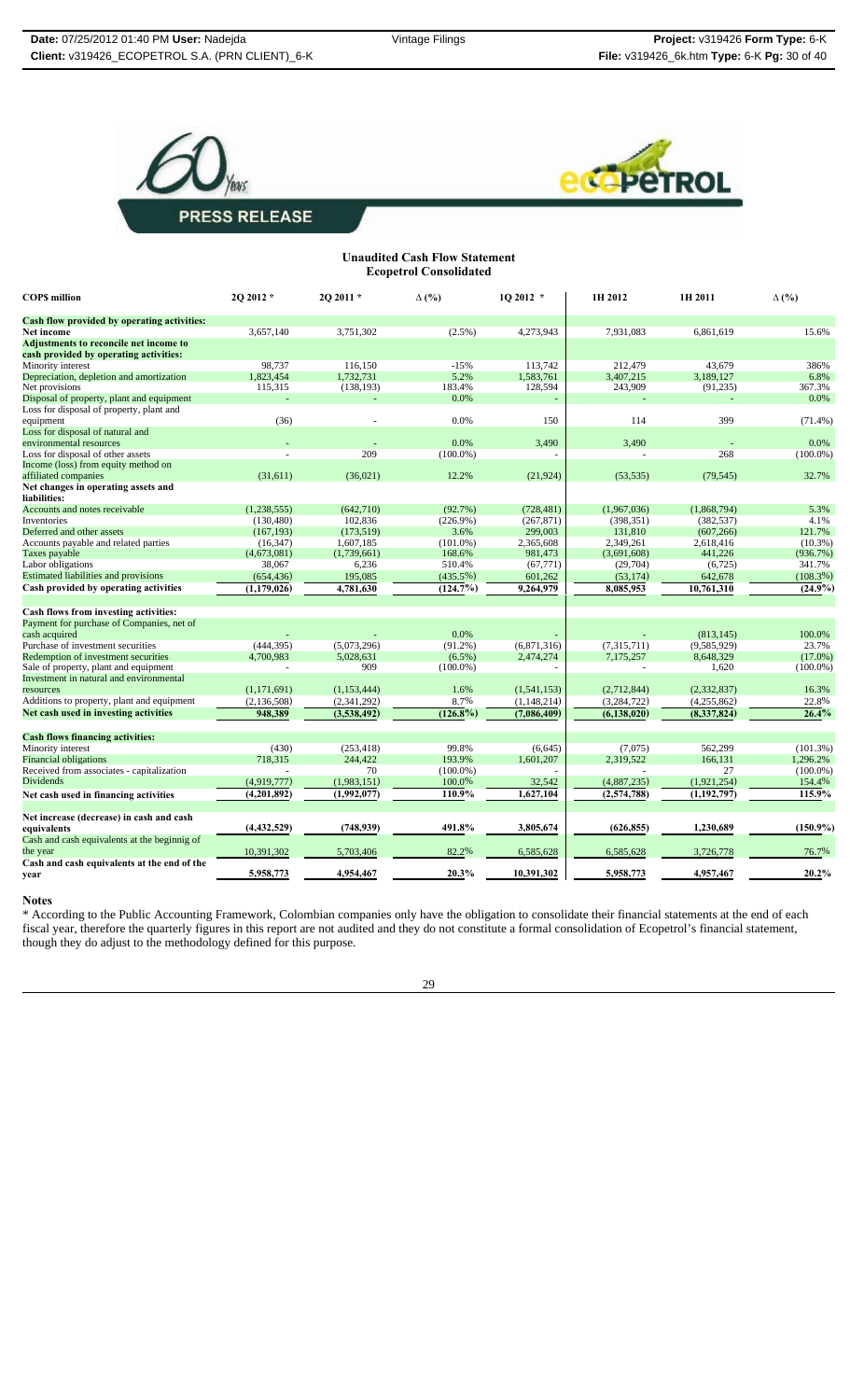



#### **Calculation and Reconciliation of EBITDA**

**Ecopetrol S.A.**

| <b>COPS Millions</b>                                 | 20 20 12 *  | 20 20 11 *  | $\Delta$ (%) | 10 2012*    | 1H 2012*    | 1H 2011*    | $\Delta$ (%) |
|------------------------------------------------------|-------------|-------------|--------------|-------------|-------------|-------------|--------------|
| <b>EBITDA CALCULATION</b>                            |             |             |              |             |             |             |              |
| Operating income                                     | 6,001,256   | 5,609,283   | 7.0%         | 6,904,182   | 12,905,437  | 10,999,986  | 17.3%        |
| Plus: Depreciations, depletions and                  |             |             |              |             |             |             |              |
| amortizations                                        | 1,055,347   | 1.271.609   | $-17.0%$     | 1,215,136   | 2,270,484   | 2,407,128   | $-5.7%$      |
| UNCONSOLIDATED EBITDA                                | 7,056,603   | 6,880,892   | 2.6%         | 8,119,318   | 15,175,921  | 13,407,114  | 13.2%        |
|                                                      |             |             |              |             |             |             |              |
| <b>RECONCILIATION NET INCOME TO</b><br><b>EBITDA</b> |             |             |              |             |             |             |              |
| Net Income                                           | 3.675.480   | 3.414.331   | 7.6%         | 4.343.051   | 8.018.531   | 6.819.008   | 17.6%        |
| Depreciations, depletions and amortizations          | 1,055,347   | 1,271,609   | $-17.0%$     | 1,215,136   | 2.270.484   | 2.407.128   | $-5.7%$      |
| Financial income                                     | (1,307,117) | (1,153,622) | 13.3%        | (1,259,336) | (2,566,453) | (2,168,448) | 18.4%        |
| Financial expenses                                   | 1.334,968   | 1.684.943   | $-20.8%$     | 1.490.081   | 2,825,049   | 2.789.155   | 1.3%         |
| Non financial income                                 | (122, 647)  | (119,220)   | 2.9%         | (250, 531)  | (373, 179)  | (370, 937)  | 0.6%         |
| Non financial expenses                               | 531,454     | 319.181     | 66.5%        | 953,738     | 1,485,192   | 1,116,665   | 33.0%        |
| Results in subsidiaries                              | 33,348      | (102, 141)  | $-132.6%$    | (443,964)   | (410,616)   | (438, 839)  | $-6.4%$      |
| Provision for income tax                             | 1,855,770   | 1,565,811   | 18.5%        | 2,071,143   | 3,926,913   | 3,253,382   | 20.7%        |
| UNCONSOLIDATED EBITDA                                | 7,056,603   | 6,880,892   | $2.6\%$      | 8,119,318   | 15,175,921  | 13,407,114  | 13.2%        |

**Ecopetrol Consolidated**

| <b>COPS Millions</b>                        | 20 20 12 *  | $202011*$   | $\Delta$ (%) | 10 2012*    | 1H 2012*    | 1H 2011*    | $\Delta$ (%) |
|---------------------------------------------|-------------|-------------|--------------|-------------|-------------|-------------|--------------|
| <b>EBITDA CALCULATION</b>                   |             |             |              |             |             |             |              |
| Operating income                            | 6,185,059   | 6,059,757   | 2.1%         | 7,514,034   | 13,699,093  | 11,756,797  | 16.5%        |
| Plus: Depreciations, depletions and         |             |             |              |             |             |             |              |
| amortizations                               | 1,481,535   | 1,673,938   | $-11.5%$     | 1,499,788   | 2,981,323   | 3,102,983   | $-3.9\%$     |
| Minority interest                           | (210, 316)  | (116, 158)  | 81.1%        | (234, 587)  | (444, 903)  | (328, 778)  | 35.3%        |
| <b>CONSOLIDATED EBITDA</b>                  | 7,456,278   | 7,617,537   | $-2.1%$      | 8,779,235   | 16,235,513  | 14,531,002  | 11.7%        |
|                                             |             |             |              |             |             |             |              |
| <b>RECONCILIATION NET INCOME TO</b>         |             |             |              |             |             |             |              |
| <b>EBITDA</b>                               |             |             |              |             |             |             |              |
| Net income                                  | 3,657,141   | 3,751,300   | $-2.5%$      | 4,273,942   | 7,931,083   | 6,861,617   | 15.6%        |
| Depreciations, depletions and amortizations | 1.505.722   | 1.673.938   | $-10.0\%$    | 1,475,601   | 2,981,323   | 3.102.983   | $-3.9\%$     |
| Financial income                            | (1,980,444) | (1,301,682) | 52.1%        | (1,912,702) | (3,893,146) | (2,386,231) | 63.2%        |
| <b>Financial expenses</b>                   | 2,086,743   | 1.860.447   | 12.2%        | 2,040,233   | 4,126,976   | 3,081,313   | 33.9%        |
| Non financial income                        | (267,950)   | (313,313)   | $-14.5%$     | (206, 143)  | (474,093)   | (607, 631)  | $-22.0%$     |
| Non financial expenses                      | 556,714     | 435,332     | 27.9%        | 983,992     | 1,540,706   | 1.233.803   | 24.9%        |
| Minority interest on net income             | 98,737      | (72, 472)   | $-236.2%$    | 113,742     | 212,479     | 43,679      | 386.5%       |
| Provision for income taxes                  | 2.009.931   | 1.700.145   | 18.2%        | 2,245,157   | 4,255,088   | 3,524,320   | 20.7%        |
| Minority interest on Ebitda                 | (210,316)   | (116, 158)  | 81.1%        | (234, 587)  | (444, 903)  | (328, 778)  | 35.3%        |
| <b>CONSOLIDATED EBITDA</b>                  | 7,456,278   | 7,617,537   | $-2.1\%$     | 8,779,235   | 16,235,513  | 14,525,075  | 11.8%        |

\* Not audited, for illustration purposes only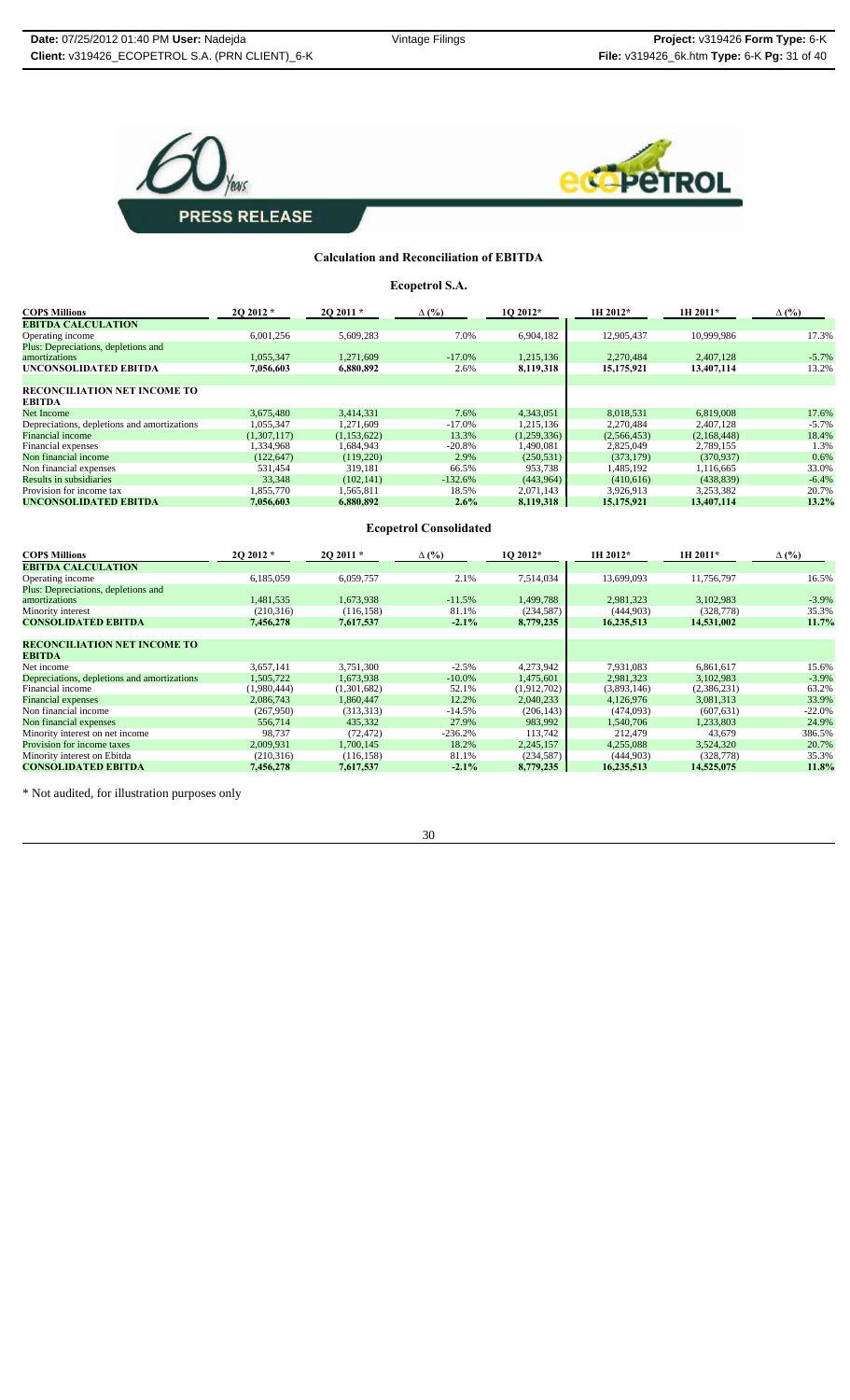

## **VII. Subsidiaries results**

Note: The financial statements of subsidiaries are not audited.

## *Exploration and Production*

## **1. Hocol:**

## **Income Statement**

| (COP\$ Billion)            | 2Q 2012 | 20 20 11 | 1H 2012 | 1H 2011 |
|----------------------------|---------|----------|---------|---------|
| <b>Local Sales</b>         | 0.7     | 0.8      | 2.7     | 2.9     |
| <b>Export Sales</b>        | 920.6   | 898.9    | 2,005.9 | 1,788.5 |
| <b>Total Sales</b>         | 921.3   | 899.7    | 2,008.6 | 1,791.4 |
| Variable Costs             | 644.8   | 570.6    | 1,351.5 | 1,095.9 |
| <b>Fixed Costs</b>         | 111.9   | 114.5    | 212.9   | 204.9   |
| Cost of Sales              | 756.7   | 685.1    | 1,564.4 | 1,300.8 |
| Gross profit               | 164.6   | 214.6    | 444.2   | 490.6   |
| <b>Operating Expenses</b>  | 76.1    | 46.7     | 114.1   | 55.7    |
| <b>Operating Profit</b>    | 88.5    | 167.9    | 330.1   | 435.0   |
| Profit/(Loss) before taxes | 112.1   | 187.0    | 363.0   | 462.8   |
| Income tax                 | 36.2    | 60.2     | 100.2   | 150.0   |
| Net Income/Loss            | 75.9    | 126.8    | 262.8   | 312.8   |
|                            |         |          |         |         |
| EBITDA margin              | 17%     | 27%      | 24%     | 32%     |
| <b>EBITDA to EC GROUP*</b> | 160.0   | 240.5    | 481.3   | 577.3   |
|                            |         |          |         |         |

\*EBITDA (COLGAAP) contribution to EC group

## **Balance Sheet**

|                                            | As of June 30, | As of March |
|--------------------------------------------|----------------|-------------|
| (COP\$ Billion)                            | 2012           | 31, 2012    |
| <b>Current Assets</b>                      | 1,059.9        | 1,226.6     |
| Long Term Assets                           | 1,628.5        | 1,606.4     |
| <b>Total Assets</b>                        | 2,688.4        | 2,833.0     |
| <b>Current Liabilities</b>                 | 485.0          | 691.9       |
| <b>Long Term Liabilities</b>               | 148.6          | 158.5       |
| Deferred taxes                             |                |             |
| <b>Total Liabilities</b>                   | 633.6          | 850.4       |
| Equity                                     | 2,054.8        | 1,982.6     |
| Total Liabilities and Shareholders' Equity | 2,688.4        | 2,833.0     |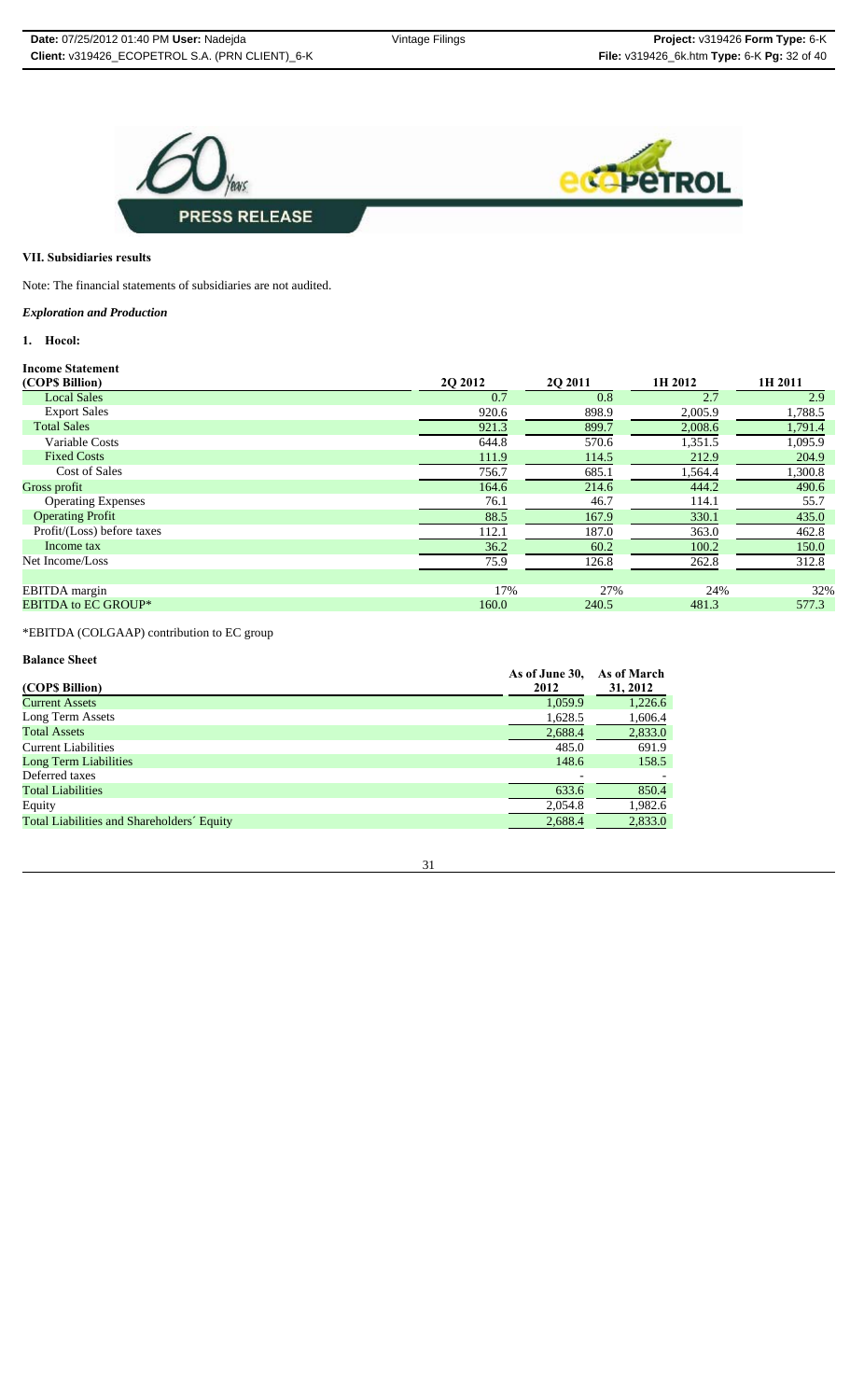



**2. Savia Perú**

## **Income Statement**

| <b>USS</b> million         | 2Q 2012 | <b>202011</b> | As of June<br>30, 2012 | As of June<br>30, 2011 |
|----------------------------|---------|---------------|------------------------|------------------------|
| <b>Local Sales</b>         | 162.1   | 102.1         | 240.2                  | 200.8                  |
| Sales of services          |         | 3.1           |                        | 5.6                    |
| <b>Total Sales</b>         | 162.1   | 105.2         | 240.2                  | 206.4                  |
| Variable Costs             | 40.4    | 46.5          | 58.1                   | 84.5                   |
| <b>Fixed Costs</b>         | 40.3    | 13.9          | 56.6                   | 26.3                   |
| <b>Cost of Sales</b>       | 80.7    | 60.4          | 114.7                  | 110.8                  |
| Gross profit               | 81.4    | 44.8          | 125.6                  | 95.6                   |
| <b>Operating Expenses</b>  | 25.1    | 15.0          | 35.4                   | 25.0                   |
| <b>Operating Profit</b>    | 56.3    | 29.8          | 90.2                   | 70.6                   |
| Profit/(Loss) before taxes | 57.2    | 29.8          | 90.2                   | 70.6                   |
| Income tax                 | 13.9    | 3.3           | 24.5                   | 10.8                   |
| Deferred taxes             | 3.6     | 3.1           | 3.2                    | 8.0                    |
| Net Income/Loss            | 39.7    | 23.4          | 62.4                   | 51.8                   |
| <b>EBITDA</b>              | 96.9    | 41.9          | 145.8                  | 93.5                   |
| <b>EBITDA</b> margin       | 60%     | 40%           | 61%                    | 47%                    |

\* Total Ebitda of Savia in 2Q of 2012. In the report of 2Q 2011 Ebitda figure was prorated based on Ecopetrol´s interest in Savia.

| <b>Balance Sheet</b>                       |       |                                           |
|--------------------------------------------|-------|-------------------------------------------|
| <b>USS million</b>                         | 2012  | As of June 30, As of February<br>29, 2012 |
| <b>Current Assets</b>                      | 233.6 | 251.3                                     |
| Long Term Assets                           | 604.5 | 582.6                                     |
| <b>Total Assets</b>                        | 838.1 | 833.9                                     |
| <b>Current Liabilities</b>                 | 173.9 | 196.1                                     |
| <b>Long Term Liabilities</b>               | 156.0 | 169.4                                     |
| <b>Total Liabilities</b>                   | 329.9 | 365.5                                     |
| Equity                                     | 508.2 | 468.4                                     |
| Total Liabilities and Shareholders' Equity | 838.1 | 833.9                                     |

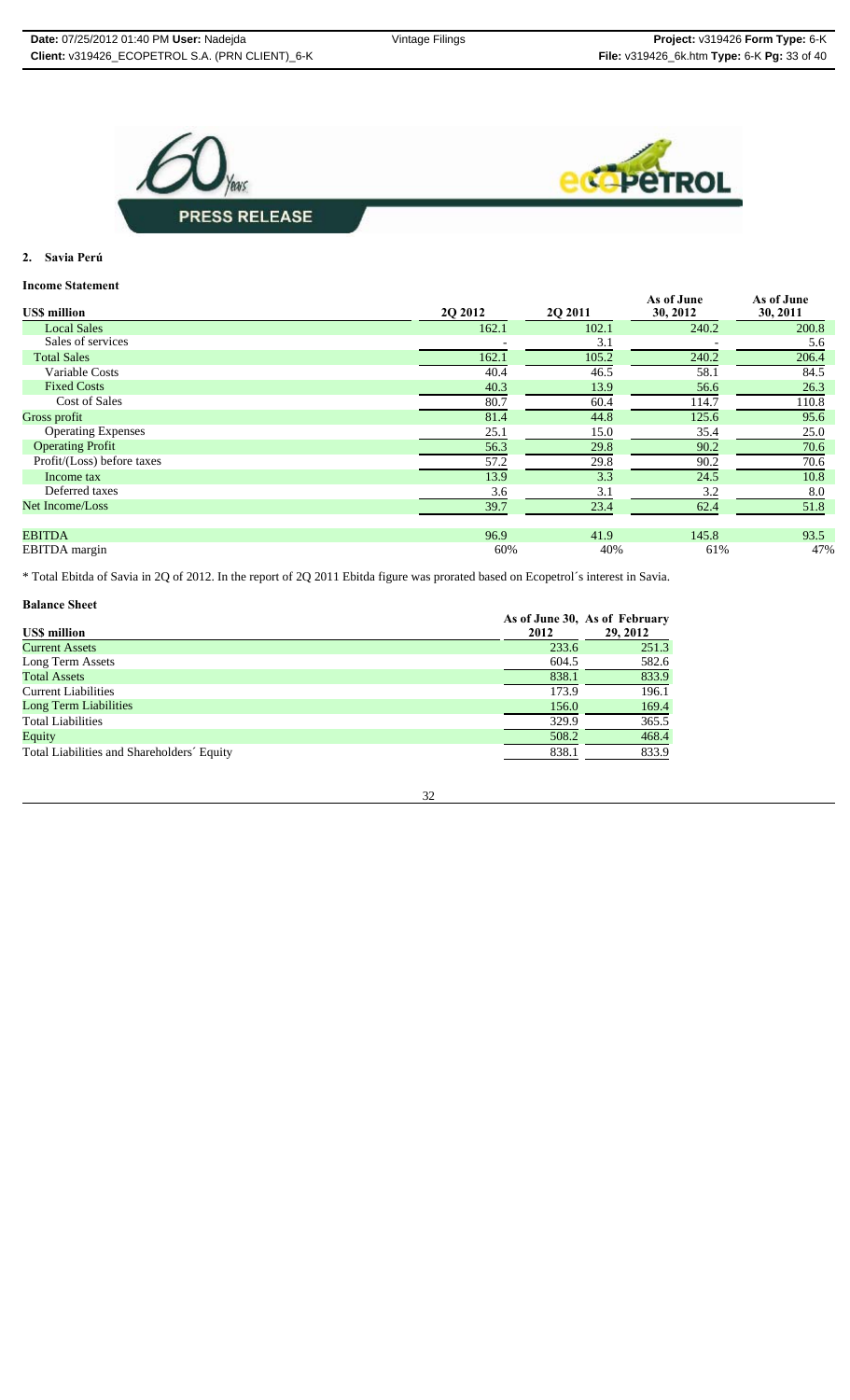



## **3. Equión**

#### **Income Statement**

| (COPS Billion)             | 20 20 12 | 20 20 11 | 1H 2012 | 1H 2011 |
|----------------------------|----------|----------|---------|---------|
| <b>Local Sales</b>         | 46.3     | 29.1     | 101.6   | 53.6    |
| <b>Export Sales</b>        | 464.4    | 447.7    | 971.9   | 863.6   |
| Sales of services          |          | 0.9      |         | 1.6     |
| <b>Total Sales</b>         | 510.7    | 477.7    | 1,073.5 | 918.8   |
| <b>Variable Costs</b>      | 176.9    | 280.2    | 389.3   | 448.4   |
| <b>Fixed Costs</b>         | 41.5     | 29.0     | 73.0    | 53.3    |
| <b>Cost of Sales</b>       | 218.4    | 309.2    | 462.3   | 501.7   |
| Gross profit               | 292.3    | 168.5    | 611.2   | 417.1   |
| <b>Operating Expenses</b>  | 20.0     | 119.6    | 32.6    | 125.2   |
| <b>Operating Profit</b>    | 272.3    | 48.9     | 578.6   | 291.9   |
| Profit/(Loss) before taxes | 294.9    | (76.1)   | 618.5   | 183.4   |
| Income tax                 | 113.4    | 62.6     | 217.6   | 110.6   |
| Net Income/Loss            | 181.5    | (138.7)  | 400.9   | 72.8    |
|                            |          |          |         |         |
| <b>EBITDA</b> margin       | 65%      | 16%      | 65%     | 38%     |
| <b>EBITDA to EC GROUP*</b> | 169.8    | 40.1     | 356.8   | 178.6   |

\*EBITDA (COLGAAP) contribution to EC group

## **Balance Sheet**

| (COP\$ Billion)                            | As of June<br>30, 2012 | As of March 31,<br>2012 |
|--------------------------------------------|------------------------|-------------------------|
| <b>Current Assets</b>                      | 1,217.1                | 1,281.5                 |
| Long Term Assets                           | 2,246.1                | 2,170.6                 |
| <b>Total Assets</b>                        | 3,463.2                | 3,452.1                 |
| Current Liabilities                        | 658.0                  | 859.5                   |
| Long Term Liabilities                      | 202.3                  | 169.4                   |
| Deferred taxes                             |                        |                         |
| <b>Total Liabilities</b>                   | 860.3                  | 1,028.9                 |
| Equity                                     | 2,602.9                | 2,423.2                 |
| Total Liabilities and Shareholders' Equity | 3,463.2                | 3,452.1                 |

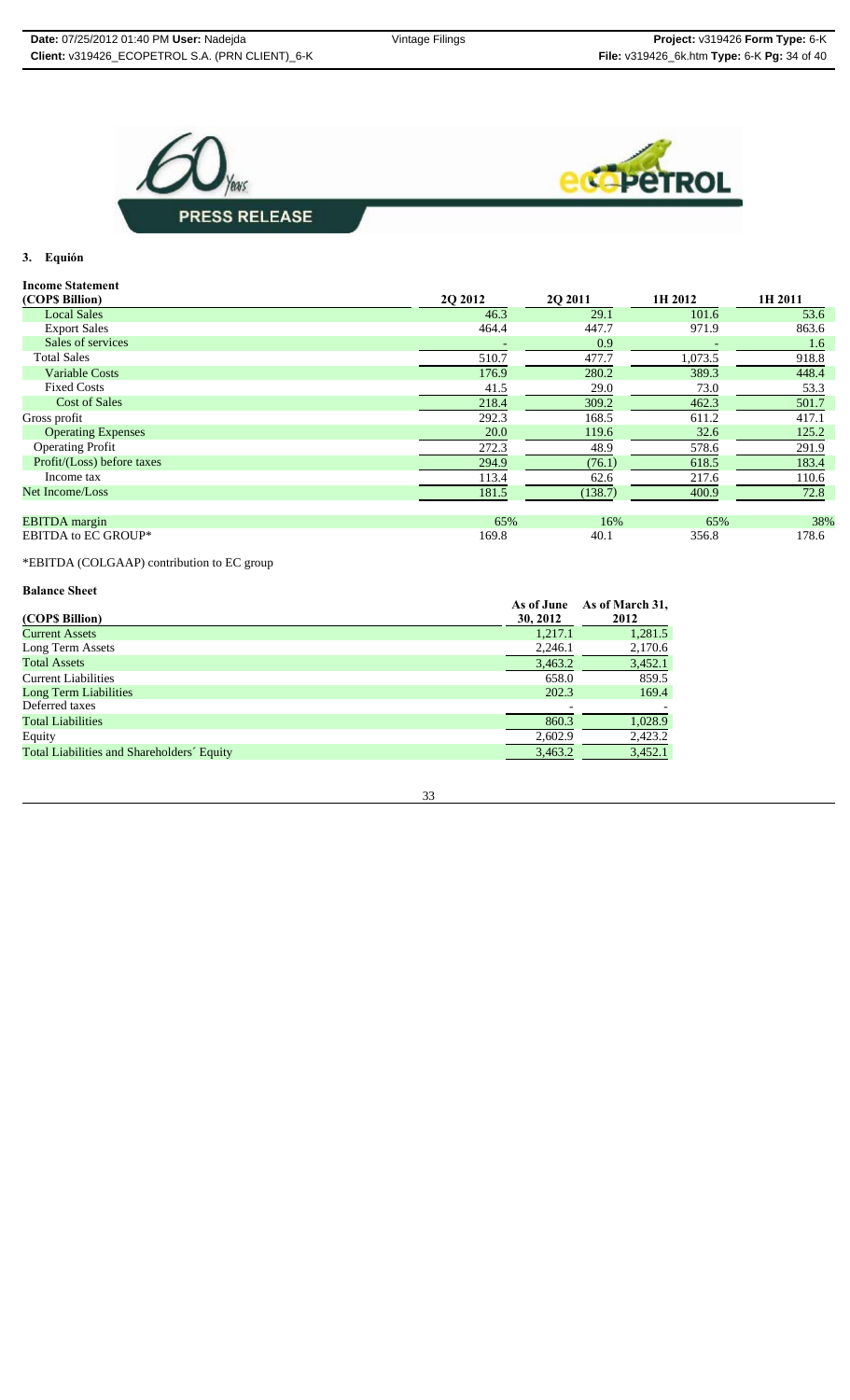



## *Refining and Petrochemicals*

**1. Propilco**

| Sales volume (tons)               | <b>2O 2012</b> | <b>20 2011</b> | 1H 2012 | 1H 2011 |
|-----------------------------------|----------------|----------------|---------|---------|
| Polypropylene                     | 91.568         | 91.955         | 192.660 | 187,470 |
| Polypropylene marketing for COMAI | 2.588          | 2.461          | 5.384   | 5.074   |
| Polyethylene marketing            | 2.642          |                | 5.445   |         |
| Total                             | 96.798         | 94.416         | 203,490 | 192.543 |

## **Income Statement**

| (COPS Billion)             | <b>2O 2012</b> | 20 20 11 | 1H 2012 | 1H 2011 |
|----------------------------|----------------|----------|---------|---------|
| <b>Local Sales</b>         | 151.4          | 189.0    | 320.7   | 362.0   |
| <b>Export Sales</b>        | 177.1          | 200.6    | 362.6   | 401.1   |
| <b>Total Sales</b>         | 328.5          | 389.7    | 683.3   | 763.1   |
| Variable Costs             | 274.4          | 330.2    | 568.2   | 633.1   |
| <b>Fixed Costs</b>         | 26.8           | 25.8     | 54.3    | 52.2    |
| <b>Cost of Sales</b>       | 301.2          | 356.0    | 622.5   | 685.2   |
| Gross profit               | 27.3           | 33.7     | 60.8    | 77.9    |
| <b>Operating Expenses</b>  | 25.6           | 24.3     | 53.4    | 48.7    |
| <b>Operating Profit</b>    | 1.7            | 9.4      | 7.4     | 29.2    |
| Profit/(Loss) before taxes | 8.5            | 12.0     | 14.1    | 26.9    |
| Income tax                 | (2.9)          | 1.3      | (0.9)   | 3.6     |
| Minority interest          |                |          |         |         |
| Net Income/Loss            | 11.4           | 10.7     | 15.0    | 23.3    |
| <b>EBITDA</b> margin       | 4%             | 6%       | 5%      | 7%      |
| <b>EBITDA to EC GROUP*</b> | 14.2           | 22.2     | 32.6    | 54.8    |

\*EBITDA (COLGAAP) contribution to EC group

#### **Balance Sheet**

| <b>COPS Billion</b>                        | As of June 30,<br>2012 | As of March<br>31, 2012 |
|--------------------------------------------|------------------------|-------------------------|
| <b>Current Assets</b>                      | 663.7                  | 646.4                   |
| Long Term Assets                           | 508.0                  | 506.7                   |
| <b>Total Assets</b>                        | 1,171.7                | 1,153.1                 |
| <b>Current Liabilities</b>                 | 401.5                  | 383.5                   |
| Long Term Liabilities                      | 126.6                  | 137.2                   |
| <b>Total Liabilities</b>                   | 528.1                  | 520.7                   |
| Equity                                     | 643.6                  | 632.4                   |
| Total Liabilities and Shareholders' Equity | 1,171.7                | 1,153.1                 |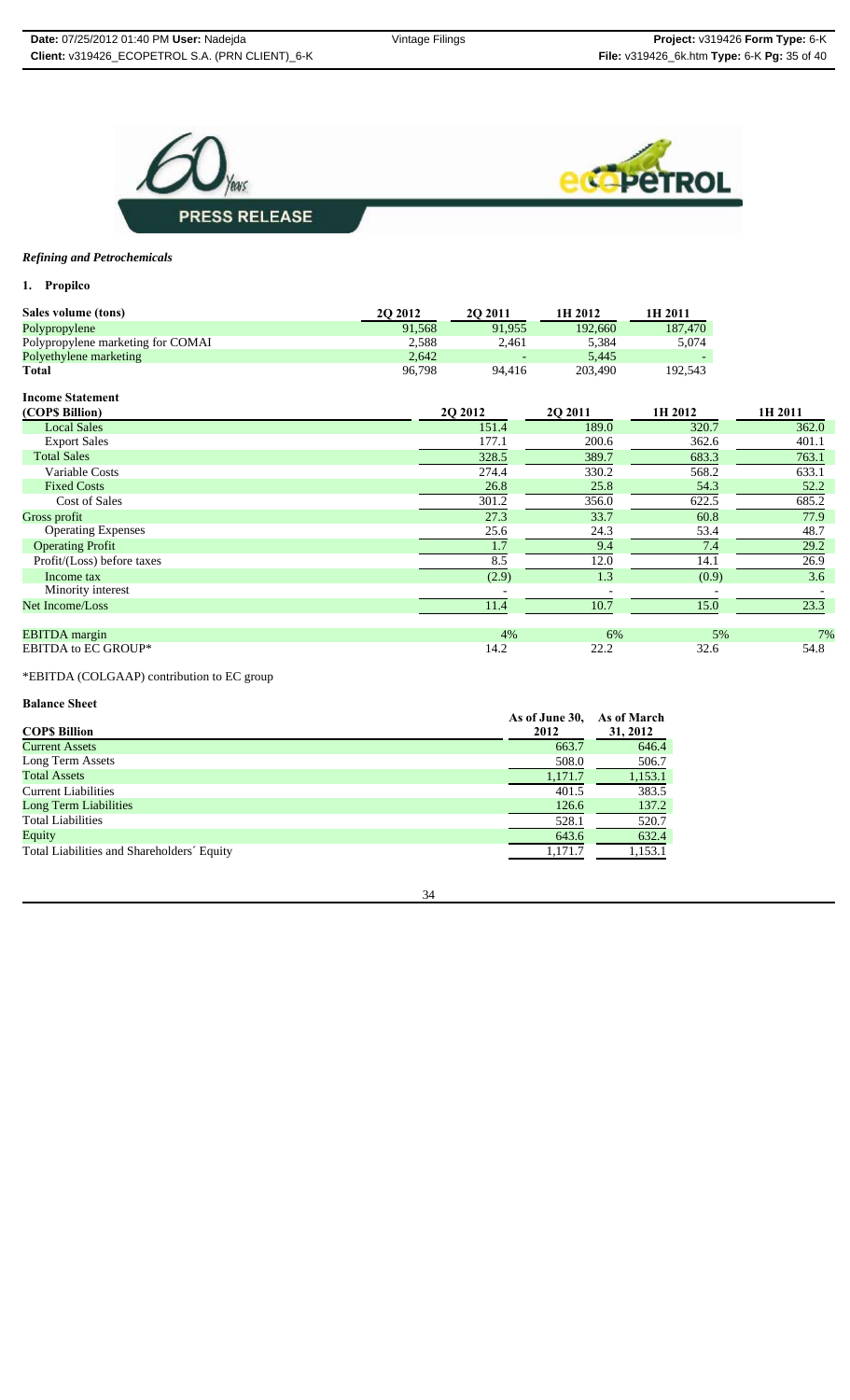



**2. Reficar**

| <b>Sales Volume (MBD)</b> | 20 20 12  | 20 20 11 | 1H 2012 | <b>1H 2011</b> |
|---------------------------|-----------|----------|---------|----------------|
| Local                     | 47.8      | 41.7     | 44.8    | 41.6           |
| International             | 47<br>/.6 |          |         | 54.6           |
| Total                     | 95.4      | 94.7     | 96.9    | 96.2           |

## **Income Statement**

| (COP\$ Billion)             | 2Q 2012* | 2Q 2011* | As of May 31,<br>2012 | As of May 31,<br>2011 |
|-----------------------------|----------|----------|-----------------------|-----------------------|
| <b>Local Sales</b>          | 972.4    | 909.8    | 1,565.4               | 1,421.0               |
| <b>Export Sales</b>         | 1,048.7  | 1,099.2  | 1,732.9               | 1,699.0               |
| <b>Total Sales</b>          | 2,021.1  | 2,009.0  | 3,298.3               | 3,120.0               |
| Variable Costs              | 2,064.4  | 1,895.7  | 3,308.9               | 2,909.8               |
| <b>Fixed Costs</b>          | 81.8     | 71.0     | 127.1                 | 108.7                 |
| Cost of Sales               | 2,146.2  | 1,966.7  | 3,436.0               | 3,018.5               |
| Gross profit                | (125.1)  | 42.3     | (137.7)               | 101.5                 |
| <b>Operating Expenses</b>   | 25.5     | 23.4     | 80.3                  | 71.9                  |
| <b>Operating Profit</b>     | (150.6)  | 18.8     | (218.0)               | 29.6                  |
| Non Operating income        | 43.7     | 66.4     | 292.7                 | 91.7                  |
| Non Operating expenses      | (60.7)   | (75.7)   | (124.6)               | (104.7)               |
| Profit/(Loss) before taxes  | (167.6)  | 9.6      | (49.9)                | 16.6                  |
| Income tax                  | 1.1      | 1.3      | 1.9                   | 2.2                   |
| Minority interest           |          |          |                       |                       |
| Net Income/Loss             | (168.7)  | 8.3      | (51.8)                | 14.4                  |
| <b>EBITDA</b> margin        | $-8%$    | 0%       | $-2\%$                | 0%                    |
| <b>EBITDA to EC GROUP**</b> | (87.7)   | 55.6     | (139.5)               | 86.3                  |

\* The quarter corresponds to March-May

\*\*EBITDA (COLGAAP) contribution to EC group

**Balance Sheet** 

|                                            |         | As of May 31, As of February |
|--------------------------------------------|---------|------------------------------|
| <b>COPS Billion</b>                        | 2012    | 29, 2012                     |
| <b>Current Assets</b>                      | 1,528.9 | 1,507.0                      |
| Long Term Assets                           | 7,308.5 | 6,309.0                      |
| <b>Total Assets</b>                        | 8,837.4 | 7,816.0                      |
| Current Liabilities                        | 1.472.0 | 1.532.9                      |
| Long Term Liabilities                      | 4,856.6 | 3,605.6                      |
| <b>Total Liabilities</b>                   | 6,328.6 | 5,138.5                      |
| Equity                                     | 2,508.8 | 2,677.5                      |
| Total Liabilities and Shareholders' Equity | 8,837.4 | 7,816.0                      |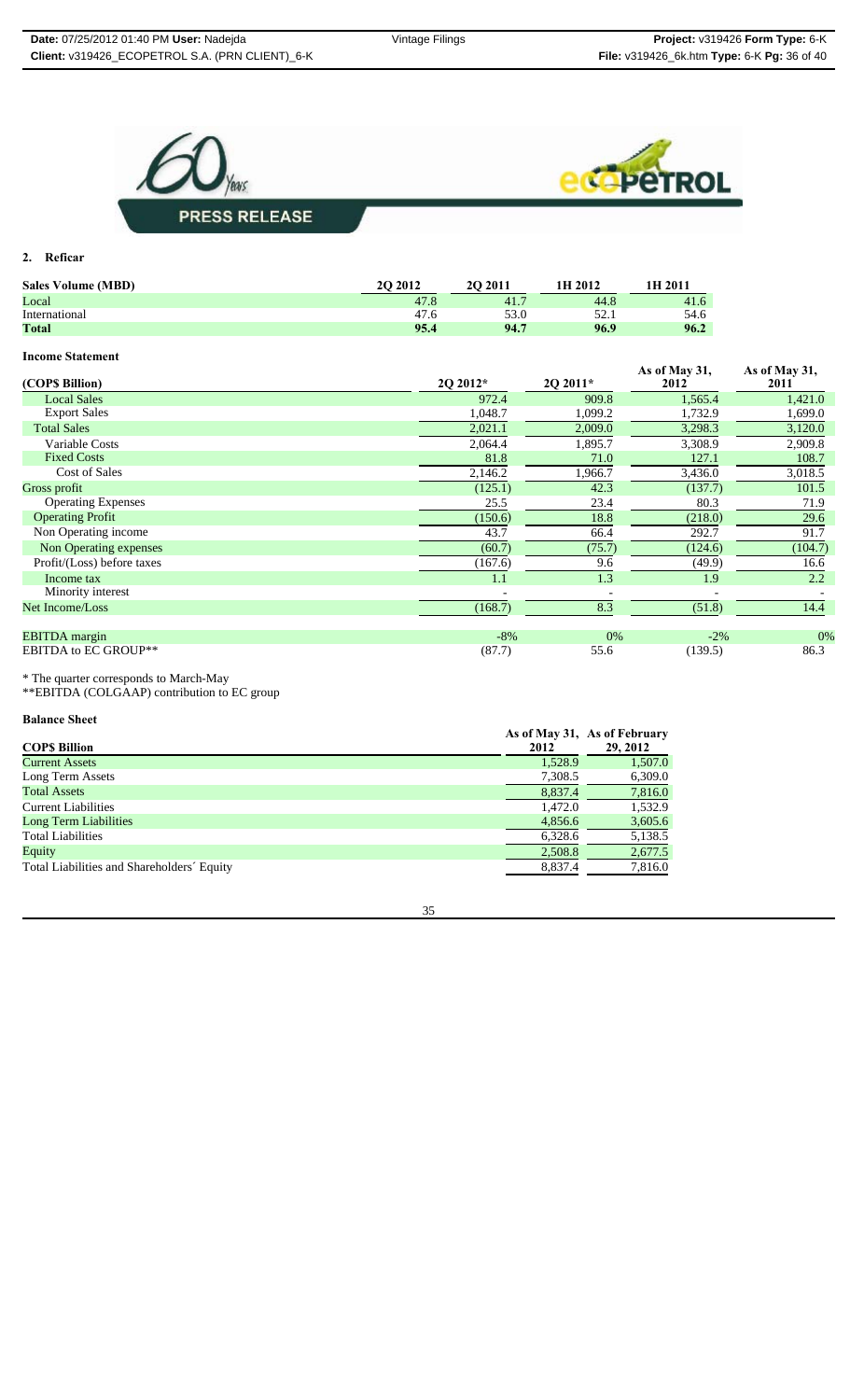

## *Transport*

#### **1. Ocensa**

| Transported volumes (thousand barrels per day) | <b>202012</b> | 20 20 11  | 1H 2012   | 1H 2011   |
|------------------------------------------------|---------------|-----------|-----------|-----------|
| Cusiana-Porvenir                               | 167,667.8     | 168,773.9 | 164,542.3 | 130,868.8 |
| Porvenir-Vasconia                              | 593.171.0     | 575,083.3 | 595,056.2 | 546,776.2 |
| Vasconia-Coveñas                               | 410.189.6     | 369,172.9 | 408.762.8 | 346,630.0 |
| Coveñas-Export Port                            | 405.381.3     | 336,204.5 | 421,500.1 | 325,892.9 |

## **Income Statement**

| (COP\$ Billion)            | 2Q 2012 | <b>2O 2011</b> | 1H 2012 | 1H 2011 |
|----------------------------|---------|----------------|---------|---------|
| Sales of services          | 252.8   | 258.6          | 509.7   | 492.6   |
| <b>Total Sales</b>         | 252.8   | 258.6          | 509.7   | 492.6   |
| <b>Cost of Sales</b>       | 134.8   | 184.9          | 319.7   | 340.8   |
| Gross profit               | 118.0   | 73.6           | 190.0   | 151.8   |
| <b>Operating Expenses</b>  | 14.5    | 11.8           | 37.1    | 31.4    |
| <b>Operating Profit</b>    | 103.5   | 61.9           | 152.9   | 120.4   |
| Profit/(Loss) before taxes | 44.1    | 5.2            | 40.6    | 33.8    |
| Income tax                 | 1.3     | 1.3            | 2.7     | 2.7     |
| Minority interest          |         |                |         |         |
| Net Income/Loss            | 42.8    | 3.9            | 37.9    | 31.1    |
| EBITDA margin              | 69%     | 66%            | 68%     | 67%     |
| <b>EBITDA to EC GROUP*</b> | 147.4   | 102.2          | 294.9   | 198.8   |
|                            |         |                |         |         |

\*EBITDA (COLGAAP) contribution to EC group

#### **Balance Sheet**

|                                            | As of June 30, | As of March |
|--------------------------------------------|----------------|-------------|
| <b>COPS Billion</b>                        | 2012           | 31, 2012    |
| <b>Current Assets</b>                      | 872.7          | 734.2       |
| Long Term Assets                           | 3,657.6        | 3,729.0     |
| <b>Total Assets</b>                        | 4,530.3        | 4,463.2     |
| <b>Current Liabilities</b>                 | 330.3          | 303.1       |
| <b>Long Term Liabilities</b>               | 816.0          | 820.3       |
| <b>Total Liabilities</b>                   | 1,146.3        | 1,123.4     |
| Equity                                     | 3,384.0        | 3,339.8     |
| Total Liabilities and Shareholders' Equity | 4,530.3        | 4,463.2     |

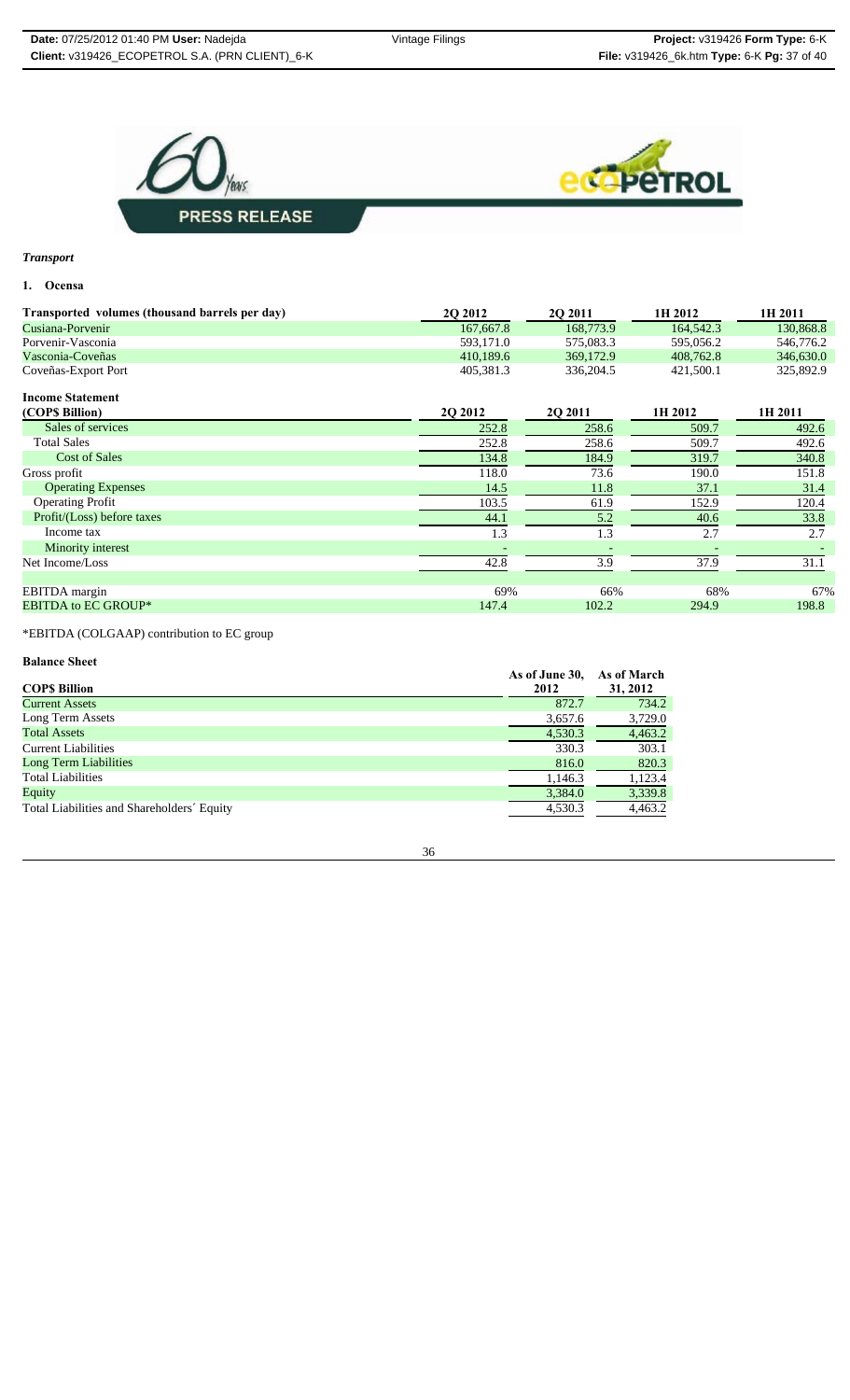



**2. ODL**

|                            | 2Q 2012 | 2Q 2011 | 1H 2012 | 1H 2011 |
|----------------------------|---------|---------|---------|---------|
| Transported volumes (MBOD) | 217     | 217     | 221     | 199     |
| <b>Income Statement</b>    |         |         |         |         |
| (COPS Billion)             | 2Q 2012 | 2Q 2011 | 1H 2012 | 1H 2011 |
| Sales of services          | 102.7   | 66.6    | 227.6   | 136.5   |
| <b>Total Sales</b>         | 102.7   | 66.6    | 227.6   | 136.5   |
| <b>Variable Costs</b>      | 21.1    | 17.6    | 33.9    | 24.0    |
| <b>Fixed Costs</b>         | 55.7    | 38.3    | 111.7   | 67.6    |
| <b>Cost of Sales</b>       | 76.8    | 55.9    | 145.6   | 91.6    |
| Gross profit               | 25.9    | 10.7    | 82.0    | 44.9    |
| <b>Operating Expenses</b>  | 4.8     | 3.5     | 9.5     | 6.5     |
| <b>Operating Profit</b>    | 21.1    | 7.2     | 72.5    | 38.4    |
| Profit/(Loss) before taxes | 6.5     | 5.1     | 32.1    | 18.8    |
| Income tax                 | 3.3     | 2.2     | 3.5     | 2.2     |
| Minority interest          |         |         |         |         |
| Net Income/Loss            | 3.2     | 2.9     | 28.6    | 16.6    |
|                            |         |         |         |         |
| EBITDA margin              | 50%     | 41%     | 60%     | 58%     |
| <b>EBITDA to EC GROUP*</b> | 33.5    | 17.9    | 89.2    | 51.1    |

\*EBITDA (COLGAAP) contribution to EC group

## **Balance Sheet**

|                                            | As of June 30, | As of March |
|--------------------------------------------|----------------|-------------|
| <b>COPS Billion</b>                        | 2012           | 31, 2012    |
| <b>Current Assets</b>                      | 315.10         | 353.80      |
| Long Term Assets                           | 1,958.40       | 1,935.50    |
| <b>Total Assets</b>                        | 2,273.50       | 2,289.30    |
| <b>Current Liabilities</b>                 | 171.90         | 186.50      |
| Long Term Liabilities                      | 1,395.30       | 1,399.70    |
| <b>Total Liabilities</b>                   | 1,567.20       | 1,586.20    |
| Equity                                     | 706.30         | 703.10      |
| Total Liabilities and Shareholders' Equity | 2,273.5        | 2,289.30    |
|                                            |                |             |

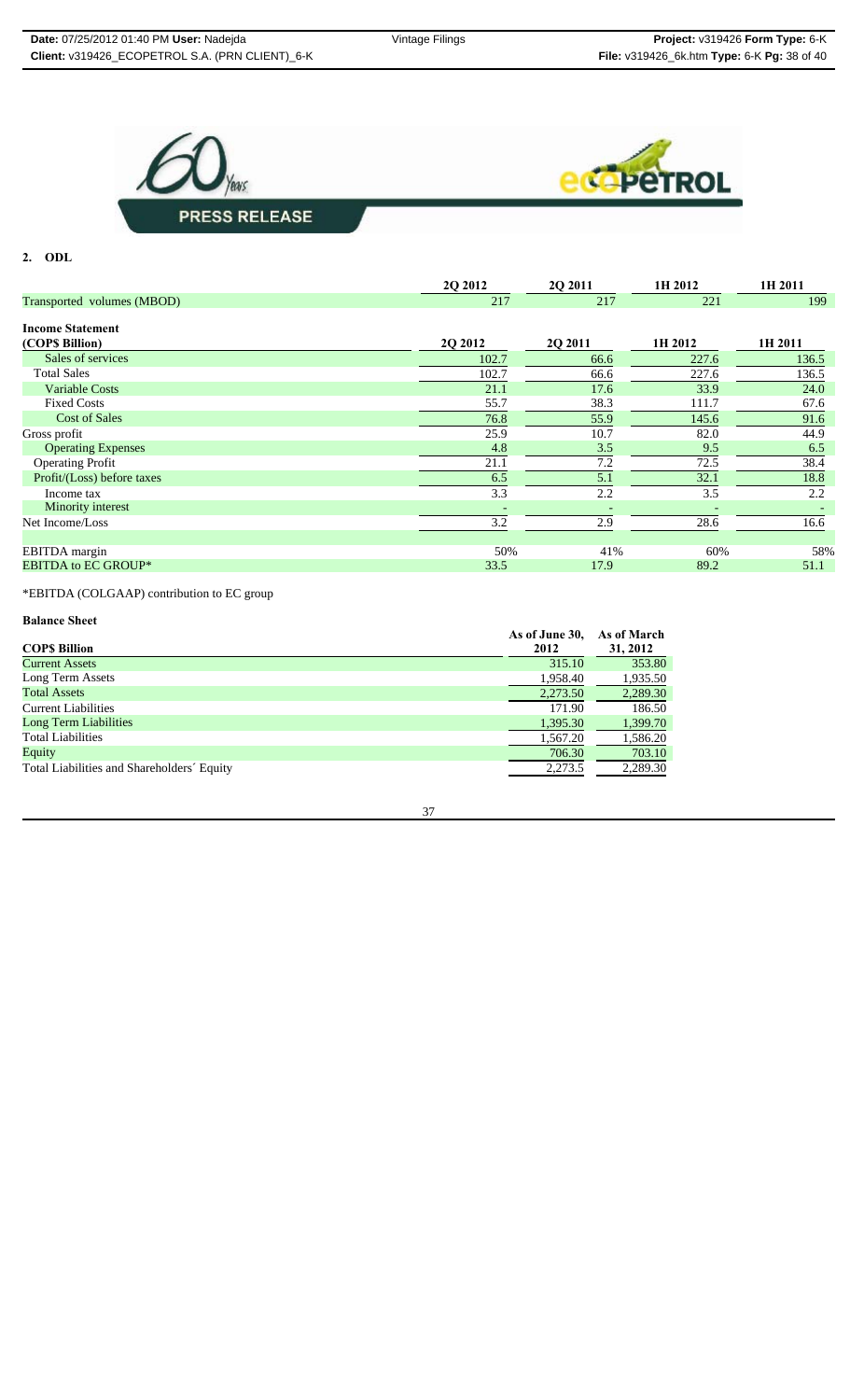

*Biofuels*

## **1. Ecodiesel**

| Sales volume (thousand barrels per day) | 2012 | 20 20 11 | 1H 2012 | 'H 2011 |
|-----------------------------------------|------|----------|---------|---------|
| <b>Biodiesel</b>                        |      |          |         |         |
| Glycerin                                |      |          |         |         |
| <b>Total</b>                            |      |          |         |         |

## **Income Statement**

| (COPS Billion)             | 2Q 2012 | 20 20 11 | As of May 31,<br>2012 | As of June 30,<br>2011 |
|----------------------------|---------|----------|-----------------------|------------------------|
| Domestic sales             | 55.4    | 72.8     | 135.3                 | 143.4                  |
| <b>Total Sales</b>         | 55.4    | 72.8     | 135.3                 | 143.4                  |
| <b>Variable Costs</b>      | 47.5    | 67.6     | 116.5                 | 132.1                  |
| <b>Fixed Costs</b>         |         |          |                       |                        |
| <b>Cost of Sales</b>       | 47.5    | 67.6     | 116.5                 | 132.1                  |
| Gross profit               | 7.9     | 5.2      | 18.8                  | 11.3                   |
| <b>Operating Expenses</b>  | 5.7     | 3.0      | 14.5                  | 7.0                    |
| <b>Operating Profit</b>    | 2.1     | 2.1      | 4.3                   | 4.2                    |
| Profit/(Loss) before taxes | 0.00    | 0.00     |                       |                        |
| Net Income                 | 0.00    | 0.00     | 0.00                  | 0.00                   |
|                            |         |          |                       |                        |
| <b>EBITDA</b>              | 5.8     | 4.0      | 16.2                  | 4.2                    |
| <b>EBITDA</b> margin       | 10%     | 5%       | 12%                   | 3%                     |

#### **Balance Sheet**

| <b>COPS Billion</b>                        | 2012  | As of May 31, As of March 31<br>de 2012 |
|--------------------------------------------|-------|-----------------------------------------|
| <b>Current Assets</b>                      | 57.4  | 64.1                                    |
| Long Term Assets                           | 76.6  | 81.9                                    |
| <b>Total Assets</b>                        | 134.0 | 146.0                                   |
| <b>Current Liabilities</b>                 | 112.0 | 66.2                                    |
| <b>Long Term Liabilities</b>               |       | 58.5                                    |
| <b>Total Liabilities</b>                   | 112.0 | 124.7                                   |
| Equity                                     | 22.0  | 21.4                                    |
| Total Liabilities and Shareholders' Equity | 134.0 | 146.0                                   |